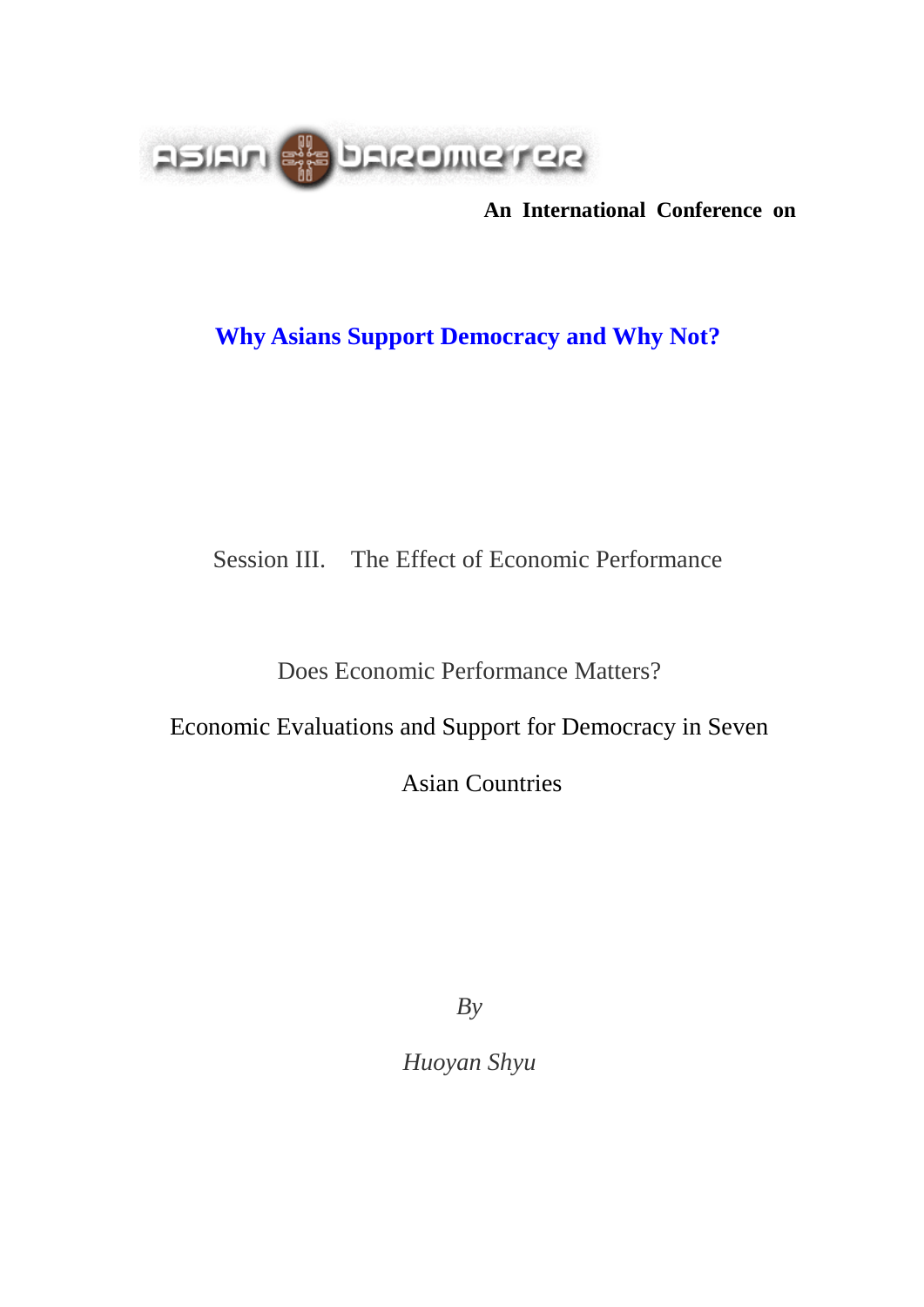# **Does Economic Performance Matters? Economic Evaluations and Support for Democracy in Seven Asian Countries**

Huoyan Shyu

Institute of Political Science, Academia Sinica

### **Introduction**

There is no country without an economy, and there is also little doubt that economic well-being is a universal concern to people. Thanks to Marx or not, it is hard to think of politics without also thinking of economic matters today. Presumably, political affairs are taken as remote business for most common men, but economic situations are hardly denied as their daily-live experiences.

On aggregate level, modernization theory takes economic development as the prime mover for the growth of democracy, Marin Lipset's classic empirical studies (1959) further confirms the relationship between a nation's wealth and its democratic inclination. Adam Przeworski and associate (1966) also point out the crucial role of economic conditions for a viable democracy after examining democratic nations in the world. It is too good to be true that economic development is linked to happy political ends, as Guillermo O'Donnell's (1973) studies show, the relationship between economic growth and democratic development in some Latin American state is running in a vicious rather benevolent mode. The strong state and authoritarian rule has been taken as a necessary way to introduce and secure a growing economy, simply because democratic governments are too soft to mobilize resources for achieving higher rate of economic growth. In most societies, a prolonged sluggish economy or a serious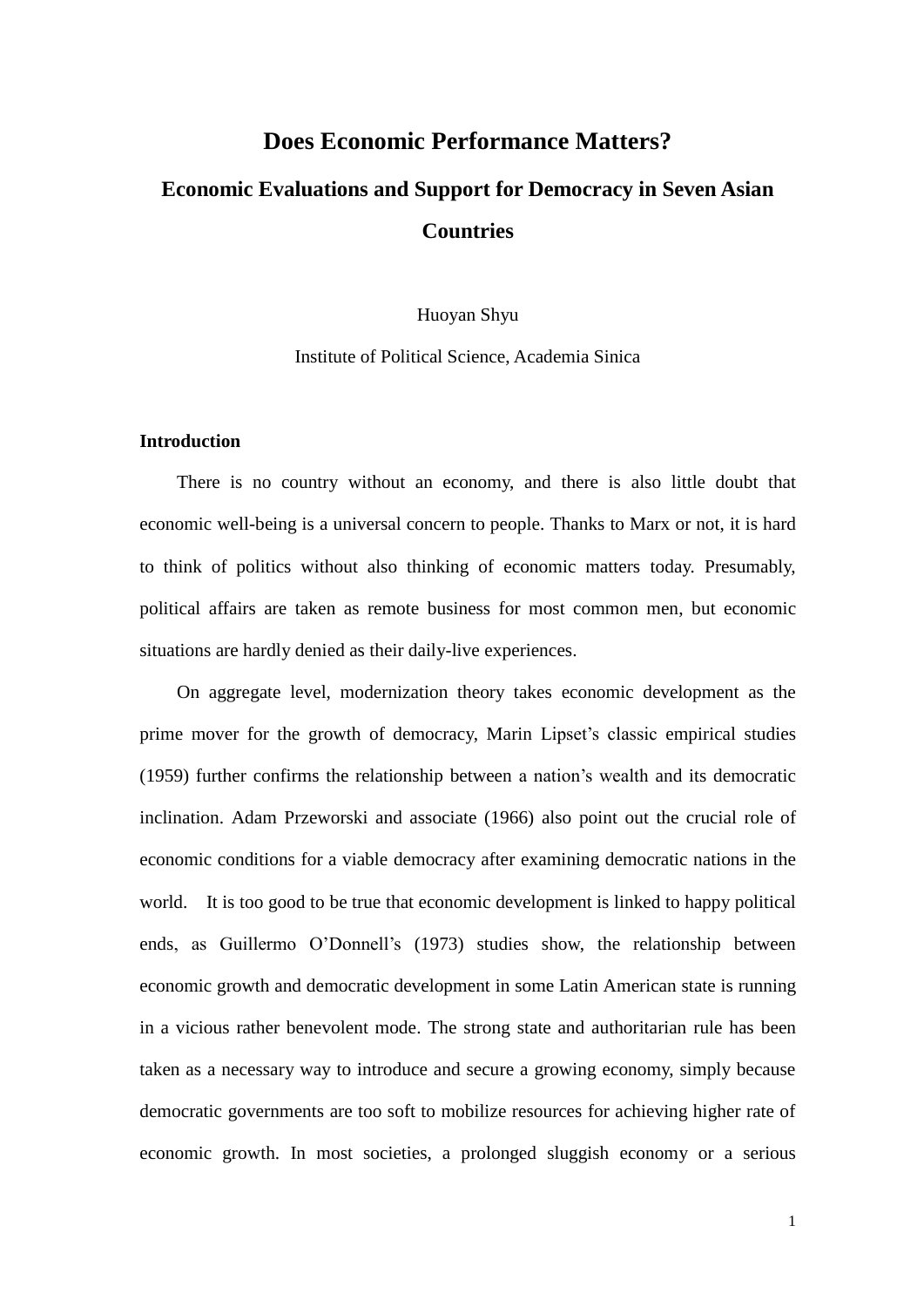economic crisis is more likely to open the door for regime transformation, and a blooming or prosperous economy tends to shield the regime's authoritarian rule. However, there are many cases like East Asian countries where authoritarian regimes lost grounds of mass support just as a resultant development of their thriving economy and social modernization. In East European states, as Stephen White (1986) points out, traditionally Communist regimes have based their legitimacy on economic performance, and in late 1980s they also adopted many political reform programs to secure their power status in addition to maintaining a high level of economic growth, even before the fall of Berlin Wall. Yes, on macro level a country's economy does matter for its political form, but the relationship is not a linear one.

From a macro perspective, economic performance does matter for political change and vice versa, so has the politico-economic relationship long been a fascinating topic for both economic and political theorists, since Marx and Keynes. It should be a great project for others, however, in this small short paper it aims only at reporting some preliminary findings on the micro-level relationship between people's perception of economic performance and their attitudes toward democracy and confidence in newly installed democratic institutions. The analysis is based on available survey data collected in South Korea, Mongolia, Philippines, Taiwan, Thailand, Indonesia and Singapore under a collaborative research project of "Asian Barometer Survey."

Taking election in established democracies as an open market in the power game, intuitively research in voting behavior has assumed that economic performance of governments should translate into vote-choices either rewarding or punishing the incumbent. Many studies of "economic voting" have confirmed that, aside from the influence of party identification and social group membership, people's vote-choices in western democracies are indeed affected by their assessment of national economic conditions and in some cases also by people's personal economic concerns.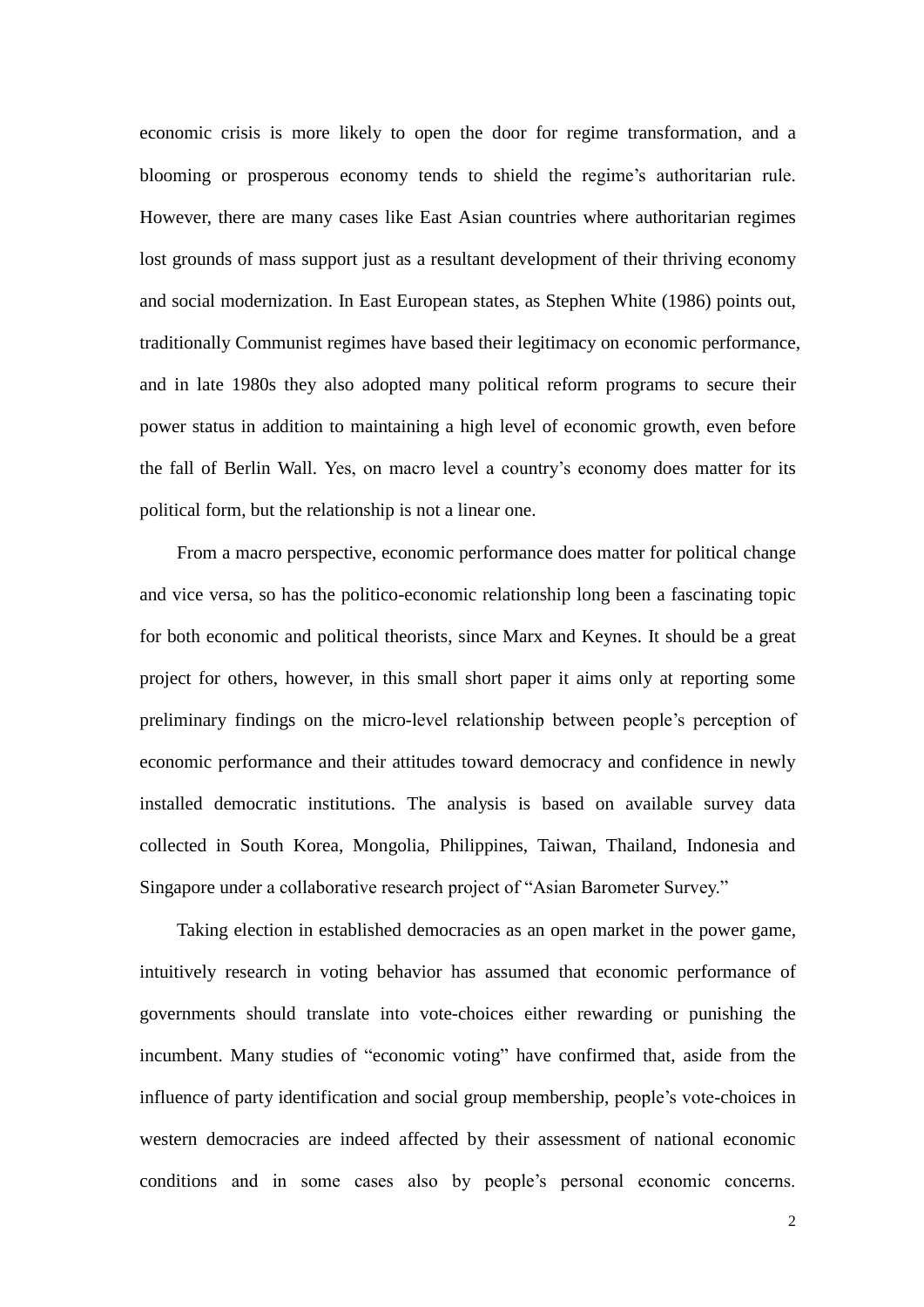(Lewis-Beck 1988) Economic voting research has long been interested in estimating how and to what extent that voter's economic condition is linked to vote choices. In studying this micro-level linkage between economic conditions and vote-choices, two aspects of people's economic evaluation have been addressed. One is so-called "sociotropic" consideration with which people take the nation's economy as a frame of reference. The other is termed "egocentric" thinking on which people focus their personal or household financial situation. "Sociotropic voting" is given to people's vote-choices affected by the national assessments of economy, and "pocketbook voting" is then referred to voting decisions influenced by personal economic concerns. Most of economic voting is found sociotropic oriented in nature, only few are pocketbook voting. (Feldman 1982, Kiewiet 1983; Kinder and Kiewiet 1979, 1981) Moreover, economic voting research has also discussed intensively the time perspective of people's economic evaluation, retrospective and prospective. Retrospective voters are assumed to look backward the records of government's economic performance in making of their vote-choices, and prospective voters are those whose vote-choices are influenced by their future economic expectation. (Fiorina 1981; Lewis-Beck 1988; Lockerbie 1991; Uslaner 1989) Both models have been equally applied to economic voting studies.

In theory of voting behavior, the decision to vote for a party is implied more a choice about the future, however, the traditional reward-punishment theory of elections is based on the assumption that citizens vote retrospectively, just as V.O. Key (1968:7) points out that "voters are not fools," the responsible electorate would use vote to reward or punish the incumbent government. As more empirical studies of voting behavior have shown, whether people's political judgment is guided by their past "experience" or future "expectation" is contingent more on their level of sophistication (such as education and information) and political interest. As Fiorina points out,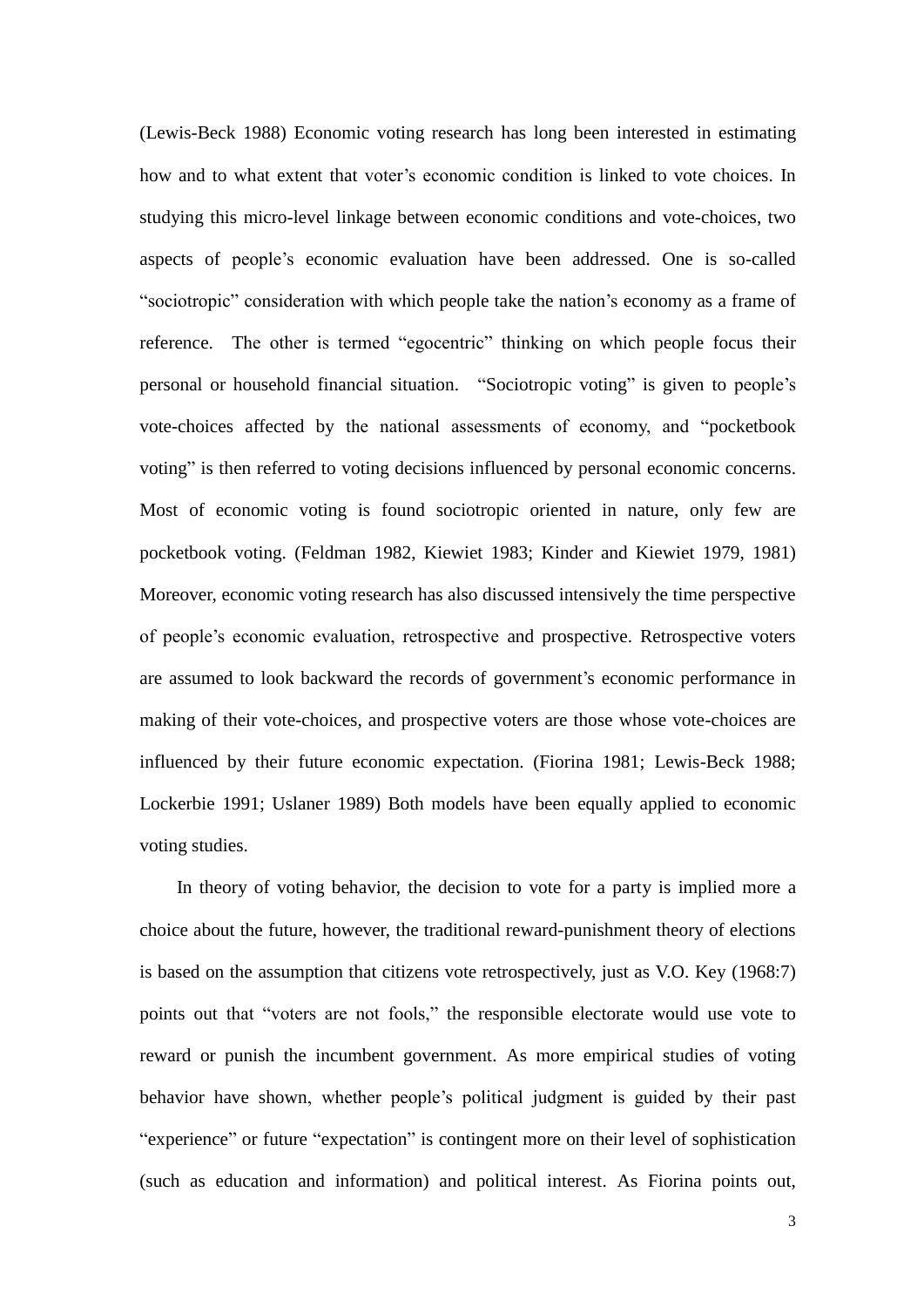American citizens who are less educated and less informed, more alienated and more distrusting are more likely to rely on evaluations of what they have actually experienced in their vote decision. (Fiorina 1981: ch.3) More evidence has shown that a sophisticated voter takes into account more the future benefits a party will deliver than just a party has done before. People with an informed view of the future economy would be hard to fool by a government bent on manipulating the economy for short-term electoral gain by many off-hand favorable economic policies that inevitably will run at the risk of a downturn later on. All these studies and debates about retrospect or prospective model of economic voting are mainly experiences found in western democracies, where the linkage between economic performance and incumbent government's policies are relatively clear. By contrast, in many new democracies or states in a transitional period, the economic conditions are constrained by the political system itself instead regulated by the current regime and its linkage is dubious enough in most of time.

### **Economic Performance and Support for Democracy and the Regime**

Most literature on the micro-level relationship between economic conditions and political behavior is found in voting behavior studies. By contrast, there are only few studies focusing on the relationship between popular perceptions of economic conditions and their orientations towards democratic institutions, especially in those countries that are undergoing the process of democratization. (cf. Clarke *et al.*1993; Finkel *et al.*1989; Gibson 1996; Rose *et al.*1998) In addition to taking some lights of research findings from many economic voting studies, an empirical study of mass support for democracy in post Communist societies by Richard Rose and associates (1998) is noteworthy. In examining the impacts of economic performance on mass support for democracy, they have proposed two hypotheses to test with micro-level data.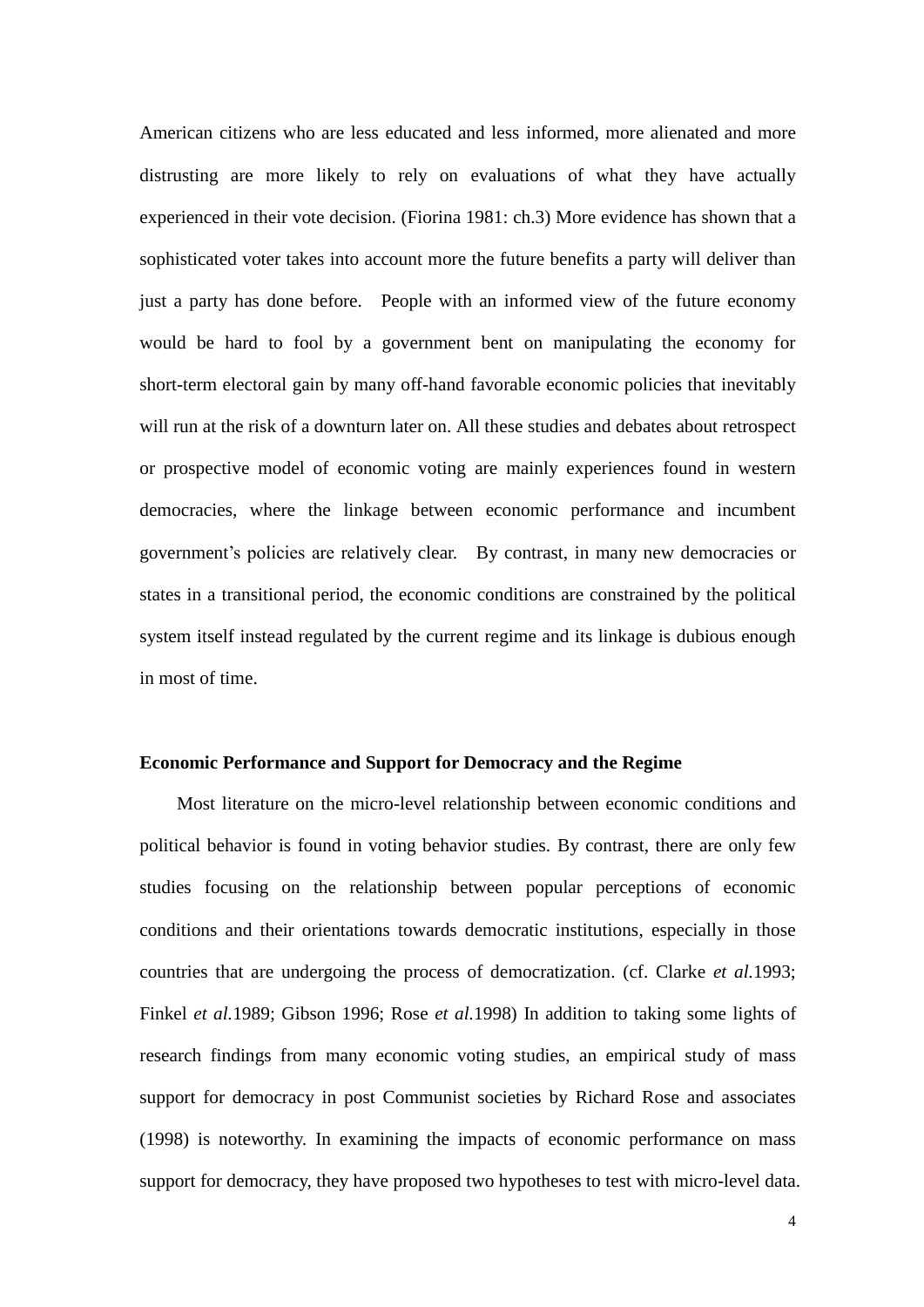One is called "buying support hypothesis": if people believe the economy is developing positively, they are more likely to support the new regime. The other hypothesis is "democracy goes bankrupt": if people believe the economy is going in the wrong direction, they are more likely to support undemocratic regimes. (Rose *et al*. 1998:161-2) They point out, economic variables do have some significant effect on regime support and on rejection to undemocratic alternatives, which is consistent with findings in economic voting studies in western democracies that people are more influenced by evaluation of the national economy than personal economic concerns. While further including political attitude variables into the same model, Rose and associates also assert that "politics matters more" on determining people's support for democracy and the current regime, in which the effects of "sociotropic" economic variables are reduced accordingly but still significant. As they conlude, "political values affect how people evaluate democratic and undemocratic alternatives independently of their economic situation." (*Ibid*.: 178)

In accordance with economic voting research and Rose and associates' pioneer study of post communist societies, in the following analysis, two types economic evaluation, sociotropic and pocketbook, are considered to be the major explanatory variables in relating to people's attitudes toward the regime and democracy. In the same vein, if economic performance does matter, the greater magnitude of effect is expected from people's sociotropic rather than pocketbook economic considerations. Moreover, as empirical studies of democracy show that popular support for democratic norms and trust in democratic institutions has its origins in political culture, some constructed variables representing democratic values and political attitudes toward the regime are expected to have independent effects on people's support for democracy and their political orientations toward the current regime, same as Rose and associates has confirmed that politics matters more in explaining people's support for democracy.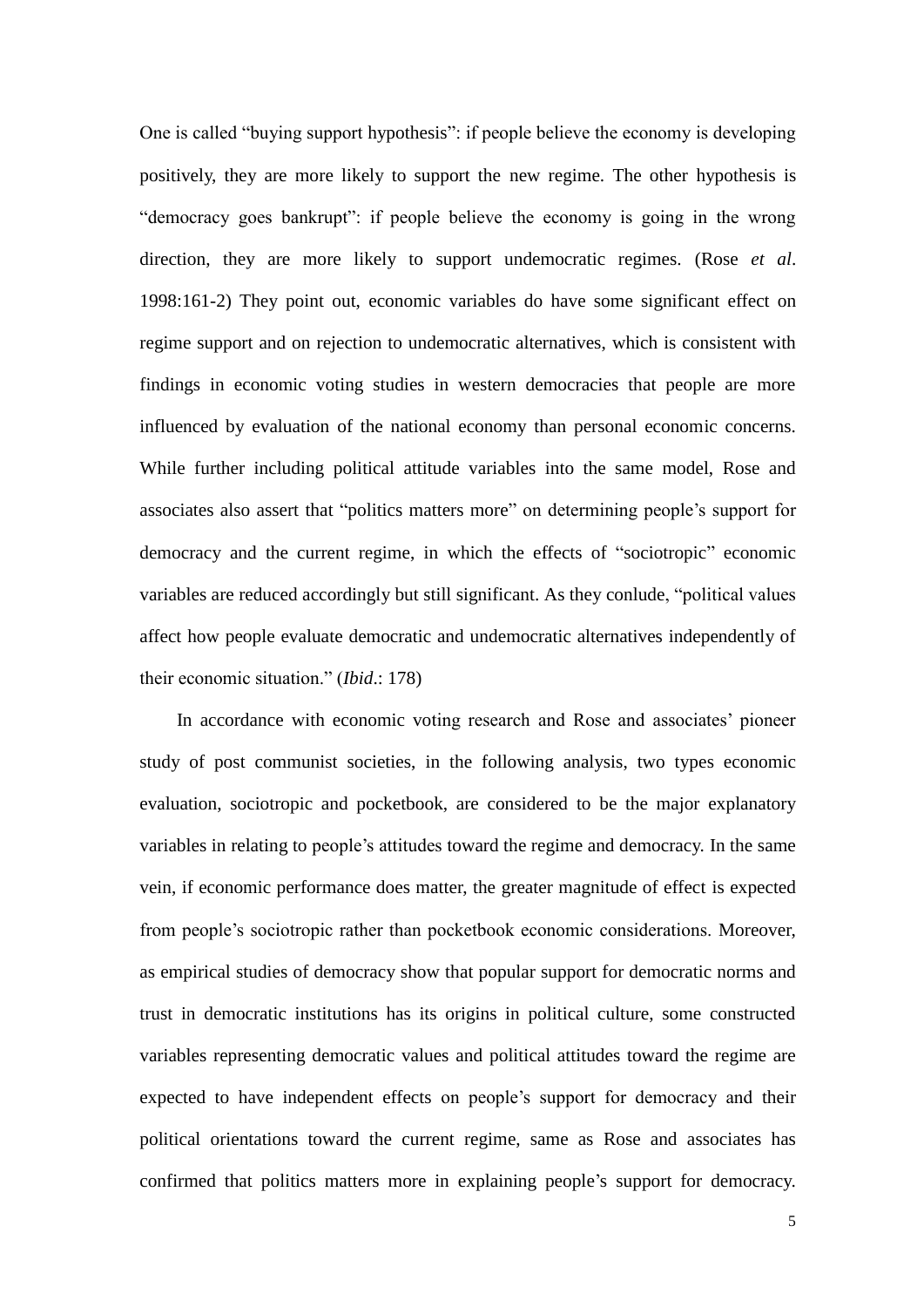These are meta-hypotheses guiding our analysis in this paper. In the following, more relevant political variables and their effects on support for democracy and evaluation of regime's democratic performance are discussed and analyzed as follows. Now let's turn to briefly outline the variables in our model of analysis.

#### **Economic, Political Variables and the Model of Analysis**

As mentioned, empirical studies of economic voting consider "sociotropic" and "pocketbook" economic concerns as two major independent variables in the model to see how voter's partisan vote-choice is affected by people's economic conditions. In our analysis, two aspects of people's perception of economic performance, both the sociotropic assessment of the nation's economy and the pocketbook considerations of personal economic concerns are also treated as two major independent variables. In addition, these two aspects of economic evaluation are measured referring to past five years ago, now, and the future, three time perspectives. Therefore, we have six indicators of economic evaluations, and later on these six indicators are combined into two composite indexes of economic factors.

For the purpose of analysis, the people's economic evaluation of the current regime can be related to a variety of political attitudes, such as trust in political institutions, evaluations of regime's performance in democratic progress, and finally all together affect their support for democracy and objection to undemocratic alternatives, the major dependent variables in our model of analysis. All these intervening political attitudes are also combine into so-called "regime's democratic performance," based on statistical factor analysis. These intervening political attitudes in our analysis are people's trust in institutions as well as government, perceptions about increased political rights, improved policy performance, improved governance quality, democratic progress and desirable democratic progress, and satisfaction with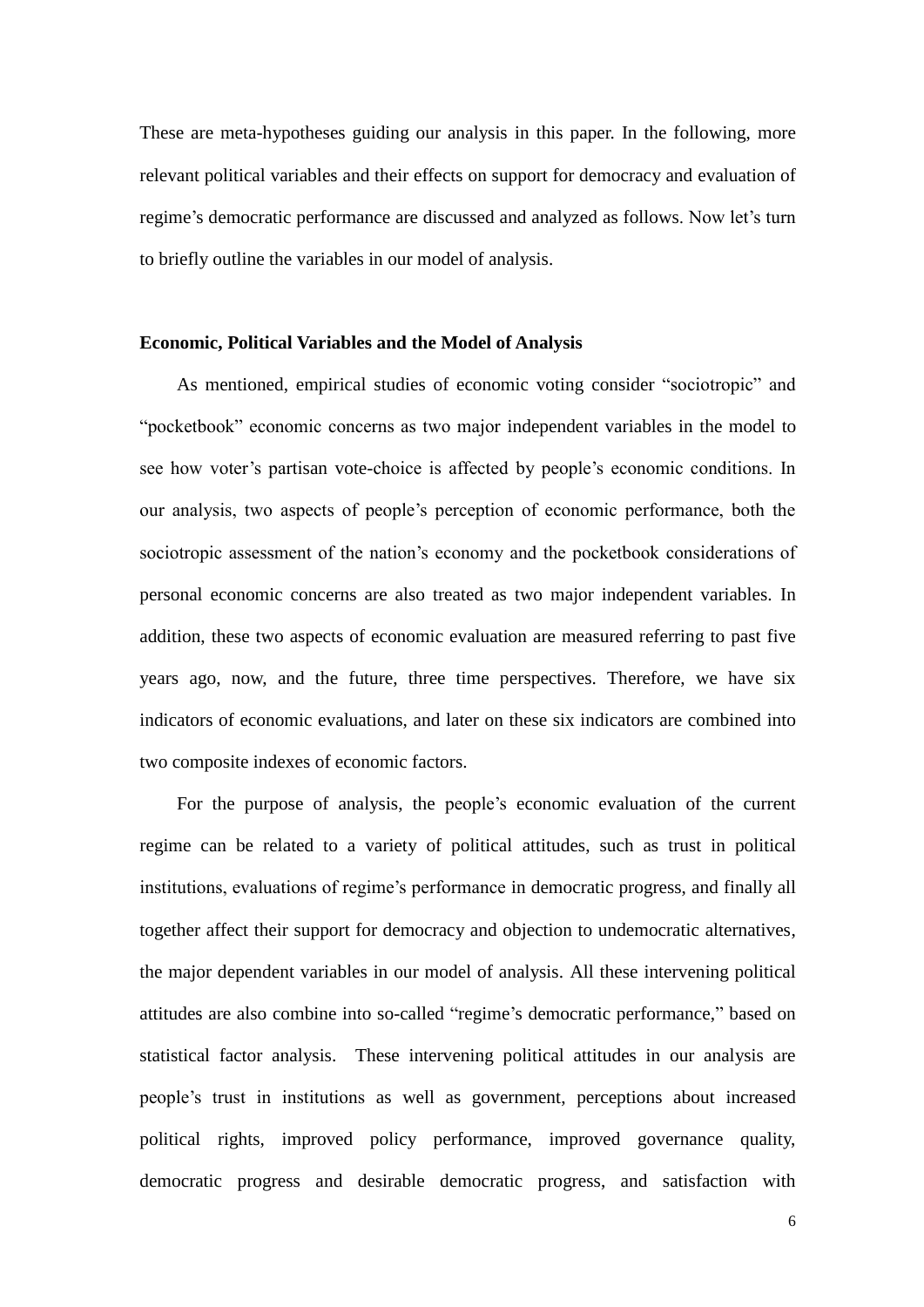democracy works (measurements of variable and empirical indicators are listed in appendix).

Following the convention of political behavioral studies, people's demographic attributes and early internalized psycho-political characteristics are included in our model so as to fairly estimate the net effects of economic conditions on mass support for democracy and the regime. The three psycho-political variables considered in our model are involvement in politics, political efficacy, and democratic values. These psycho-political variables are to monitor the early socialization effect on people's support for democracy, where political culture studies argue that people's democratic inclinations are embedded in political culture. If these political culture variables are left out in our model, then any relationship between economic conditions and support for democracy is vulnerably to attribute to absent political culture factors. Finally, the demographic variables in our model of analysis are age, gender, education, marital status, and subjective social status, not only for their theoretical importance but because practically they have been measured and available in all seven Asian data sets.

In this paper, the data analysis is based on a pooled data of seven countries Asian countries, as mentioned earlier, in so doing only the findings on cross-national level are reported in stead of country-specific analysis. To avoid the peril of comparison study in that the relationship between economic performance and mass support for democracy and the regime at micro level is spurious but due to cross-national difference, two contextual variables are introduced. One contextual economic variable is GDP per capita in 2006 of these seven countries, which is treated as dummy, in which South Korea, Taiwan, and Singapore are belonging to the same category coded as 1, and Mongolia, Philippines, Thailand and Indonesia are of the other category coded as  $0<sup>1</sup>$ 

<u>.</u>

<sup>&</sup>lt;sup>1</sup> GPD per capita in 2006 of these seven Asian countries as the following: South Korea is 23,962UDS, Taiwan is 29,000USD, Singapore is 30,900USD, Mongolia is 2,402USD, Philippines is 5,314USD, Thailand is 9,100USD, and Indonesia is 3,800USD.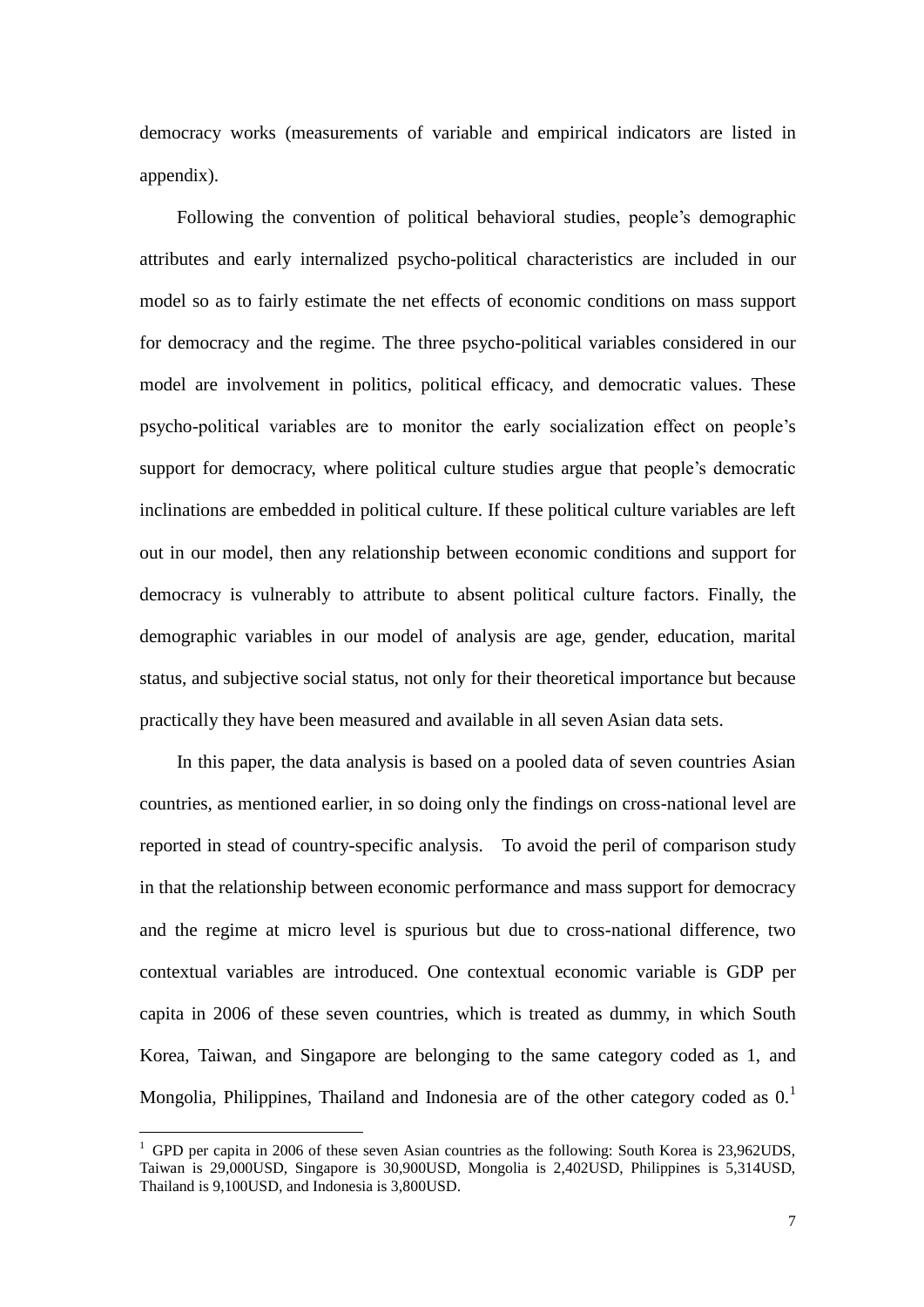The other contextual variable is political one, which is taken from the Freedom House's 2007 rating of freedom level based on political rights and civil liberties. This political variable is coded into three categories: 1 is "free" (South Korea, Mongolia, Taiwan, and Indonesia), 2 is "partly free" (Philippine and Singapore), and 3 is "not free" (Thailand). It is hoped that taking these two contextual variables in our causal models of analysis may well capture the country-level variation, and exclude the spurious relationship we find at the micro level. The ordinary least square regression method is applied to do the analysis.

### **Political Economy of Regime's Democratic Performance**

People's sovereignty, political equality, freedom, participation, and social welfare are basic ideas of democracy. Democratization is a process to realize the embodiment of these democratic ideas. In most established democracies, these democratic ideas have been clearly crystallized into some alienable rights of citizens and protected. To record a regime's democratic performance, it is necessarily to examine the extent how these democratic political rights common to most democracies are protected and promoted under its rule. In our analysis, "regime's democratic performances" is a composite concept measured by several indicators. The first is a summated scale about people's evaluation of political rights. How are certain political rights promoted and protected under the current regime? These political rights in point are that of choosing a government, of equal treatment in the court, of fair competition in election, of holding the government to be responsible, and of checking government's out-law actions through legal system. These evaluations make up as an indicator called "improved political rights." The second indicator is about people's perception concerning equal treatment by the government, having basic social welfare, freedom of expression and of participation in civil organizations. These are taping government' output functions, so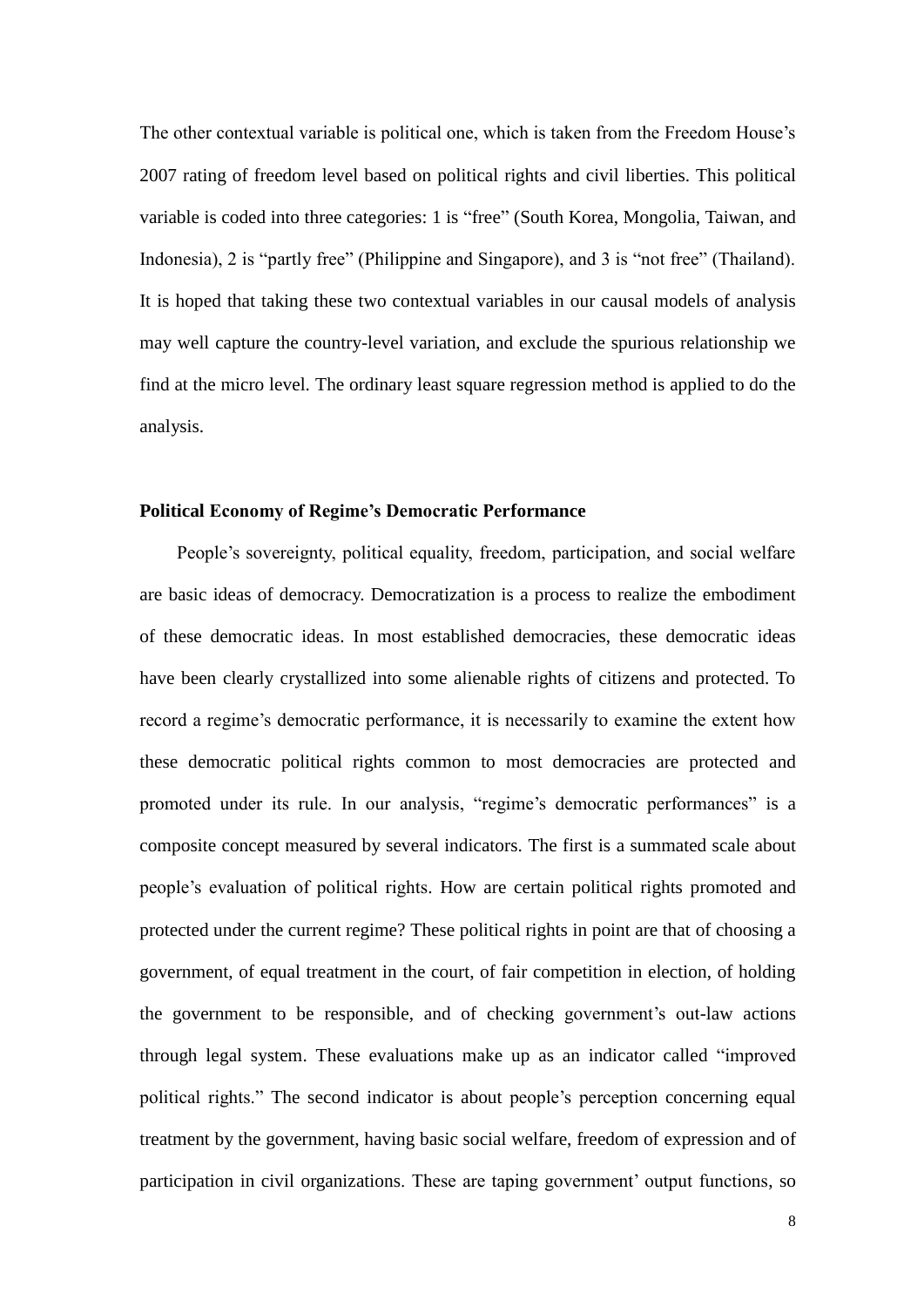the summated indicator is named as "improved policy performance." The third composite indicator is about the quality of governance, which is comprised of question items intended to measure the government's responsiveness, public consultation, law-abiding, and to see how democratic is the regime itself in terms of electoral choice, check and balance, and responsibility. The forth indicator is based on an item directly asking people's satisfaction with the way democracy works in their country.

First, for Asian peoples in general that their perception of political rights being increased is affected by their evaluation of the national economic at present and in the future, and by personal economic concerns in the future. As shown in Table 1, Asians who rate better off in their nation's economy at present and in the future, and those who expect better off in their future household economy, are more likely to hold positive views of political rights being increased. Asian's view of being increased political rights under their current regime is not universal but determined by the level of economic development. In Table1, the result of our analysis also shows that people in a wealthier country such as in Singapore, South Korea and Taiwan who tends to hold negative attitudes of increased political rights, comparing to other Asians from Mongolia, Philippines, Thailand and Indonesia.

### [Table 1 about here]

If we take country in separate in our analysis, we further find that the relationship between economic evaluation and increased political rights is not unitary. As shown in Table 2, most aspects of economic evaluations having effects on increased political rights are found in Taiwan's case, and in other Asian countries, only one aspect of economic evaluation is causally lead to increased political rights. It is sociotropic-retrospective economic evaluation that matters in South Korea,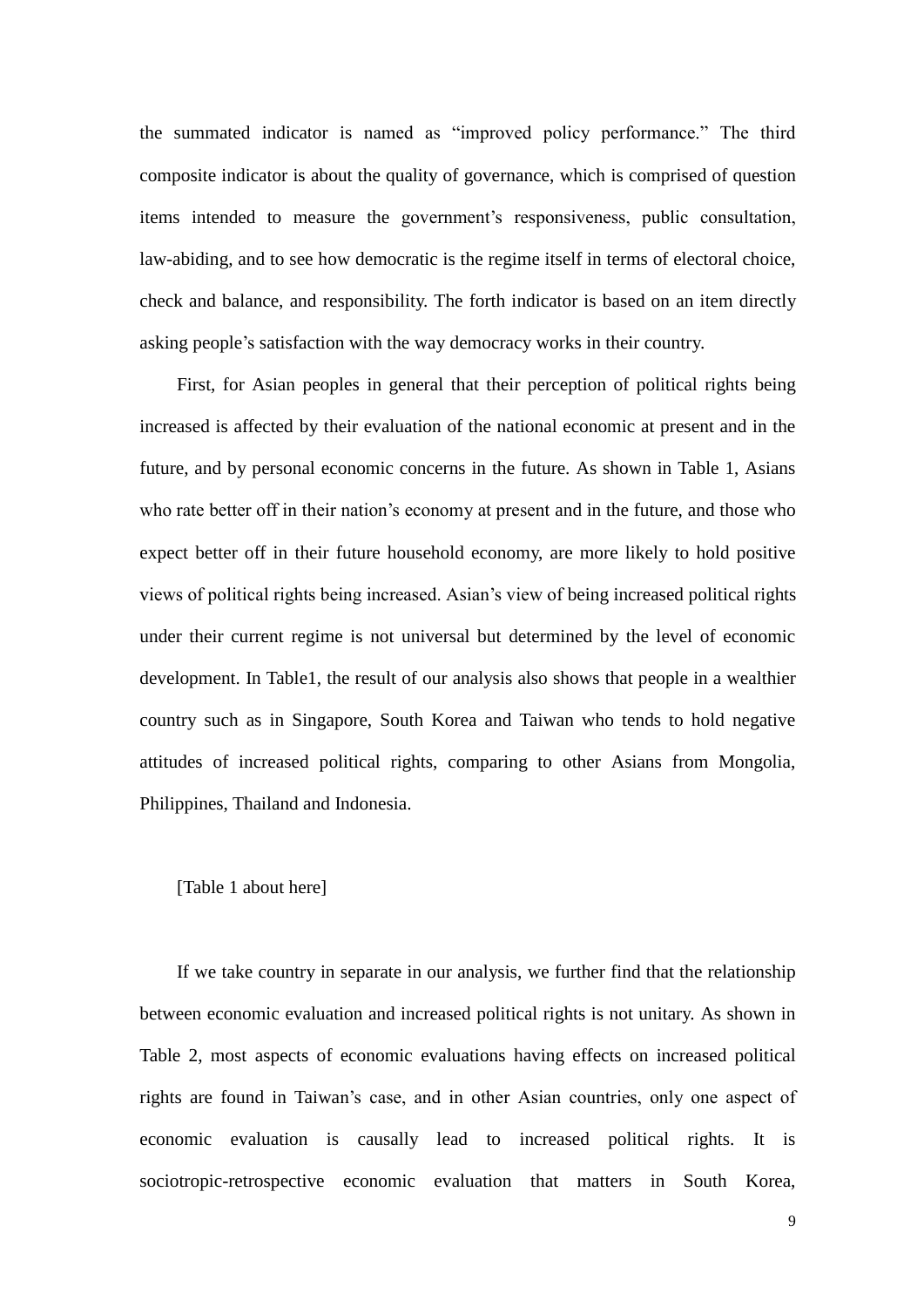sociotropic-present economic evaluation in Mongolia, pocketbook-prospective economic concerns in Indonesia and Singapore. For Thailand's case, people's economic evaluation has nothing to do with their attitudes about the increased political rights. The research findings on the relationship between economic performance and regime performance in political rights are somewhat distorted if looks only at overall Asians without bringing their country-specifics back in.

#### [Table 2 about her]

Second, Asians on overall tends to take their evaluation of both present nation's economy and individual's household economy to determine their evaluation of policy performance of the regime. As shown in Table 3, Asians people's whose better assessment of both the national economy at present and of today's personal household economy are more likely hold views of policy performance being improved. However, if we look at each country, the picture is different by those significant effects of sociotropic-present economic evaluation only found in cases of Mongolia, Philippines and Taiwan, and significant effect of pocketbook economic assessment on improved policy performance is altogether disappeared in an analysis country by country, as reported in Table 4. It is in case of Indonesia, people's perception of improved policy performance is insignificantly affected by what their economic evaluation, and in other country, people's view of improved policy performance under the regime are influenced by at least one aspect of people's economic evaluations, either sociotropic or pocketbook. There is no unitary pattern in the effects of economic performance on regime's democratic performance regarding to improved policy efforts by comparing country by country in separate.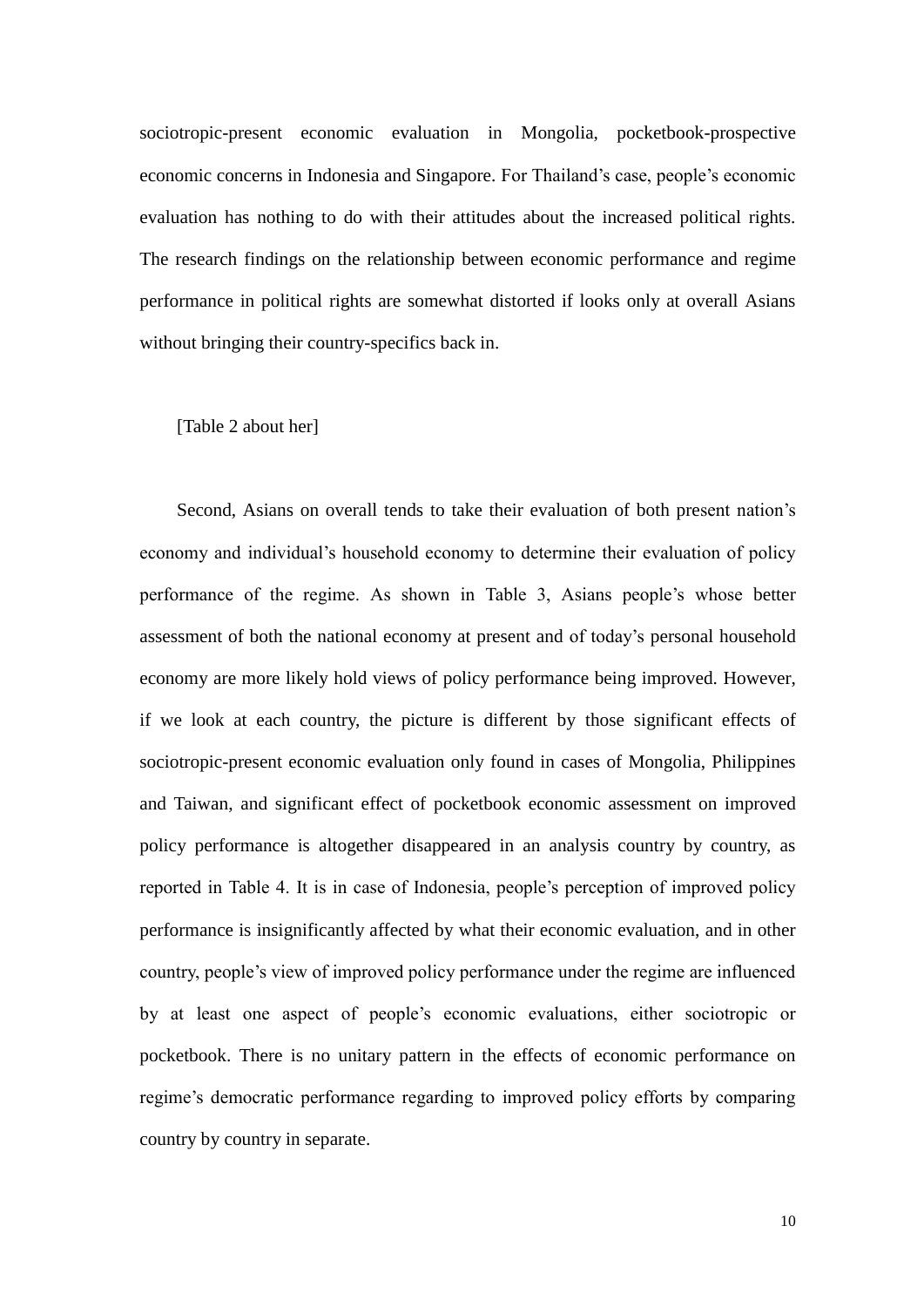[Table 3 and 4 about here]

Third, for Asians people's perception of regime's democratic performance in the dimension of "governance quality" is significantly affected by their assessment of the nation's economy at present, the past and the future, and so by personal economic concern of household economy in the future, as shown in Table 5. What economic performance matters in the evaluation of regime's governance quality is varied to different country. The only aspect of economic evaluation is absent the significant effect on governance quality to all countries in our analysis is people's pocketbook-retrospective evaluation of economy, as reported in Table 6. For cases of Philippines and Thailand, there is only one aspect of people's economic evaluation that has effects on their perception improved quality of regime's governance. In Philippines, people's personal future economic concern matters, and it is evaluation of nation's economic situation in the past when people speak to governance quality. In other countries, there are at least two aspects of economic evaluations among six that affect people's evaluation of improved quality of governance.

[Table 5 and 6 about here]

Finally, it is straight to delve people's image of regime's democratic performance by asking how satisfied they feel with the democracy work in their country. In Asian, most aspects of people's economic evaluations are significantly like to their satisfaction of how democracy works, only leave out people's pocketbook economic concern at the present, as Table 7 shows. However, this seeming effect pattern of economic performance on democratic satisfaction is not hold by comparing country by country. As shows in Table 8, there are varied effects derived from different aspects of economic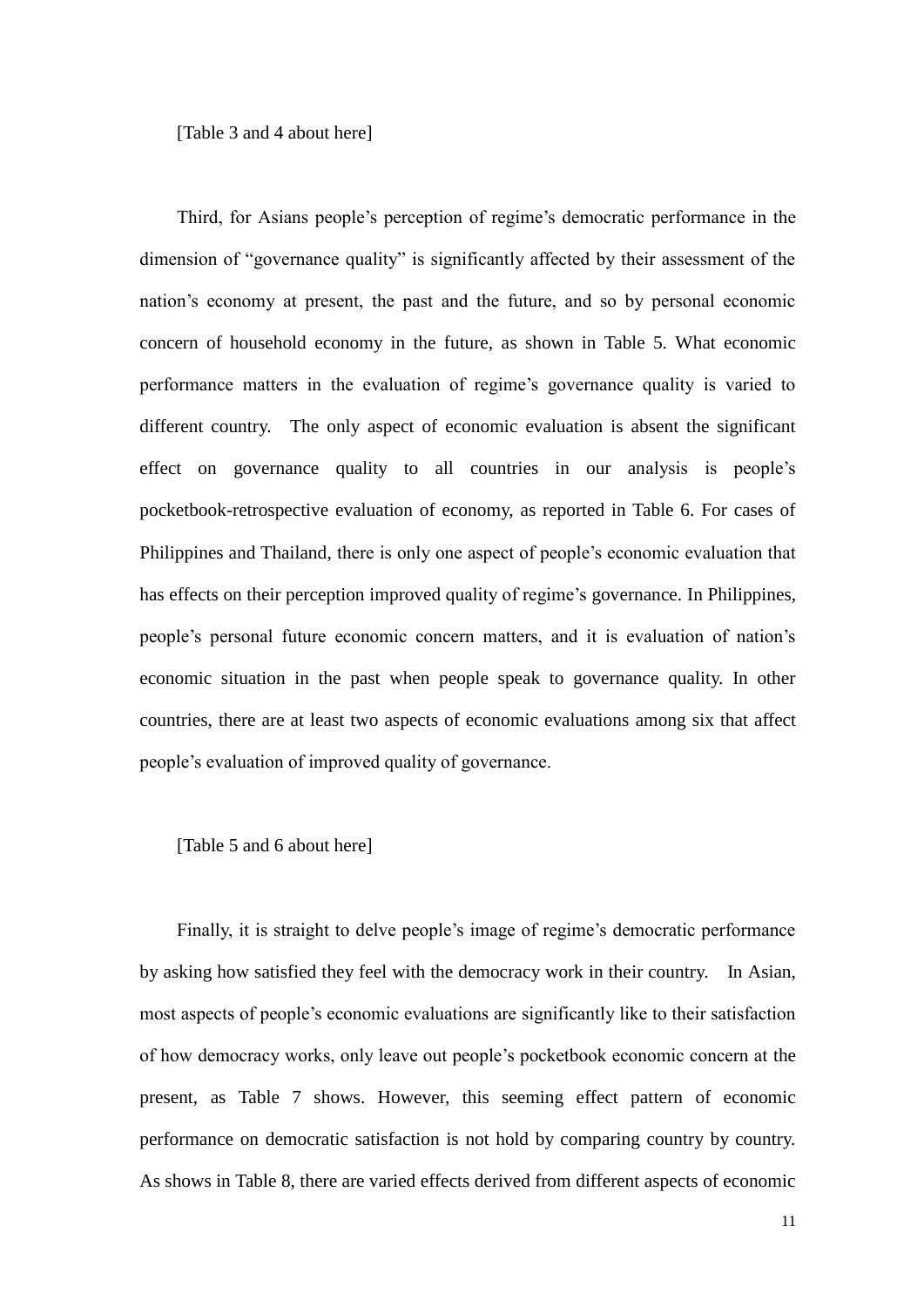evaluation. In Taiwan's cases, 5 of 6 aspects of economic evaluation has significant effect on people's democratic satisfaction, economic evaluation function more "feel good" factor for Taiwanese democratic satisfaction. It is in the case of Singapore, only pocketbook economic concern, the past, at present, or in the future, that has significant effect on democratic satisfaction on one hand, and in Mongolia, Thailand and Indonesia, people's pocketbook economic evaluation of whatever is not significant to their democratic satisfaction on the other.

#### [Table 7 and 8 about here]

To sum up, economic performance in term of people's economic evaluation does matter for people's attitudes toward regime's democratic progress; yet there is not unitary pattern found in our analysis of seven Asian cases. Those seeming effect patterns at overall level we found do not behave unitary traveling across seven Asian countries. As is conventional of many studies we referred earlier, people's political attitudes or behavior are determined more by politically related factors than by economic condition, and it is even so in our analysis. It is not trivial that effects of demographic attributes, psycho-political variables and other control variables such as level of economic development and freedom is not discussed here or in the following but only be given as a base line to uphold the effect of economic factor.

### **Political Economy of Institutional Trust**

By definition institutions are not whimsical and trust in political institution is a core to political culture. Government comes and goes, and institutions have long life in comparison. People's economic or political lives are in fact structured and constrained by institutions of the regime. Most important functioning institutions in modern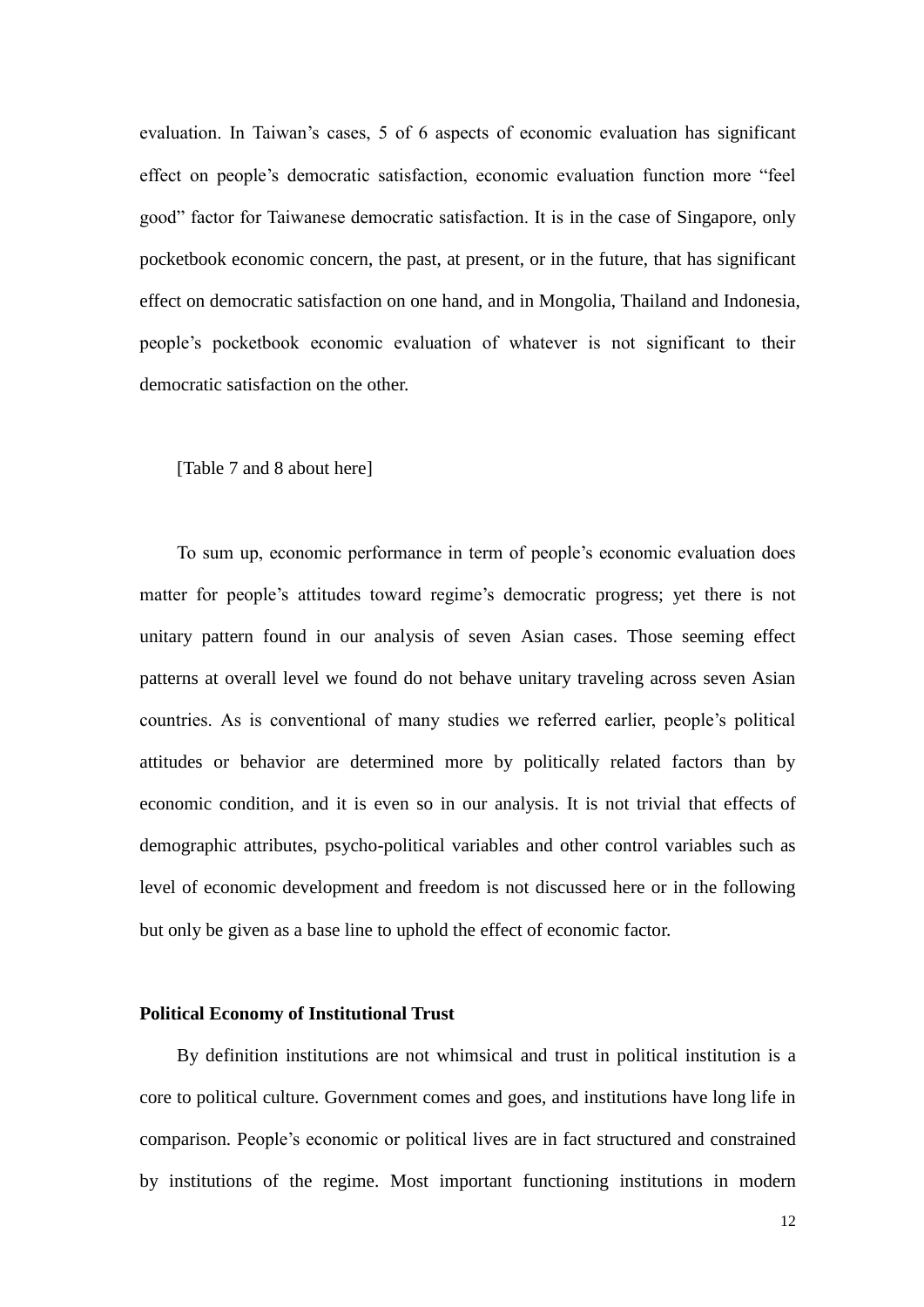societies are listed for people to rate a degree of trust in collecting survey data (all these institutions and measure are listed in appendix). What is termed "trust in institution" is based on a summated scale in the measure of people's trust in institutions as a whole, and it is not intended to detail people's trust level for each institution further.

Economic conditions are to some extent constrained by institutions, democratic institutions and authoritarian institutions set different regulations to economic activities of people. People's evaluation of economic performance is expected to relate to their evaluation of trust in institutions. From our data analysis as shown in Table 9, all six aspects of people's economic evaluation have significant effect on their trust in institutions. Of course, people's trust in institutions is also influenced by other demographic attributes, psycho-political traits, and more importantly for our purpose of analysis is also conditioned by society's both level of economic development and freedom in terms of GDP per capita and political rights and civil liberties. As reported in Table9, people in a well-to-do group of countries such as South Korea, Taiwan and Singapore are holding higher level of trust in institutions. However in term of level of freedom (coded from 1 to 3 representing three level of free, partly free and not free level) the positive sign of relationship indicates the negative result that people in free society are more skeptical to their institutions. Of all aspects of economic evaluation, people's positive assessments of the nation's economy or household economic concerns in whatever time perspective are bringing add-on positive effects on their trust in institutions.

### [Table 9 about here]

The pattern of economic performance's influence on the trust in institutions found in an overall analysis of seven Asian countries is consistent in the case of Mongolian, if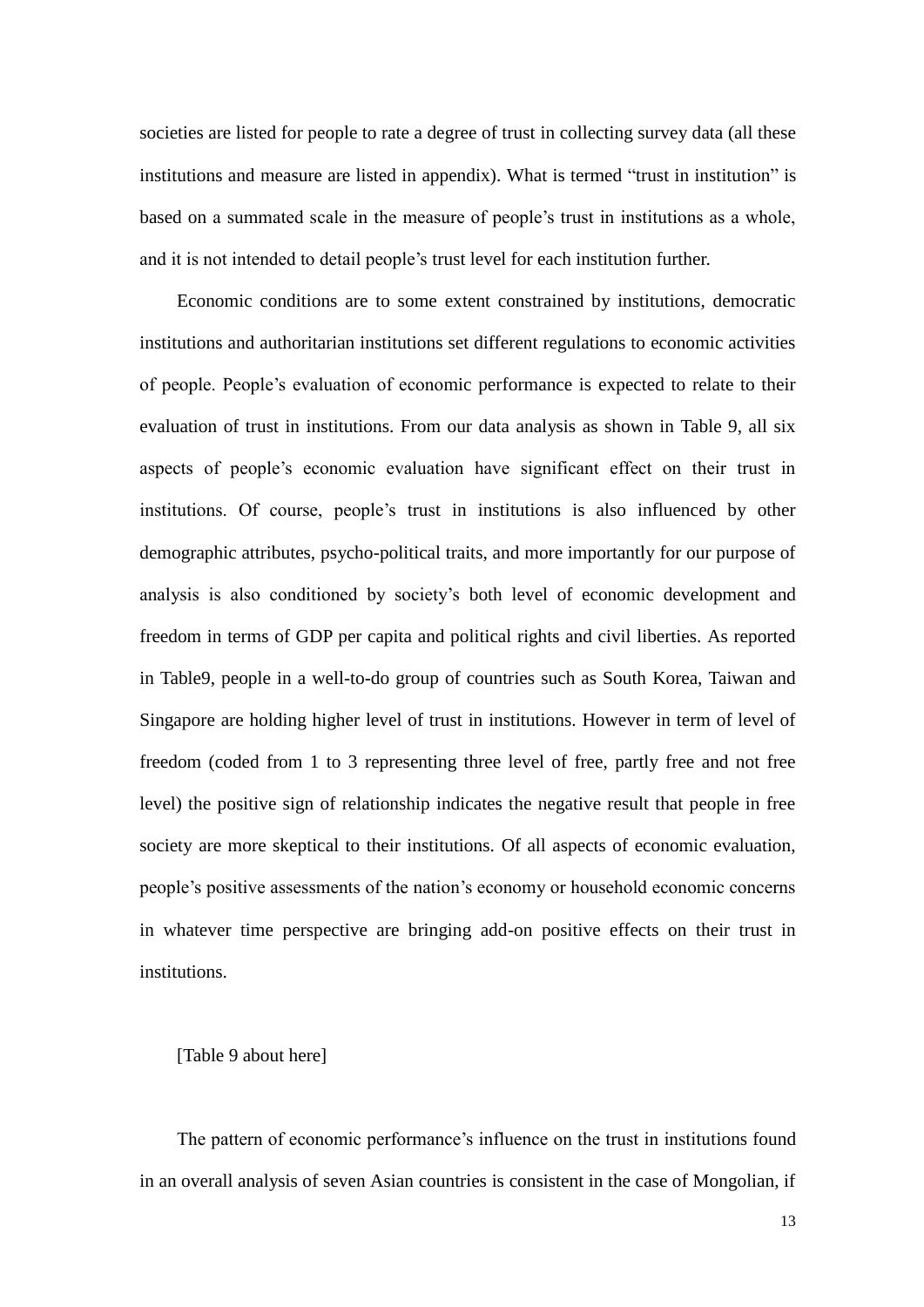we do country by country comparison. As shown in Table10, some aspects of economic considerations do not have any significant effect on people's trust in institution while looking at by country in separate. And a startling finding is that in case of Philippines, only has people's sociotropic economic evaluation to do trust in institutions, other aspects of economic evaluation are silent, unlike the other extreme case of Mongolia, whose people's trust in institutions is affected by all aspects of economic evaluations. In other Asian countries, people's trust in institutions is affected by different combinations of economic assessments in different countries, but those important economic evaluations with greater magnitude of beta coefficient are found most of sociotropic in nature.

[Table 10 about]

### **Economic Performance and Support for Democracy**

Support for democracy is the final set of dependent variables of in our causal analysis of the theoretic role of economic performance on democracy. In our analysis, three indicators are constructed to see how support for democracy is influenced by economic factors along with other social and psycho-political forces. One critical aspect of democratic consolidation in newly democracies is its people commitment to the liberal democracy. As shown in the measure items for indicator, focus is to look people view on the rule of law to government and to political leader, the separation of powers between judiciary and executive branches, and the necessity independent functioning of legislative and executive. One may argue these liberal democratic ideas are early learned and thus not appropriate to be taken as the end product influenced by people's economic evaluation of a short term. However, in new democracies liberal political forms are rather transplanted from outside. If economic condition serves as a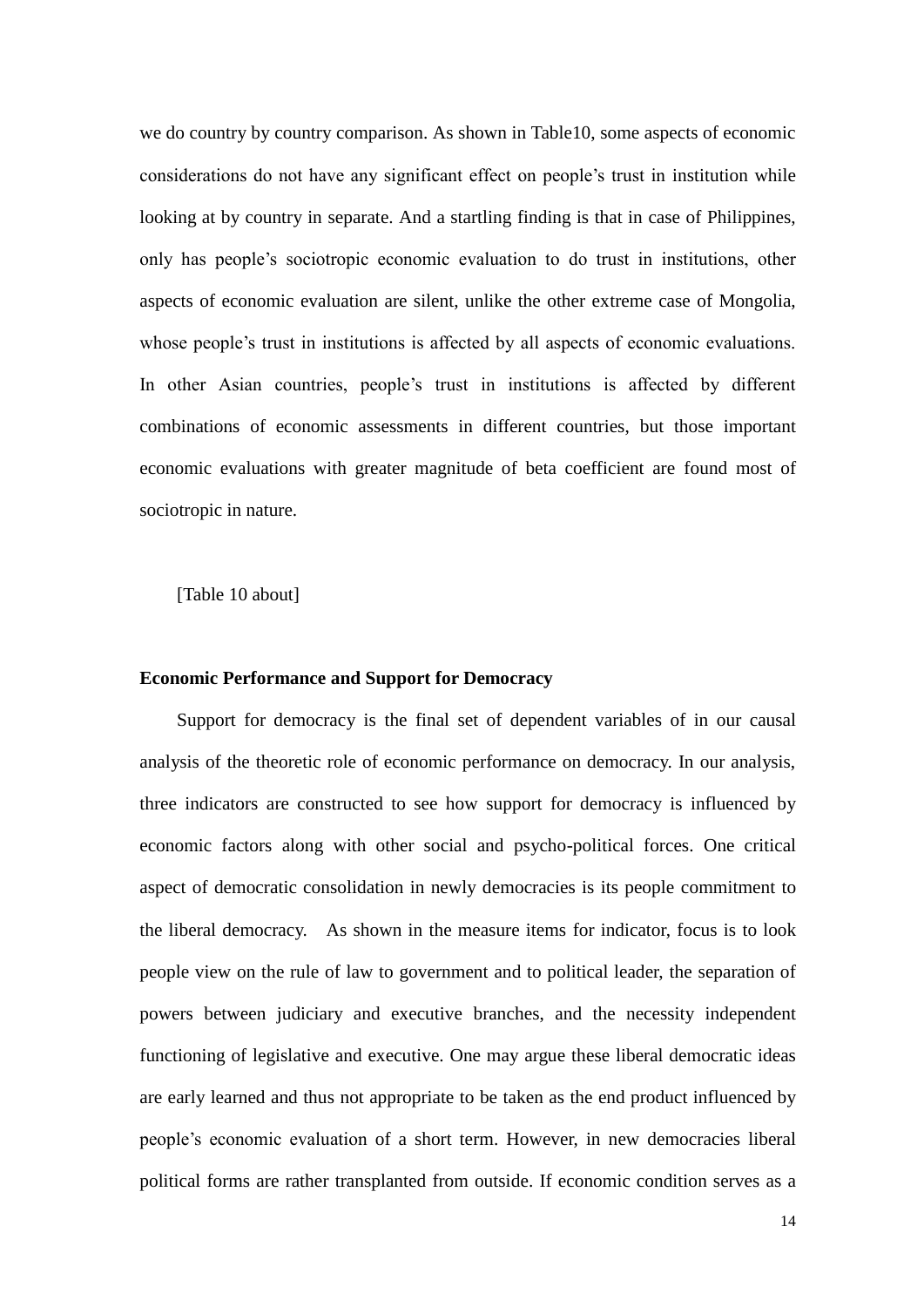benevolent factor, we may expect when people look positively at their economy may also have a stronger confidence in liberal democracy. Other counter argument may also keep terms with developmental state theory, similar to Rose and associates' "democracy go bankrupt hypothesis," that people who are better off in their economic conditions are less likely to support liberal democracy simply for its chaotic and inefficient way of economic management. These speculations need to be tested with empirical data at micro level.

Second aspect of support for democracy is about the belief in democracy itself. The strategies in measuring people's deep-seated belief in democracy have been proposed by many pioneer studies but the most common way to measure is to see how preferable, desirable, efficient and suitable the democracy is in people's mind, and to detect what the priority of democracy when people have to choose democracy and other conflicting goal.

The third indicator of democratic support is to see how strong objection to undemocratic alternative. It is measured from the other way around by putting ahead many undemocratic ways of governing for people to evaluate.

People's political attitude toward democracy is inevitably affected by their experience of functioning of democratic institutions, especially for new democracies, in which just newly installed into practice. The other factor is people evaluation of regime's democratic performance, which adds on an exacerbating or accelerating function, negative or positive, to the democratic learning of new regime. Together with these presumably conditional factors, if there is found the room for influence of economic factor, the theoretical role of economic performance for new democracy is then enriched and confirmed. At the final stage of analysis, for indicators of performance and six aspects of economic evaluations are combined into two factorial variables (The results of factor analysis are listed in appendix Tables).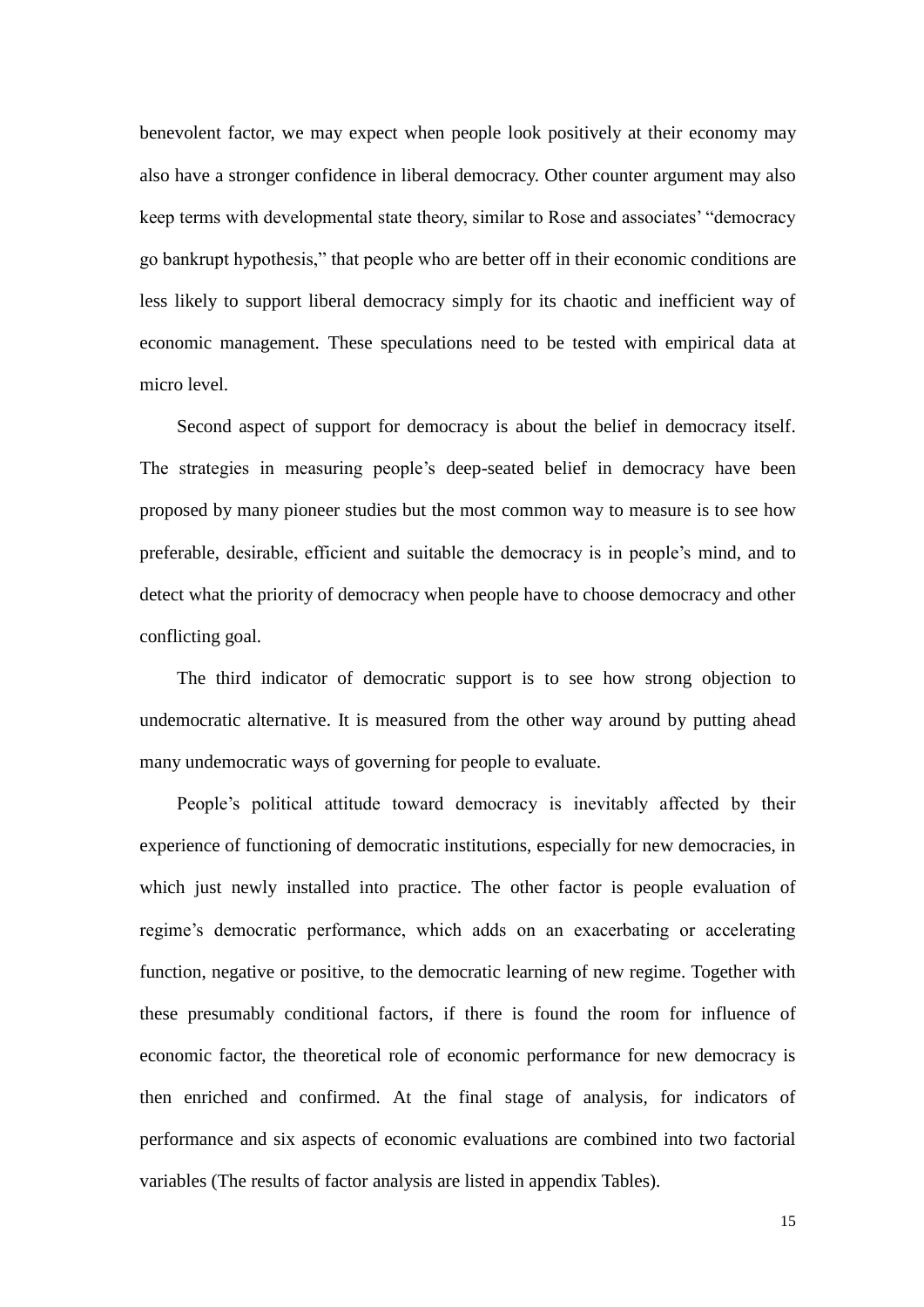First, among those explanatory variables for Asian's commitment to liberal democracy, people's national economic assessment is a significant one, as shown in Table 11. However, pocketbook economic concern is mute in this regards, indicating that pocketbook economic concerns in comparison sociotropic has less influence on political attitudes, similar to most cases in voting behavior studies . Has commitment to liberal democracy a deep-seated ideas long been socialized earlier, so as variables such as age, level of education, and democratic values have significant and positive impact, that is, those who are older, more educated, and with stronger democratic value-orientation (having the biggest magnitude of influence in terms of Beta) are more likely to prefer liberal democracy. The sign of effect of sociotropic evaluation on liberal democracy is negative and can be interpreted as those people who are more pessimistic about the nation's economy tends to reject the idea of liberal democracy. This finding may imply that liberal democracy is taken by those who are worry about the nation's economic future as inefficient in economic management. That effect of coefficient is significant also carries negative sign is also found, as reported in Table 11, in the control variables of GDP per capita and level of freedom, which signal two different meanings: one is about the level of economic development in that people in more well-to-do countries are more likely see the dark side of liberal democracy, due to the same reason that liberal democracy be attributed to blame for the sluggish economy; the other is that people from less free countries (with higher score in Freedom House index) are more likely innate with less commitment to liberal democracy.

### [Table 11 about here]

While we go further to look at each country, the country findings are striking that the uniform relationship between economic evaluation and commitment to liberal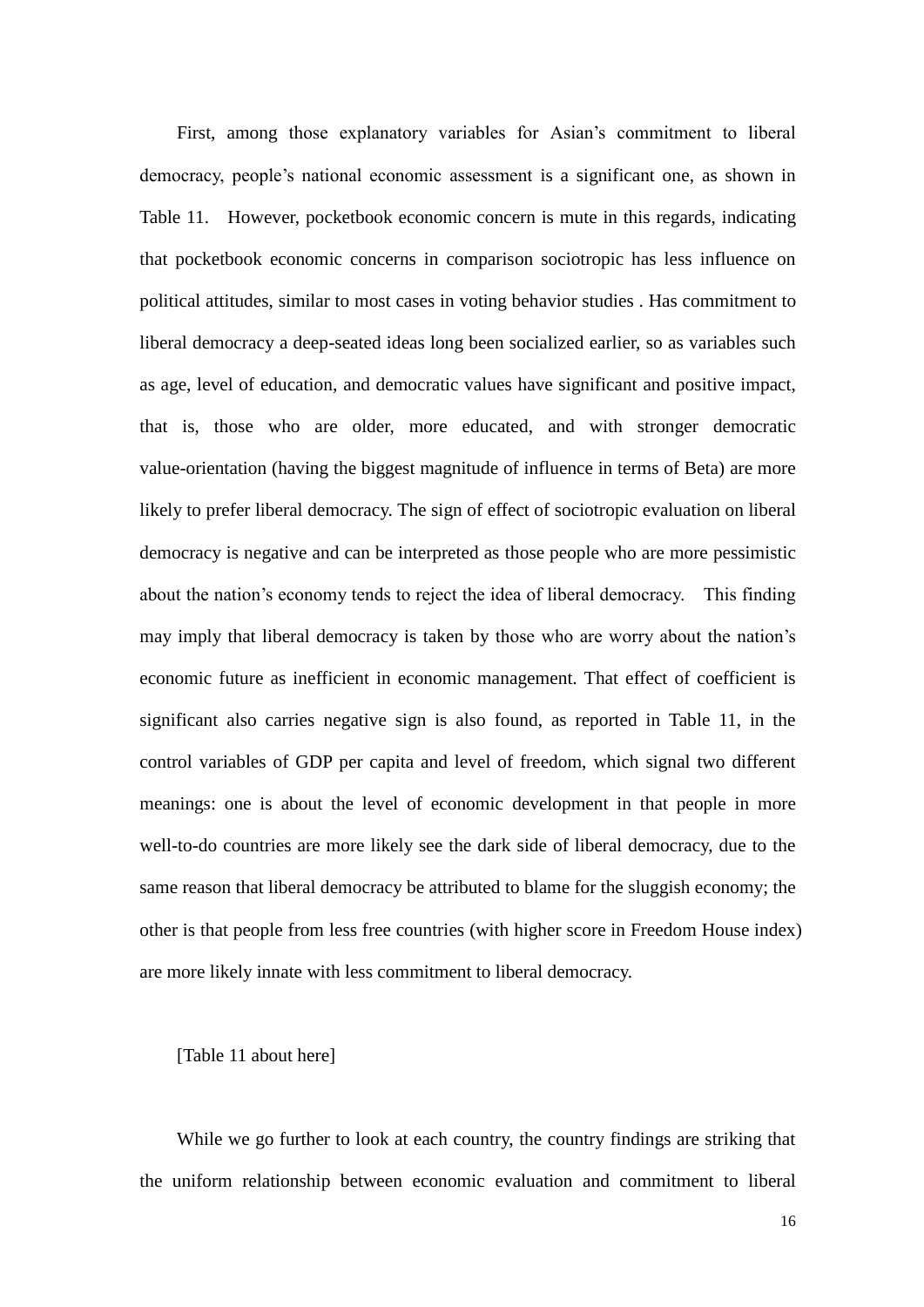democracy is disappeared, as shown in Table 12. In fact, for cases of South Korea, Mongolia, Indonesia and Singapore, people's economic evaluation has not significant effect on their commitment to liberal democracy. In Philippines, the significant effect of economic evaluations is pocketbook personal economic concern, and its sign is positive, which reveals that in Philippines people who are expecting personal household economy better are more likely to accept liberal democracy. As evidenced in Table 12, both sociotropic and pocketbook economic evaluation are effective in interpreting Thai people's inclinations to liberal democracy. Of course, the only unitary finding is that democratic value-orientations is the pivotal explanatory factor for commitment of liberal democracy. Regime's economic performance and trust in institutions are relative unimportant in deciding people's commitment to liberal democracy.

[Table 12 about here]

Second, turn to support for democracy in terms of how desirable, preferable, and efficient, and suitable is for the people, as expected as a democracy in the making, the function of institutions letting people to trust in and regime's democratic performance all should have weighted contribution. As shown in Table 13, on overall Asian countries, regime's democratic performance and trust in institutions have the lion-share contribution to people's support for democracy on the one hand. And, people's preferable, desirable and suitable judgment, partly guided by their value-orientation, and so has people's democratic values also serve as an important explanatory variable along with the variables of level of education and psychological involvement that signify people political traits.\

[Table 13 about here]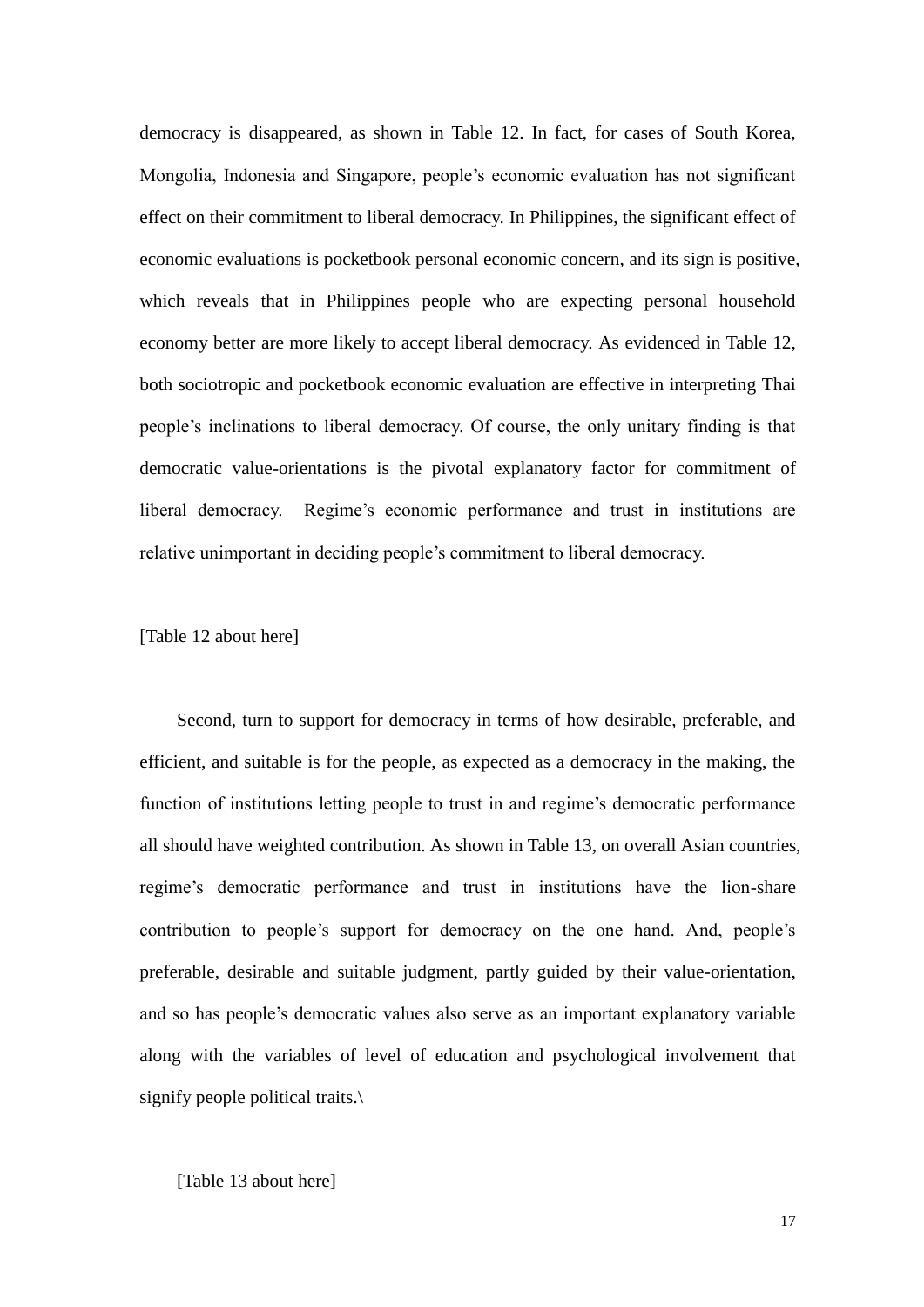People's support for democracy is also affected by economic condition, as shows in Table 11, both sociotropic and pocketbook economic assessments are significant factors in interpreting the variation of people's support for democracy. Sociotropic economic evaluation carries a positive sign by indicating that Asians who are optimistic about their national economy are more likely to see democracy is the preferable and suitable for their countries. By contrast, the negative effect of pocketbook economic evaluation on support for democracy can be interpreted as for those whose economic situations getting worsened are from the disadvantage economic class and are likely to support for democracy in a hope to change their lock-down economic situations. If we turn to country by country comparison, as shown in Table 14, the case of Philippines showing that people's pocketbook economic is negatively causally linked to their democratic support may be giving a hint. In addition, Taiwan is another case that people's support for democracy is influenced by sociotropic economic factor, unlike that of Philippines' pocketbook consideration.

Finally, objection to undemocratic alternative is always a temptation for people who are frustrated in new democracies where the new regime has come with sociopolitical chaos and inefficiency, and sometimes worse is the deteriorated corruption level. To regain order or efficient for some or to restore old good days for others, people who are frustrated in new democracy cynically may option undemocratic alternative instead. As shown in Table 15, for Asian in general economic factor has no say in people's objection to undemocratic alternative, but dependent on their democratic values, and those who withholding higher democratic values are more likely to say no to undemocratic alternative. The difference between levels of economic development is also significant, as people of more wealthy countries are more likely to reject undemocratic alternative by comparison.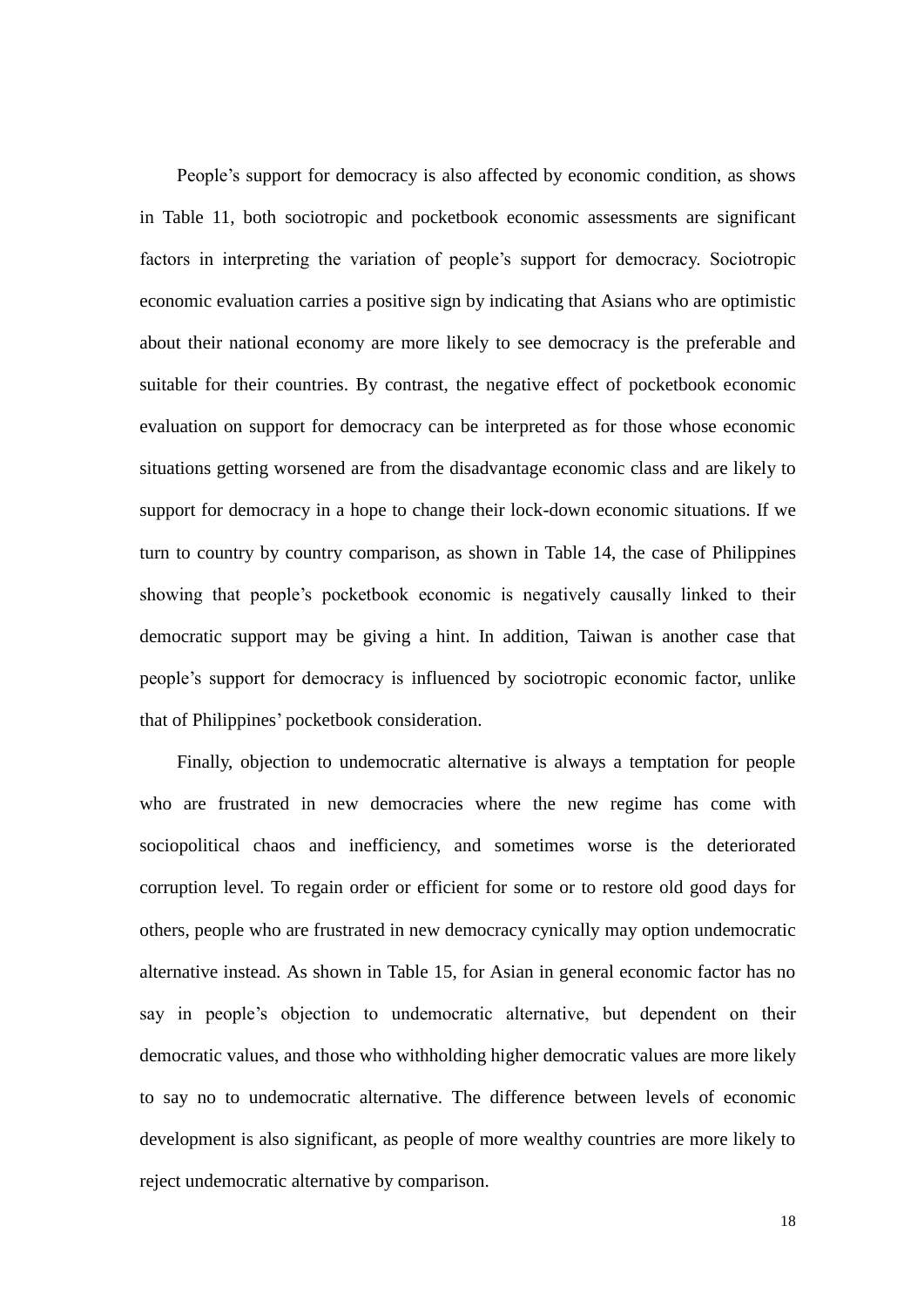[Table 15 about here]

In a country by country comparison, as reported in Table 16, economic influences do have effect on people's objection to undemocratic alternative in the cases of Philippines, Indonesia, and Singapore. In Singapore, people whose pocketbook economic evaluation are better are more like to hold objection to undemocratic alternative, while in Philippines and Indonesia, effective economic concerns of political attitudes are sociotropic. For people of Philippines, those who are more optimistic about the nation's economy are less likely to object to undemocratic alternative, and this is contrary to that found in Indonesia, where people who are more optimistic tends to hold objection to undemocratic alternative. But in all seven Asian nations, people's objection to undemocratic alternative is uniformly and mostly affected by the democratic value orientations, the political culture variable.

[Table 16 about here]

In sum, people's economic evaluations do has same significant effect on support for democracy. On people's commitment to liberal democracy and affective support for democracy in terms of being desirable, suitable and preferable, people's economic evaluations have even strong effects. Even for peoples' objection to undemocratic alternative that mainly determined by political culture factor is still found the scar of economic influence in the cases of Philippines, Indonesia and Singapore.

### **By way of Conclusion**

As well documented in economic voting, if there is the economic effects on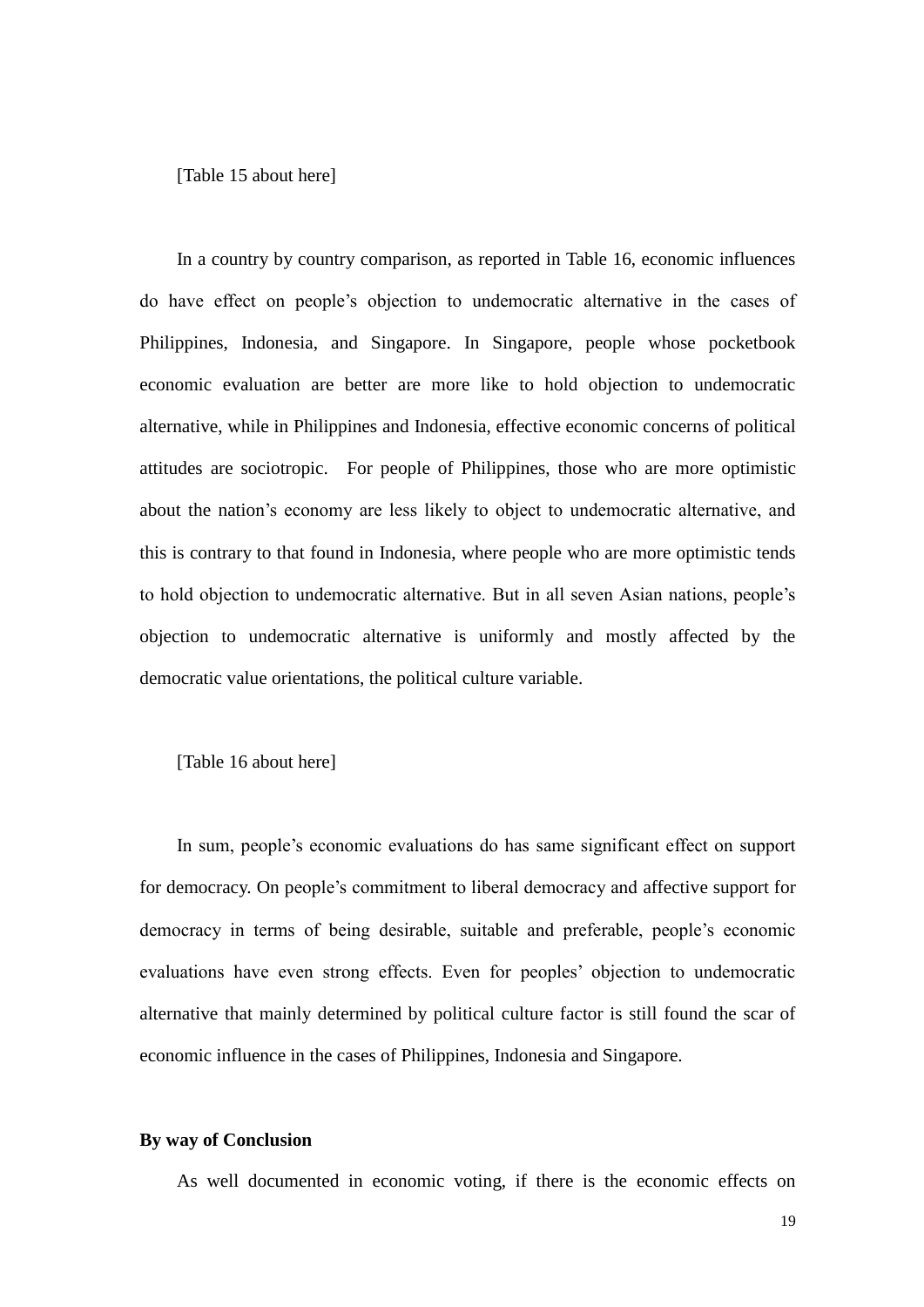people's attitudes and behavior, there is found the most of sociotropic though pocketbook economic consideration is not totally absent. This is also attested to the analysis we report so far. However, it is also found that in some cases and for some target political attitudes, sociotropic and pocketbook economic evaluation either reinforce together or function in separate in linking people's attitudes toward democracy and the regime back to their real world life.

In most cases, people economic evaluation of whatever aspects of the present, the past or the future from sociotropic or egocentric are directed to indicate economic performance under the current government or regime. As shown earlier, people's attitudes toward regime democratic performance, trust in institutions, and support for democracy are all in some aspect or in some cases of counties understudy affected by people's economic evaluation of the nation's or household economy. But, for sure the effect of economic performance on support for democracy is not uniform and variant among Asian countries. Methodologically, two level of analysis for comparison is unavoidable in practice.

Finally, the effect of economic performance on support for democracy is much new field of study, some theoretical import derived from economic voting may still true but the logic behind may be quit different. As to two hypotheses that Rose and associates propose, in fact, behave quite well in our analysis, yet it is not specifically pointed and pin-down to elaborate. Political culture theory would like to argue politics matters more in realize viable democracy, and as shown in our analysis, political variables are more powerful predictor the support for democracy, however, economic factor are not entirely absent and in some case erect as the prime forces in the course, save economic determinism.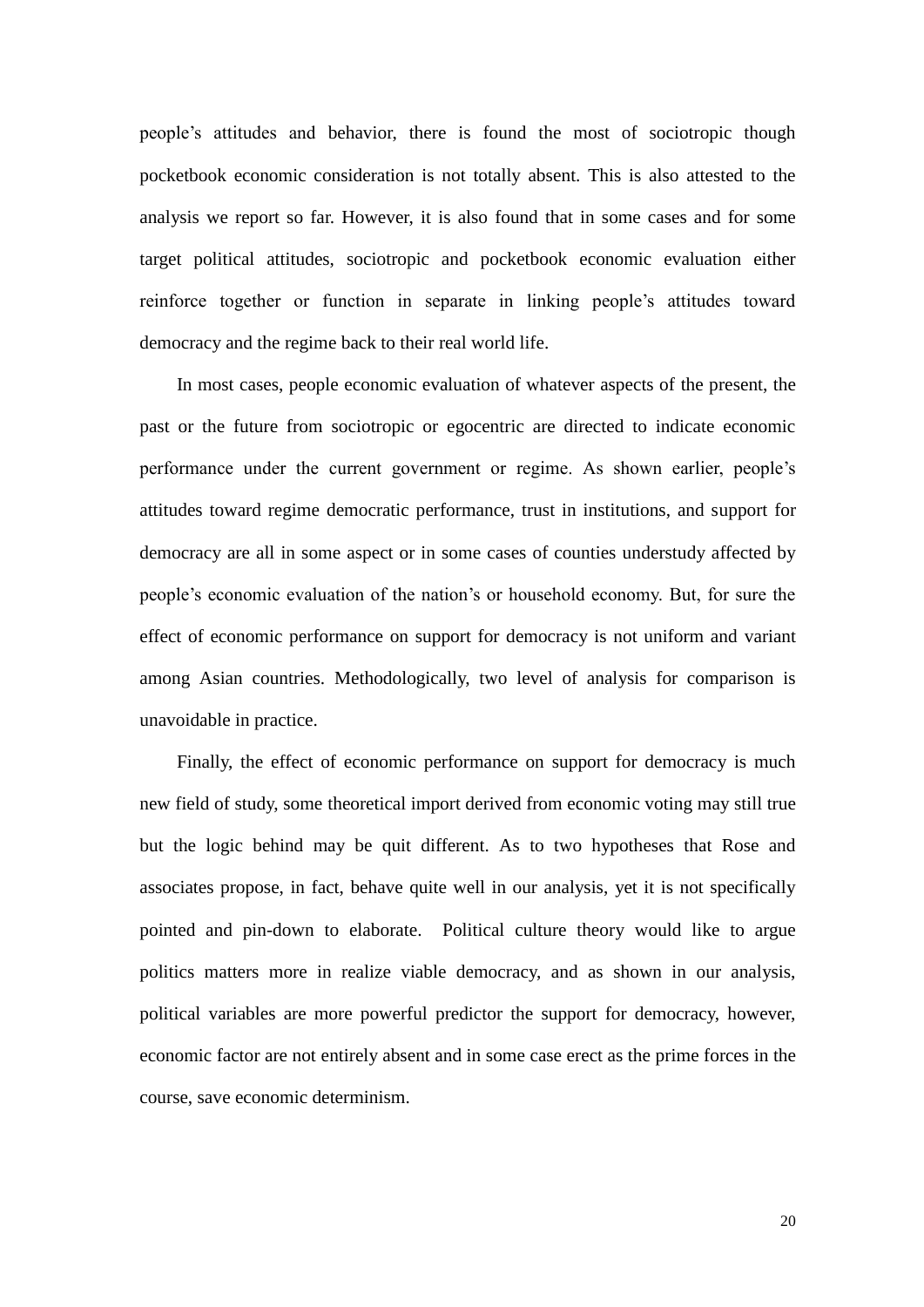### **References**

- Clarke, Harold D., Nitish Dutt, and Allan Kornberg. 1993. "The Political Economic of Attitudes toward Polity and Society in Western European Democracies." *The Journal of Politics* 55(4): 998-1021.
- Feldman, Stanley. 1982. "Economic Interest and Political Behavior." *American Journal of Political Science* 26:446-66.
- Finkel, Steven E., Edward N. Muller, and Mitchel A. Seligson. 1989. "Economic Crisis, Incumbent Performance and Regime Support: A Comparison of Longitudinal Data from West Germany and Costa Rica." *British Journal of Political Science* 19(July): 329-351.
- Fiorina, Morris P. 1981. *Retrospective Voting in American National Elections*. New Haven and London: Yale University Press.
- Gibson, James L. 1996. "Political and Economic Markets: Changes in the Connections Between Attitudes Towards Political Democracy and a Market Within the Mass Culture of Russian and Ukraine." *The Journal of Politics* 58(4): 954-984.
- Key, V. O., Jr. *The Responsible Electorate: Rationality in Presidential Voting 1936-1960*. New York: vintage Book.
- Kiewiet, D. Roderick. 1983. *Macro-economics and Micro-Politics: The Electoral Effects of Economic Issues*. Chicago: The University Press.
- Kinder, Donald R., and D. Roderick Kiewiet. 1979. "Economic Discontent and Political Behavior: The Role of Personal Grievances and Collective Economic judgments in Congressional Voting." *American Journal of Political Science* 23: 495-527.
- \_\_\_\_\_. 1981. "Sociotropic Politics: The American Case." *British Journal of Political Science* 11 (April): 129-41.
- Lewis-Beck, Michael S. 1988. *Economics and Elections: The Major Western Democracies*. Ann Arbor: The University of Michigan Press.
- Lipset, Seymour M. 1959. "Some Social Requisites of Democracy." American Political Science Review 53: 69-105.
- Lockerbie, Brad. 1991. "Prospective Economic Voting in U.S. House Elections, 1956-88." *Legislative Studies Quarterly* 16(May):239-261.
- O'Donnell, Guilermo A. 1973. *Modernization and Bureaucratic-Authoritarianism*. Berkeley: University of California Press.
- Rose, Richard, William Mishler, and Christian Haerpfer. 1998. *Democracy and Its Alternatives: Understanding Post-Communist Societies*. Baltimore: The Johns Hopkins University Press.
- Uslaner, Eric M. 1989. Looking Forward and Looking Backward: Prospective and Retrospective Voting the 1989 Federal Elections in Canada." *British Journal of Political Science* 19 (October): 495-513.
- White Stephen. 1986. Economic Performance and Communist Legitimacy. *World Politics* 38 (3): 462-482.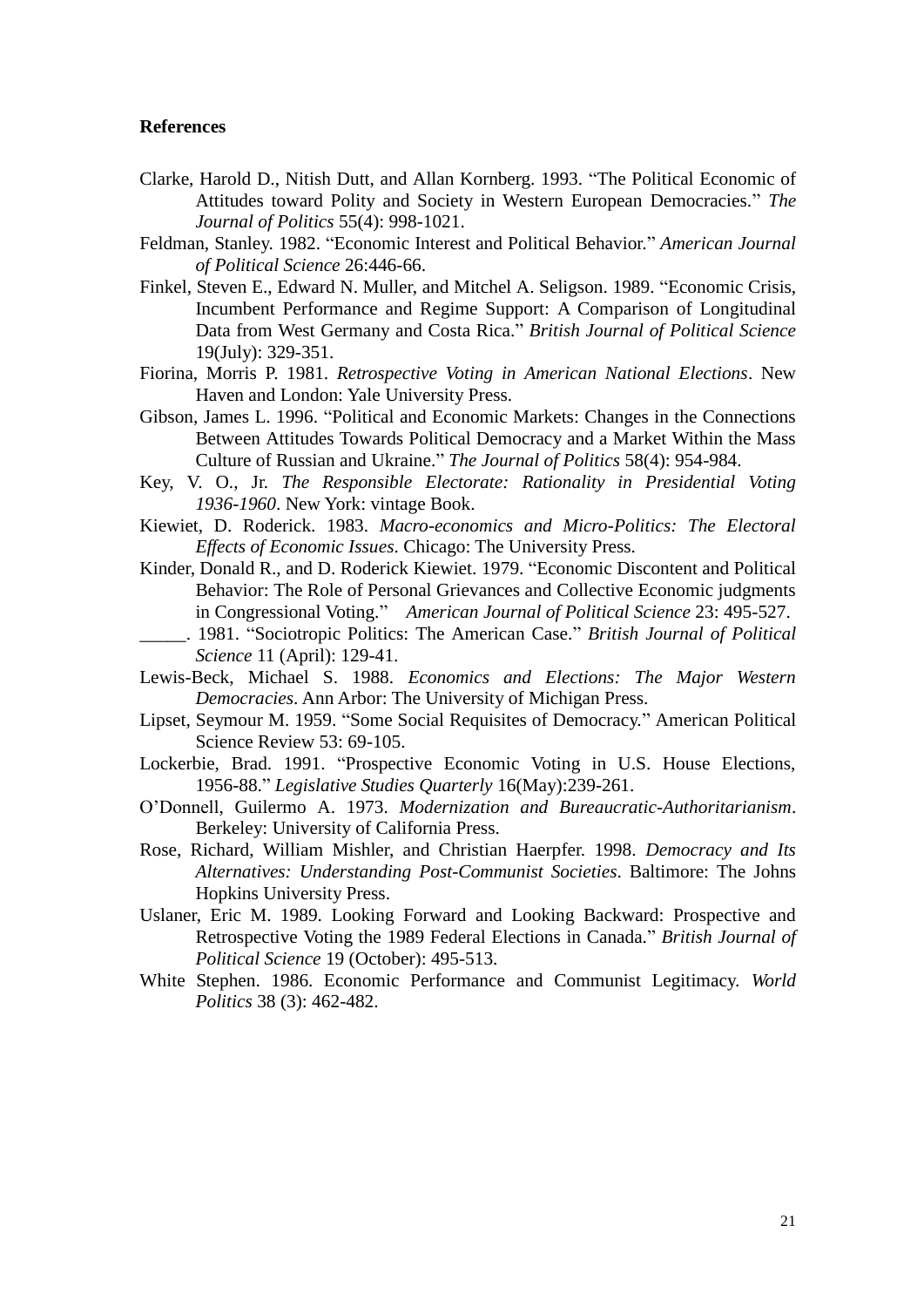|                              | Dependent Var.: Increased Political Rights |            |         |             |       |  |  |  |
|------------------------------|--------------------------------------------|------------|---------|-------------|-------|--|--|--|
| Predictors                   | $\mathbf B$                                | Std. Error | Beta    | $\mathsf t$ | Sig.  |  |  |  |
| (Constant)                   | 13.828                                     | .205       |         | 67.607      | .000  |  |  |  |
|                              |                                            |            |         |             |       |  |  |  |
| Actual age in years          | $-.006$                                    | .002       | $-.037$ | $-2.422$    | .015  |  |  |  |
| Level of education           | $-.077$                                    | .014       | $-.081$ | $-5.565$    | .000  |  |  |  |
| Gender(male)                 | $-.051$                                    | .057       | $-.011$ | $-0.902$    | .367  |  |  |  |
| Marital status(Married)      | .066                                       | .078       | .012    | .854        | .393  |  |  |  |
| Subjective Social Status     | .068                                       | .017       | .053    | 4.058       | .000  |  |  |  |
|                              |                                            |            |         |             |       |  |  |  |
| Psychological involvement in | $-.070$                                    | .035       | $-.026$ | $-2.011$    | .044  |  |  |  |
| politics                     |                                            |            |         |             |       |  |  |  |
| Political efficacy           | $-.026$                                    | .025       | $-.013$ | $-1.013$    | .311  |  |  |  |
| Democratic values            | $-.026$                                    | .009       | $-.041$ | $-3.010$    | .003  |  |  |  |
|                              |                                            |            |         |             |       |  |  |  |
| Sociotropic_present          | .093                                       | .035       | .040    | 2.622       | .009  |  |  |  |
| Sociotropic_retrospective    | .008                                       | .031       | .004    | .251        | .802  |  |  |  |
| Sociotropic_prospective      | .093                                       | .034       | .042    | 2.764       | .006  |  |  |  |
| Pocketbook_present           | $-.019$                                    | .039       | $-.007$ | $-.491$     | .623  |  |  |  |
| Pocketbook retrospective     | .020                                       | .036       | .009    | .552        | .581  |  |  |  |
| Pocketbook_prospective       | .116                                       | .037       | .048    | 3.093       | .002  |  |  |  |
|                              |                                            |            |         |             |       |  |  |  |
| GDP_Per capita               | $-.483$                                    | .067       | $-.107$ | $-7.225$    | .000. |  |  |  |
| FreedomHouse PL index        | .038                                       | .045       | .011    | .842        | .400  |  |  |  |
|                              |                                            |            |         |             |       |  |  |  |
| Adjusted R-square            |                                            |            | .050    |             |       |  |  |  |
| Valid N                      |                                            |            | 6,263   |             |       |  |  |  |

# Table 1: Economic Effects on Increased Political Rights (overall)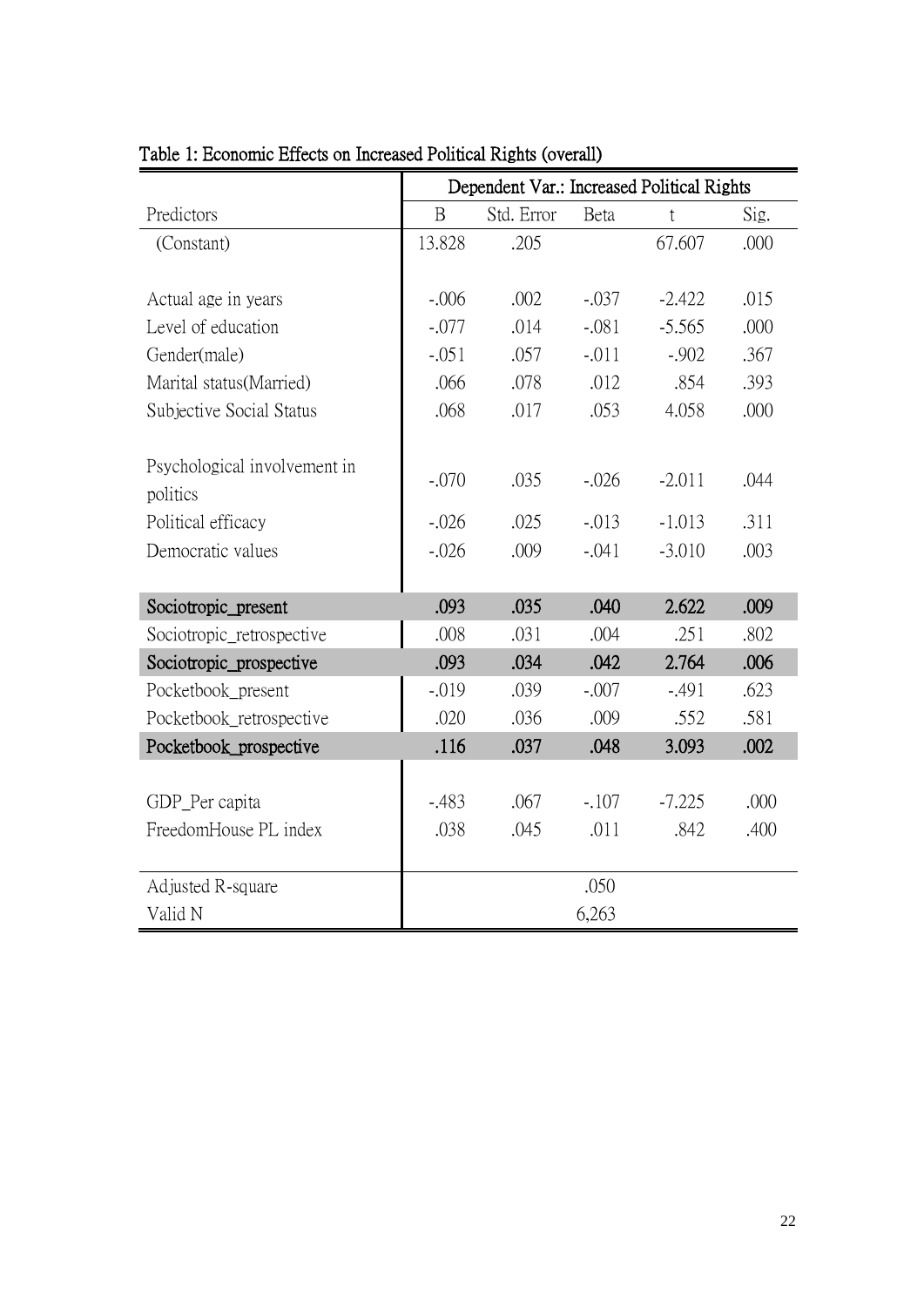|                           | Dependent Var.: Increased Political Rights |           |           |           |           |           |           |  |  |
|---------------------------|--------------------------------------------|-----------|-----------|-----------|-----------|-----------|-----------|--|--|
|                           | S.Korea.                                   | Mongolia  | Phil.     | Taiwan    | Thailand  | Indonesia | Singapore |  |  |
| Predictors                | Beta                                       | Beta      | Beta      | Beta      | Beta      | Beta      | Beta      |  |  |
|                           |                                            |           |           |           |           |           |           |  |  |
| Actual age in years       | .012                                       | $-.049$   | .018      | $-.041$   | $-.012$   | $-.054$   | $-.052$   |  |  |
| Level of education        | $-.023$                                    | $-.076*$  | $-.058$   | $-138***$ | .008      | .042      | $-.009$   |  |  |
| Gender(male)              | $-.046$                                    | $-.096**$ | $-.017$   | $.059*$   | $-.080*$  | $-.009$   | .029      |  |  |
| Marital status (Married)  | .026                                       | $-.034$   | $-.038$   | .030      | .056      | .038      | .040      |  |  |
| Subjective Social Status  | .065                                       | $-.035$   | .047      | $.092**$  | .009      | .000      | .076      |  |  |
|                           |                                            |           |           |           |           |           |           |  |  |
| Psychological             | .044                                       | $-.050$   | .004      | $-.049$   | .027      | .014      | $-.022$   |  |  |
| involvement in politics   |                                            |           |           |           |           |           |           |  |  |
| Political efficacy        | $-.009$                                    | .013      | $-.046$   | .037      | $-.028$   | $.077*$   | .003      |  |  |
| Democratic values         | $-.037$                                    | $-124***$ | $-.091**$ | $-.098**$ | $-148***$ | $-.056$   | $-.072$   |  |  |
|                           |                                            |           |           |           |           |           |           |  |  |
| Sociotropic_present       | .016                                       | $.072*$   | $-.032$   | $.122***$ | $-.023$   | $-.028$   | .023      |  |  |
| Sociotropic_retrospective | .097*                                      | .002      | $-.052$   | .060      | .041      | $-.002$   | .015      |  |  |
| Sociotropic_prospective   | .016                                       | .007      | .064      | $.086**$  | .012      | .016      | .042      |  |  |
| Pocketbook present        | $-.029$                                    | .001      | $-.042$   | .012      | .007      | $-.014$   | .075      |  |  |
| Pocketbook_retrospective  | $-.029$                                    | .057      | $-.018$   | $-.077*$  | .085      | .031      | .001      |  |  |
| Pocketbook prospective    | .043                                       | .024      | $-.011$   | $.123***$ | $-.014$   | $.116**$  | .118**    |  |  |
|                           |                                            |           |           |           |           |           |           |  |  |
| Adjusted R-square         | .008                                       | .039      | .010      | .096      | .029      | .020      | .051      |  |  |
| Valid N                   | 885                                        | 954       | 874       | 1,115     | 679       | 1,022     | 728       |  |  |

| Table 2: Economic Effects on Increased Political Rights (by country) |  |  |
|----------------------------------------------------------------------|--|--|
|                                                                      |  |  |

\*:  $p<.05;$  \*\*:  $p<.01;$  \*\*\*:  $p<.001$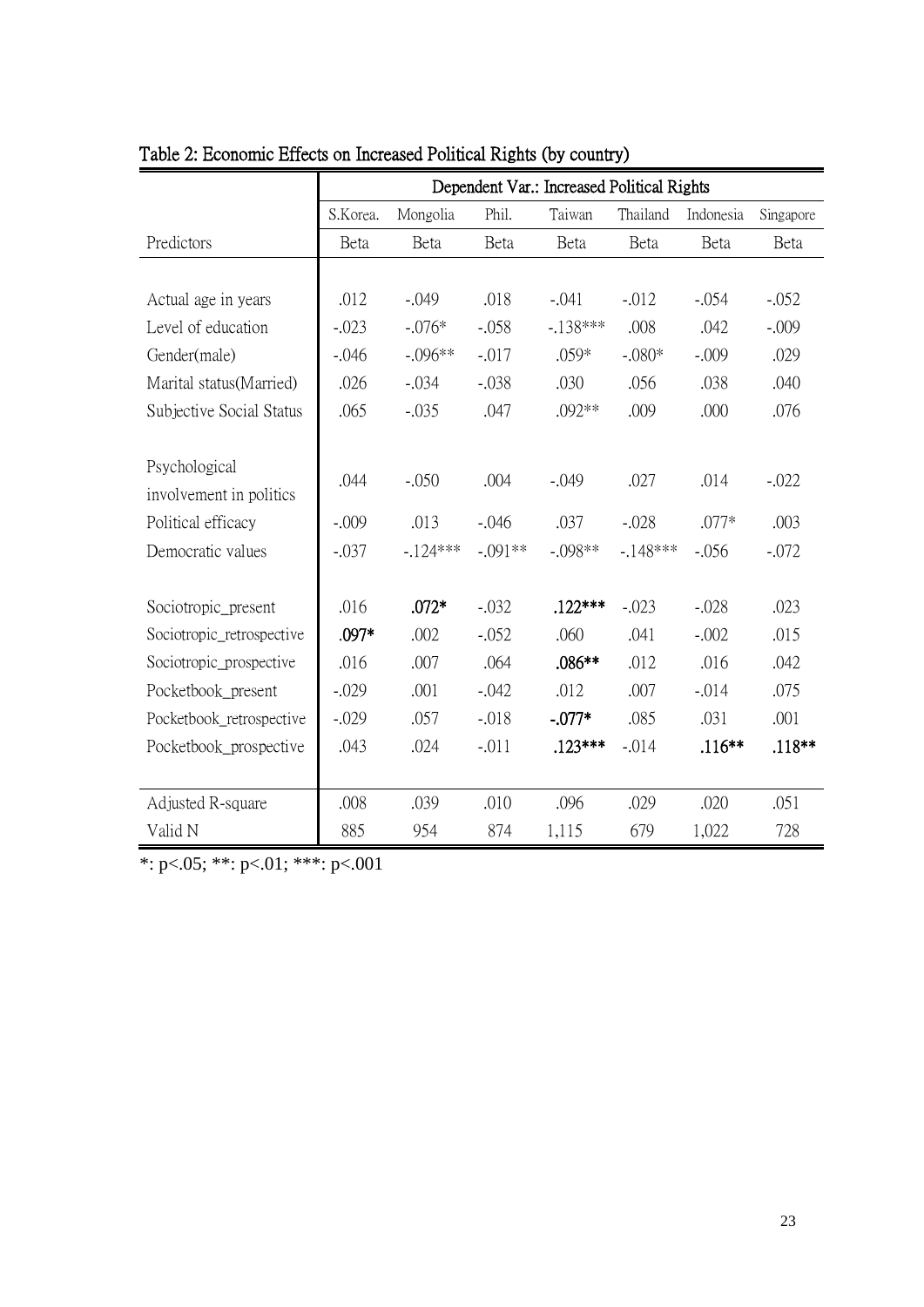|                                       | Dependent Var.: Improved Policy Performance |            |          |           |      |  |  |  |
|---------------------------------------|---------------------------------------------|------------|----------|-----------|------|--|--|--|
| Predictors                            | $\mathbf B$                                 | Std. Error | Beta     | t         | Sig. |  |  |  |
| (Constant)                            | 11.442                                      | .193       |          | 59.144    | .000 |  |  |  |
|                                       |                                             |            |          |           |      |  |  |  |
| Actual age in years                   | .000                                        | .002       | .001     | .037      | .970 |  |  |  |
| Level of education                    | $-.118$                                     | .013       | $-.119$  | $-8.969$  | .000 |  |  |  |
| Gender(male)                          | .156                                        | .055       | .033     | 2.843     | .004 |  |  |  |
| Marital status (Married)              | $-.098$                                     | .075       | $-0.017$ | $-1.304$  | .192 |  |  |  |
| Subjective Social Status              | .101                                        | .016       | .076     | 6.313     | .000 |  |  |  |
|                                       |                                             |            |          |           |      |  |  |  |
| Psychological involvement in politics | .027                                        | .033       | .010     | .809      | .419 |  |  |  |
| Political efficacy                    | $-.081$                                     | .024       | $-.040$  | $-3.361$  | .001 |  |  |  |
| Democratic values                     | $-.099$                                     | .008       | $-147$   | $-11.878$ | .000 |  |  |  |
|                                       |                                             |            |          |           |      |  |  |  |
| Sociotropic_present                   | .201                                        | .034       | .083     | 5.904     | .000 |  |  |  |
| Sociotropic_retrospective             | $-.027$                                     | .030       | $-.013$  | $-.893$   | .372 |  |  |  |
| Sociotropic_prospective               | .004                                        | .032       | .002     | .126      | .900 |  |  |  |
| Pocketbook_present                    | .186                                        | .038       | .067     | 4.919     | .000 |  |  |  |
| Pocketbook_retrospective              | $-.006$                                     | .035       | $-.003$  | $-.185$   | .853 |  |  |  |
| Pocketbook_prospective                | .065                                        | .036       | .026     | 1.811     | .070 |  |  |  |
|                                       |                                             |            |          |           |      |  |  |  |
| GDP_Per capita                        | $-.808$                                     | .065       | $-169$   | $-12.499$ | .000 |  |  |  |
| FreedomHouse PL index                 | .160                                        | .043       | .046     | 3.741     | .000 |  |  |  |
|                                       |                                             |            |          |           |      |  |  |  |
| Adjusted R-square                     |                                             |            | .138     |           |      |  |  |  |
| Valid N                               |                                             |            | 6,798    |           |      |  |  |  |

# Table 3: Economic Effects on Improved Policy Performance (overall)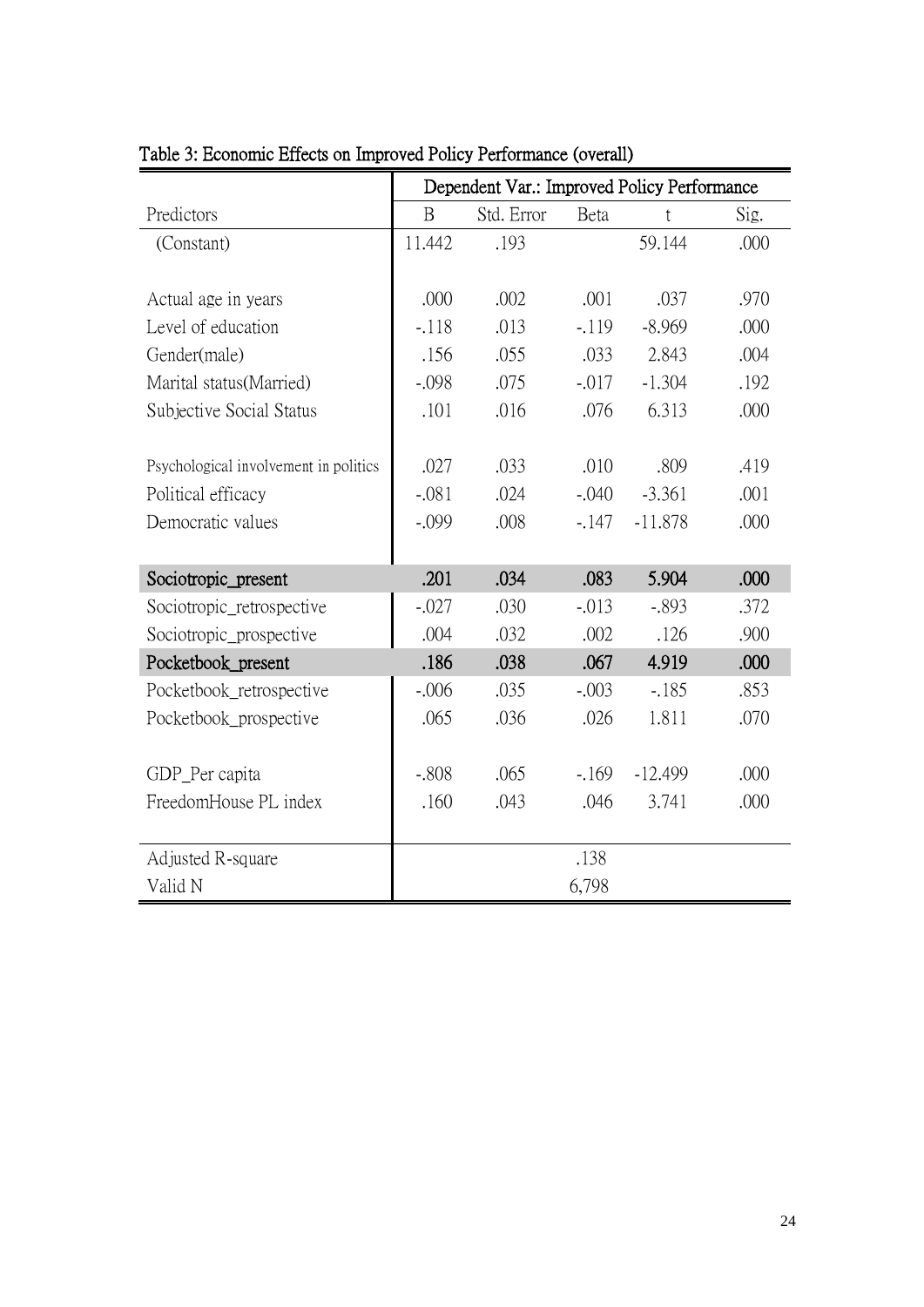|                                          | Dependent Var.: Improved Policy Performance |              |              |             |             |             |             |  |  |
|------------------------------------------|---------------------------------------------|--------------|--------------|-------------|-------------|-------------|-------------|--|--|
|                                          | S.Korea.                                    | Mongolia     | Phil.        | Taiwan      | Thailand    | Indonesia   | Singapore   |  |  |
| Predictors                               | <b>Beta</b>                                 | <b>B</b> eta | <b>B</b> eta | <b>Beta</b> | <b>Beta</b> | <b>Beta</b> | <b>Beta</b> |  |  |
|                                          |                                             |              |              |             |             |             |             |  |  |
| Actual age in years                      | .095                                        | $-.001$      | .035         | $-.010$     | $-.023$     | $-.006$     | $-.046$     |  |  |
| Level of education                       | $-.008$                                     | $-.100**$    | $-.013$      | $-153***$   | $-.074$     | .036        | $-.104**$   |  |  |
| Gender(male)                             | .056                                        | .003         | $-.035$      | $.100***$   | .027        | .023        | $-.045$     |  |  |
| Marital status (Married)                 | $-.029$                                     | $-.060$      | $-.037$      | .056        | .025        | .023        | .021        |  |  |
| Subjective Social Status                 | .090**                                      | .014         | .036         | $.110***$   | $-.013$     | $.067*$     | .013        |  |  |
|                                          |                                             |              |              |             |             |             |             |  |  |
| Psychological<br>involvement in politics | .057                                        | $-.017$      | .036         | .016        | $-.007$     | $-.014$     | .158***     |  |  |
| Political efficacy                       | $-.075*$                                    | .020         | $-.022$      | .016        | .038        | .010        | $-.135***$  |  |  |
| Democratic values                        | $-.237***$                                  | $-154***$    | $-.341***$   | $-130***$   | $-.269***$  | $-118***$   | $-348***$   |  |  |
|                                          |                                             |              |              |             |             |             |             |  |  |
| Sociotropic_present                      | $-.011$                                     | .187***      | $.080*$      | $.109***$   | .036        | .030        | .059        |  |  |
| Sociotropic_retrospective                | .109**                                      | .017         | $-.006$      | .089**      | $.083*$     | .053        | .000        |  |  |
| Sociotropic_prospective                  | $.072*$                                     | $.077**$     | $-.031$      | .013        | .014        | .028        | .044        |  |  |
| Pocketbook present                       | .039                                        | .025         | $-.051$      | $-.015$     | .058        | $-.010$     | .037        |  |  |
| Pocketbook_retrospective                 | $-.022$                                     | .049         | .009         | .040        | $-.010$     | .024        | $-.019$     |  |  |
| Pocketbook_prospective                   | $-.052$                                     | $-.025$      | .052         | .086*       | .057        | .023        | .133***     |  |  |
|                                          |                                             |              |              |             |             |             |             |  |  |
| Adjusted R-square                        | .097                                        | .089         | .118         | .112        | .108        | .020        | .254        |  |  |
| Valid N                                  | 951                                         | 1,063        | 905          | 1,174       | 738         | 1,157       | 804         |  |  |

Table 4: Economic Effects on Improved Policy Performance (by country)

\*:  $p<.05;$  \*\*:  $p<.01;$  \*\*\*:  $p<.001$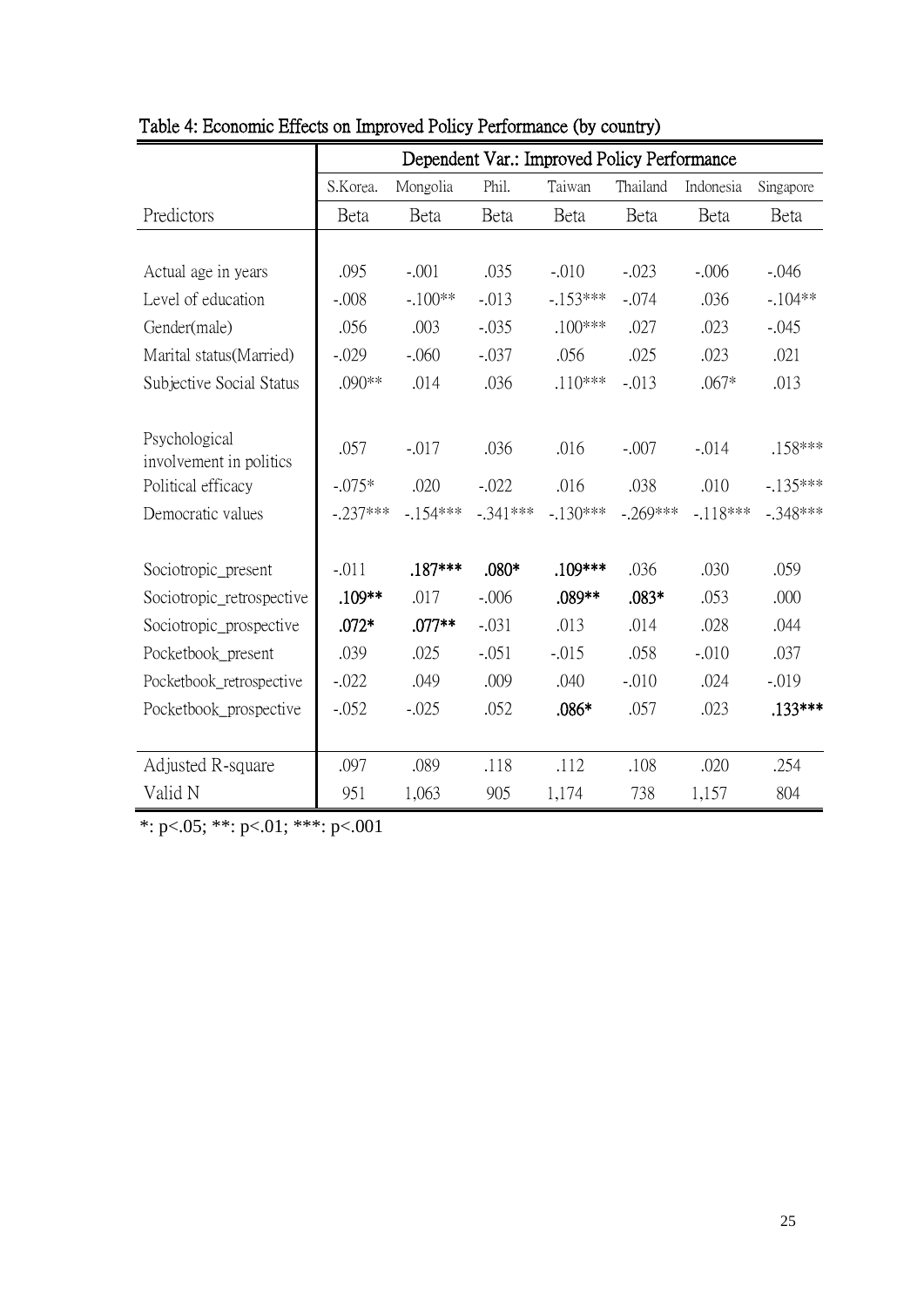|                                       | Dependent Var.: Improved governance Quality |            |         |          |      |  |  |  |
|---------------------------------------|---------------------------------------------|------------|---------|----------|------|--|--|--|
| Predictors                            | B                                           | Std. Error | Beta    | t        | Sig. |  |  |  |
| (Constant)                            | 12.073                                      | .196       |         | 61.465   | .000 |  |  |  |
|                                       |                                             |            |         |          |      |  |  |  |
| Actual age in years                   | .000                                        | .002       | $-.001$ | $-.069$  | .945 |  |  |  |
| Level of education                    | $-.054$                                     | .013       | $-.059$ | $-4.061$ | .000 |  |  |  |
| Gender(male)                          | .019                                        | .055       | .004    | .352     | .725 |  |  |  |
| Marital status(Married)               | .094                                        | .075       | .018    | 1.246    | .213 |  |  |  |
| Subjective Social Status              | .032                                        | .016       | .027    | 2.028    | .043 |  |  |  |
|                                       |                                             |            |         |          |      |  |  |  |
| Psychological involvement in politics | .079                                        | .033       | .031    | 2.361    | .018 |  |  |  |
| Political efficacy                    | $-.046$                                     | .024       | $-.025$ | $-1.888$ | .059 |  |  |  |
| Democratic values                     | $-.059$                                     | .008       | $-.095$ | $-6.994$ | .000 |  |  |  |
|                                       |                                             |            |         |          |      |  |  |  |
| Sociotropic_present                   | .243                                        | .034       | .110    | 7.126    | .000 |  |  |  |
| Sociotropic_retrospective             | .084                                        | .030       | .044    | 2.784    | .005 |  |  |  |
| Sociotropic_prospective               | .132                                        | .032       | .062    | 4.090    | .000 |  |  |  |
| Pocketbook_present                    | .050                                        | .038       | .020    | 1.320    | .187 |  |  |  |
| Pocketbook_retrospective              | .033                                        | .035       | .015    | .950     | .342 |  |  |  |
| Pocketbook_prospective                | .118                                        | .036       | .050    | 3.275    | .001 |  |  |  |
|                                       |                                             |            |         |          |      |  |  |  |
| GDP_Per capita                        | .682                                        | .064       | .157    | 10.608   | .000 |  |  |  |
| FreedomHouse PL index                 | .065                                        | .045       | .019    | 1.433    | .152 |  |  |  |
|                                       |                                             |            |         |          |      |  |  |  |
| Adjusted R-square                     |                                             |            | .065    |          |      |  |  |  |
| Valid N                               |                                             |            | 6,086   |          |      |  |  |  |

Table 5: Economic Effects on Improved governance Quality (overall)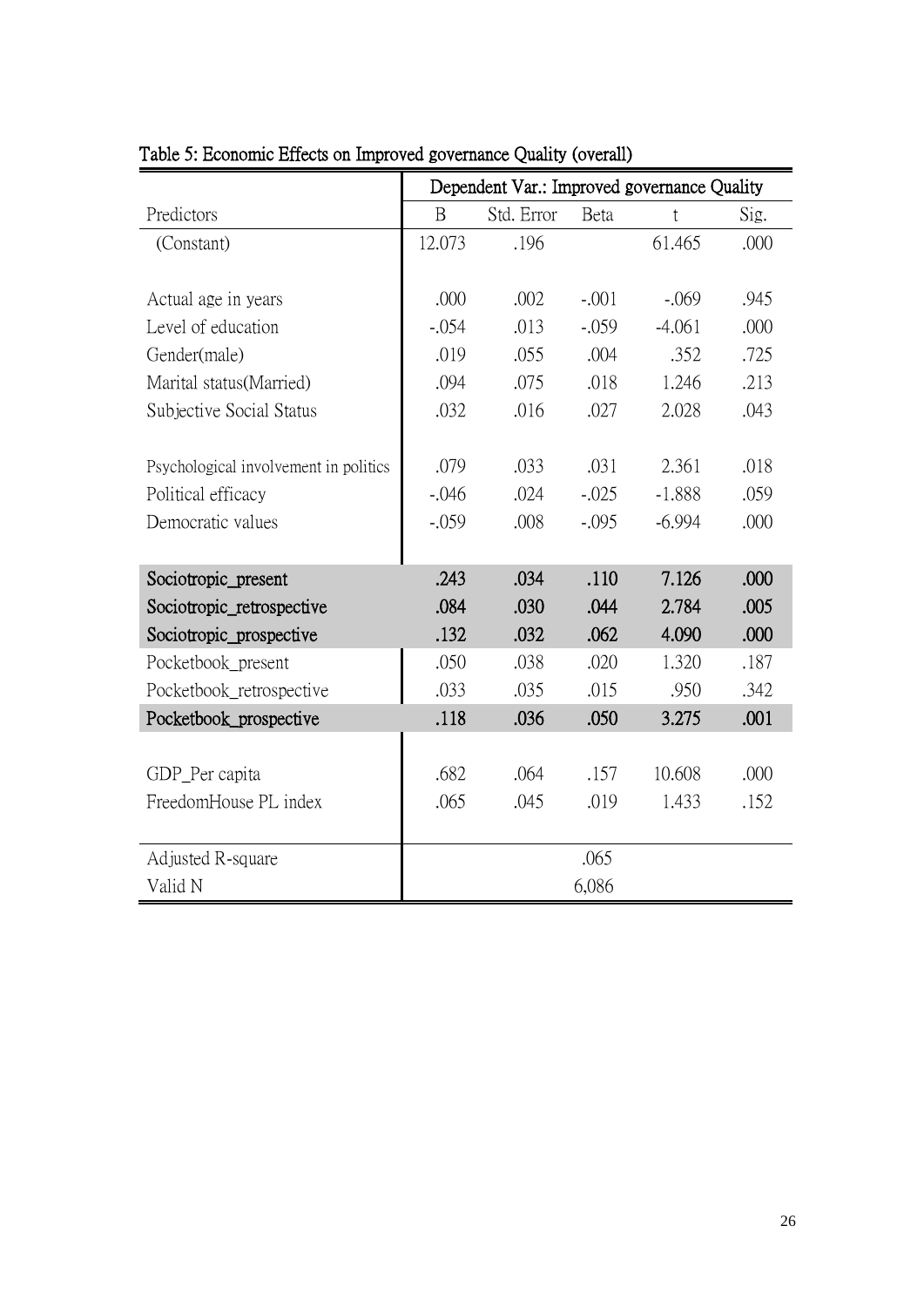|                           | Dependent Var.: Improved governance Quality |           |             |             |             |             |           |  |  |
|---------------------------|---------------------------------------------|-----------|-------------|-------------|-------------|-------------|-----------|--|--|
|                           | S.Korea.                                    | Mongolia  | Phil.       | Taiwan      | Thailand    | Indonesia   | Singapore |  |  |
| Predictors                | Beta                                        | Beta      | <b>Beta</b> | <b>Beta</b> | <b>Beta</b> | <b>Beta</b> | Beta      |  |  |
|                           |                                             |           |             |             |             |             |           |  |  |
| Actual age in years       | .009                                        | .038      | .025        | $-.035$     | $-.026$     | .016        | .053      |  |  |
| Level of education        | .018                                        | $-.049$   | $.143***$   | $-.074*$    | $-.052$     | $-.068*$    | .001      |  |  |
| Gender(male)              | .021                                        | $-.035$   | $-.075*$    | $.070*$     | $-.033$     | $-.068*$    | $-.010$   |  |  |
| Marital status(Married)   | .034                                        | $-.022$   | $-.027$     | .012        | $-.010$     | .004        | .044      |  |  |
| Subjective Social Status  | $-.037$                                     | $-.070*$  | .047        | .049        | .018        | $-.004$     | .037      |  |  |
|                           |                                             |           |             |             |             |             |           |  |  |
| Psychological             | $.117***$                                   | .032      | $.091**$    | $.066*$     | $-.005$     | $.106***$   | .040      |  |  |
| involvement in politics   |                                             |           |             |             |             |             |           |  |  |
| Political efficacy        | .024                                        | .006      | $-.003$     | .007        | .056        | .054        | $-.110**$ |  |  |
| Democratic values         | $-.034$                                     | $-141***$ | $-.105**$   | $-.076*$    | $-.308***$  | $-.005$     | $-349***$ |  |  |
|                           |                                             |           |             |             |             |             |           |  |  |
| Sociotropic_present       | $-.051$                                     | $.168***$ | .044        | .148**      | .049        | $.076*$     | $.121**$  |  |  |
| Sociotropic_retrospective | .030                                        | $.101**$  | .014        | .062        | $.093*$     | .054        | .041      |  |  |
| Sociotropic prospective   | $.094*$                                     | .091**    | $-.069$     | .084**      | .062        | .023        | $.102*$   |  |  |
| Pocketbook present        | $.130**$                                    | .025      | $-.028$     | .036        | $-0.017$    | .024        | .031      |  |  |
| Pocketbook_retrospective  | $-.089$                                     | .041      | $-.011$     | .036        | .024        | .054        | $-.028$   |  |  |
| Pocketbook_prospective    | .013                                        | .036      | $.080*$     | $.073*$     | .037        | .094**      | .040      |  |  |
|                           |                                             |           |             |             |             |             |           |  |  |
| Adjusted R-square         | .044                                        | .110      | .039        | .098        | .134        | .056        | .212      |  |  |
| Valid N                   | 908                                         | 992       | 812         | 1,100       | 512         | 1,057       | 699       |  |  |

|  |  | Table 6: Economic Effects on Improved governance Quality (by country) |  |  |
|--|--|-----------------------------------------------------------------------|--|--|

\*: p<.05; \*\*: p<.01; \*\*\*: p<.001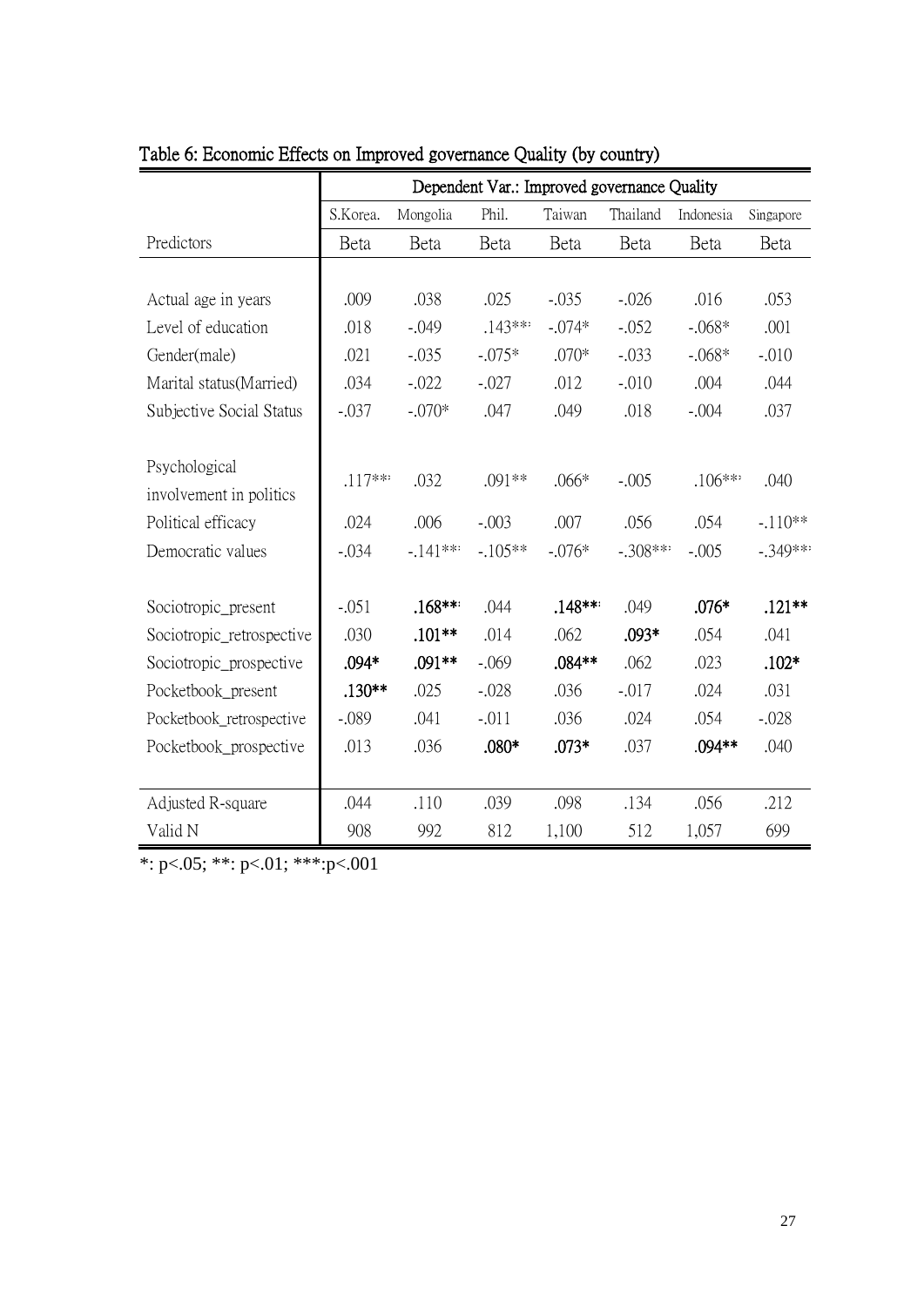|                                       | Dependent Var.: Satisfaction of How Democracy |            |         |          |      |  |  |  |  |
|---------------------------------------|-----------------------------------------------|------------|---------|----------|------|--|--|--|--|
|                                       | Works                                         |            |         |          |      |  |  |  |  |
| Predictors                            | $\mathbf{B}$                                  | Std. Error | Beta    | t        | Sig. |  |  |  |  |
| (Constant)                            | 2.167                                         | .059       |         | 36.443   | .000 |  |  |  |  |
|                                       |                                               |            |         |          |      |  |  |  |  |
| Actual age in years                   | .000                                          | .001       | .002    | .111     | .912 |  |  |  |  |
| Level of education                    | $-.022$                                       | .004       | $-.071$ | $-5.391$ | .000 |  |  |  |  |
| Gender(male)                          | .033                                          | .017       | .023    | 1.993    | .046 |  |  |  |  |
| Marital status (Married)              | .057                                          | .023       | .032    | 2.486    | .013 |  |  |  |  |
| Subjective Social Status              | .020                                          | .005       | .049    | 4.124    | .000 |  |  |  |  |
|                                       |                                               |            |         |          |      |  |  |  |  |
| Psychological involvement in politics | .042                                          | .010       | .049    | 4.076    | .000 |  |  |  |  |
| Political efficacy                    | .015                                          | .007       | .024    | 2.069    | .039 |  |  |  |  |
| Democratic values                     | $-.018$                                       | .003       | $-.087$ | $-7.026$ | .000 |  |  |  |  |
|                                       |                                               |            |         |          |      |  |  |  |  |
| Sociotropic_present                   | .101                                          | .010       | .135    | 9.691    | .000 |  |  |  |  |
| Sociotropic_retrospective             | .054                                          | .009       | .083    | 5.859    | .000 |  |  |  |  |
| Sociotropic_prospective               | .086                                          | .010       | .119    | 8.658    | .000 |  |  |  |  |
| Pocketbook_present                    | .001                                          | .012       | .001    | .078     | .938 |  |  |  |  |
| Pocketbook_retrospective              | .046                                          | .011       | .060    | 4.284    | .000 |  |  |  |  |
| Pocketbook_prospective                | .032                                          | .011       | .040    | 2.859    | .004 |  |  |  |  |
|                                       |                                               |            |         |          |      |  |  |  |  |
| GDP_Per capita                        | .262                                          | .020       | .177    | 13.207   | .000 |  |  |  |  |
| FreedomHouse PL index                 | .102                                          | .013       | .095    | 7.809    | .000 |  |  |  |  |
|                                       |                                               |            |         |          |      |  |  |  |  |
| Adjusted R-square                     |                                               |            | .140    |          |      |  |  |  |  |
| Valid N                               |                                               |            | 6,904   |          |      |  |  |  |  |

Table 7: Economic Effects on Satisfaction of How Democracy Works (overall)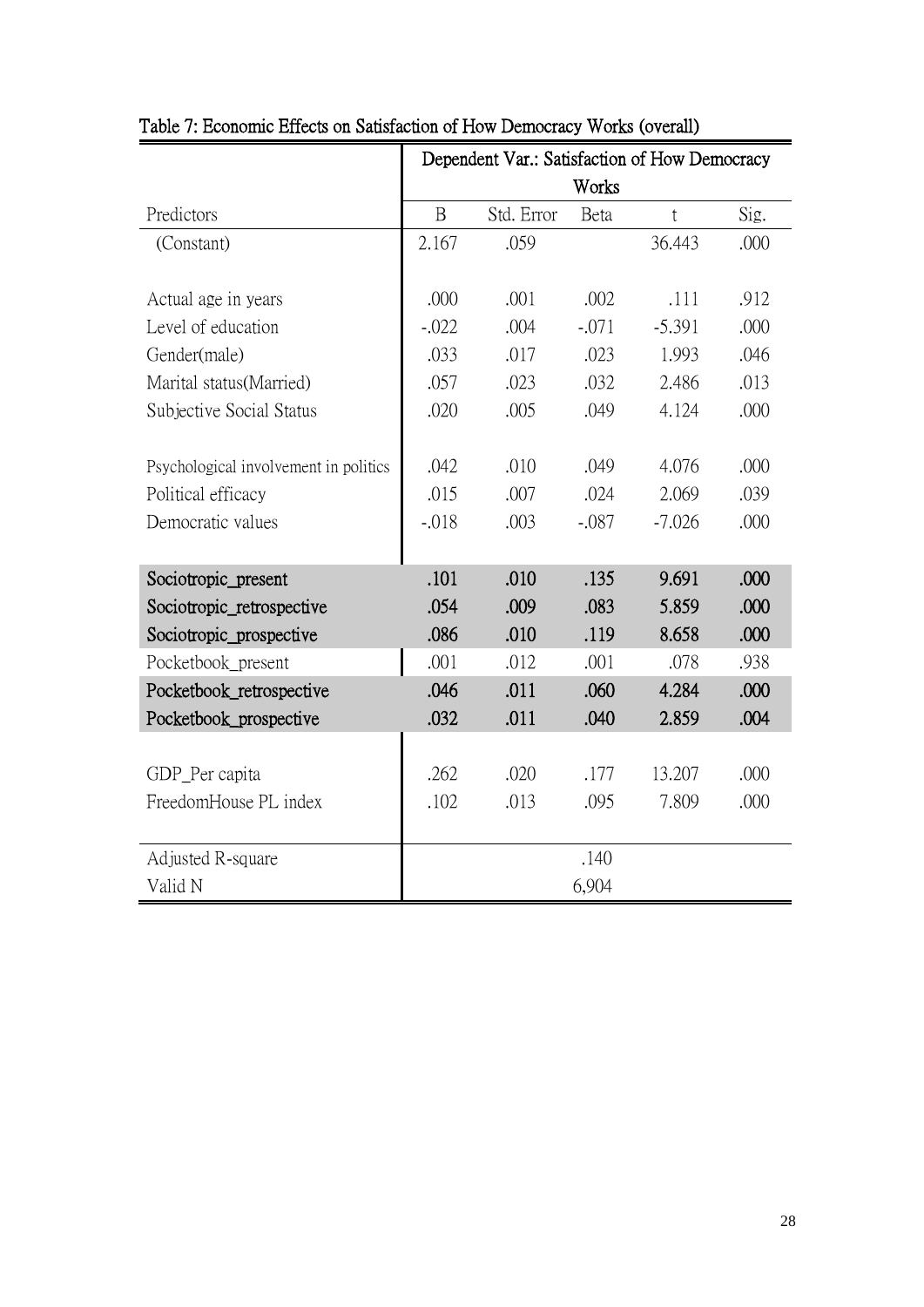|                           | Dependent Var.: Satisfaction of How Democracy Works |          |           |            |            |           |            |  |  |  |
|---------------------------|-----------------------------------------------------|----------|-----------|------------|------------|-----------|------------|--|--|--|
|                           | S.Korea.                                            | Mongolia | Phil.     | Taiwan     | Thailand   | Indonesia | Singapore  |  |  |  |
| Predictors                | Beta                                                | Beta     | Beta      | Beta       | Beta       | Beta      | Beta       |  |  |  |
|                           |                                                     |          |           |            |            |           |            |  |  |  |
| Actual age in years       | .041                                                | .000     | .035      | $-.015$    | $-.026$    | .043      | $.087*$    |  |  |  |
| Level of education        | $-.017$                                             | $-.046$  | .024      | $-.046$    | $-.072$    | $-.071*$  | $-.004$    |  |  |  |
| Gender(male)              | .060                                                | $-.050$  | $.067*$   | .049       | .018       | .029      | $-.007$    |  |  |  |
| Marital status (Married)  | $-.023$                                             | $-0.016$ | .008      | $-.031$    | .098*      | .085**    | .046       |  |  |  |
| Subjective Social Status  | .034                                                | $-.024$  | .000      | $.087**$   | $-.036$    | .046      | $-.009$    |  |  |  |
|                           |                                                     |          |           |            |            |           |            |  |  |  |
| Psychological             | .009                                                | .028     | .134***   | $.060*$    | .044       | .055      | $-.087*$   |  |  |  |
| involvement in politics   |                                                     |          |           |            |            |           |            |  |  |  |
| Political efficacy        | $-.047$                                             | .001     | .022      | .011       | .004       | .013      | $-.003$    |  |  |  |
| Democratic values         | $-.003$                                             | $-.010$  | $-.100**$ | $-.153***$ | $-.161***$ | $-.041$   | $-.172***$ |  |  |  |
|                           |                                                     |          |           |            |            |           |            |  |  |  |
| Sociotropic_present       | $.104**$                                            | $.068*$  | .219***   | $.120***$  | $.109**$   | $.140***$ | .067       |  |  |  |
| Sociotropic_retrospective | .030                                                | .108***  | .032      | $.074*$    | .044       | .032      | .056       |  |  |  |
| Sociotropic prospective   | .079*                                               | .040     | .015      | .095**     | $.120**$   | $.069*$   | $-.018$    |  |  |  |
| Pocketbook present        | $.096*$                                             | .057     | .051      | $.063*$    | .051       | .043      | $.101*$    |  |  |  |
| Pocketbook_retrospective  | .000                                                | $-.013$  | $.079*$   | .059       | .049       | .042      | .095*      |  |  |  |
| Pocketbook_prospective    | $-.023$                                             | $-.026$  | .036      | $.071*$    | $-.033$    | $-.037$   | $.105*$    |  |  |  |
|                           |                                                     |          |           |            |            |           |            |  |  |  |
| Adjusted R-square         | .038                                                | .023     | .129      | .133       | .118       | .066      | .100       |  |  |  |
| Valid N                   | 969                                                 | 1,097    | 915       | 1,190      | 762        | 1,143     | 822        |  |  |  |

| Table 8: Economic Effects on Satisfaction of How Democracy Works (by country) |  |  |  |
|-------------------------------------------------------------------------------|--|--|--|

 $*: p<.05; **: p<.01; **: p<.001$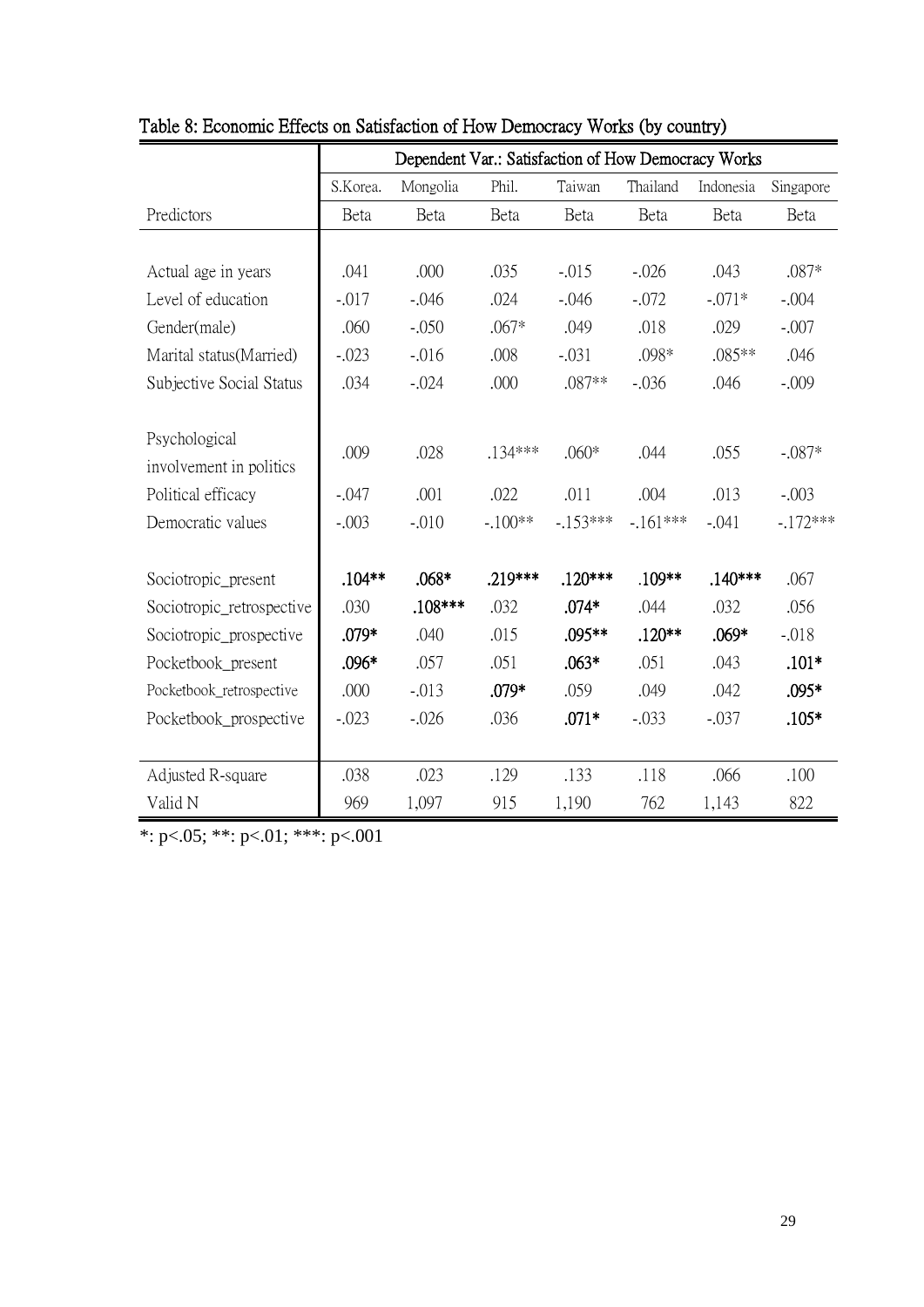|                                       | Dependent Var.: Trust in Institutions |            |         |           |      |  |  |  |
|---------------------------------------|---------------------------------------|------------|---------|-----------|------|--|--|--|
| Predictors                            | $\, {\bf B}$                          | Std. Error | Beta    | t         | Sig. |  |  |  |
| (Constant)                            | .328                                  | .422       |         | .778      | .437 |  |  |  |
|                                       |                                       |            |         |           |      |  |  |  |
| Actual age in years                   | $-.004$                               | .005       | $-.010$ | $-.797$   | .425 |  |  |  |
| Level of education                    | $-414$                                | .029       | $-168$  | $-14.437$ | .000 |  |  |  |
| Gender(male)                          | $-.095$                               | .119       | $-.008$ | $-.795$   | .426 |  |  |  |
| Marital status (Married)              | .519                                  | .165       | .036    | 3.152     | .002 |  |  |  |
| Subjective Social Status              | .119                                  | .035       | .036    | 3.404     | .001 |  |  |  |
|                                       |                                       |            |         |           |      |  |  |  |
| Psychological involvement in politics | $-144$                                | .073       | $-.021$ | $-1.968$  | .049 |  |  |  |
| Political efficacy                    | .011                                  | .053       | .002    | .208      | .835 |  |  |  |
| Democratic values                     | $-.170$                               | .018       | $-.101$ | $-9.271$  | .000 |  |  |  |
|                                       |                                       |            |         |           |      |  |  |  |
| Sociotropic_present                   | 1.377                                 | .074       | .228    | 18.532    | .000 |  |  |  |
| Sociotropic_retrospective             | .532                                  | .066       | .101    | 8.042     | .000 |  |  |  |
| Sociotropic prospective               | .885                                  | .070       | .153    | 12.583    | .000 |  |  |  |
| Pocketbook_present                    | .289                                  | .082       | .042    | 3.516     | .000 |  |  |  |
| Pocketbook_retrospective              | .222                                  | .076       | .036    | 2.923     | .003 |  |  |  |
| Pocketbook_prospective                | .310                                  | .079       | .048    | 3.931     | .000 |  |  |  |
|                                       |                                       |            |         |           |      |  |  |  |
| GDP_Per capita                        | .505                                  | .141       | .042    | 3.577     | .000 |  |  |  |
| FreedomHouse PL index                 | 1.292                                 | .093       | .150    | 13.911    | .000 |  |  |  |
|                                       |                                       |            |         |           |      |  |  |  |
| Adjusted R-square                     |                                       |            | .315    |           |      |  |  |  |
| Valid N                               |                                       |            | 7,076   |           |      |  |  |  |

# Table 9: Economic Effects on Trust in Institutions (overall)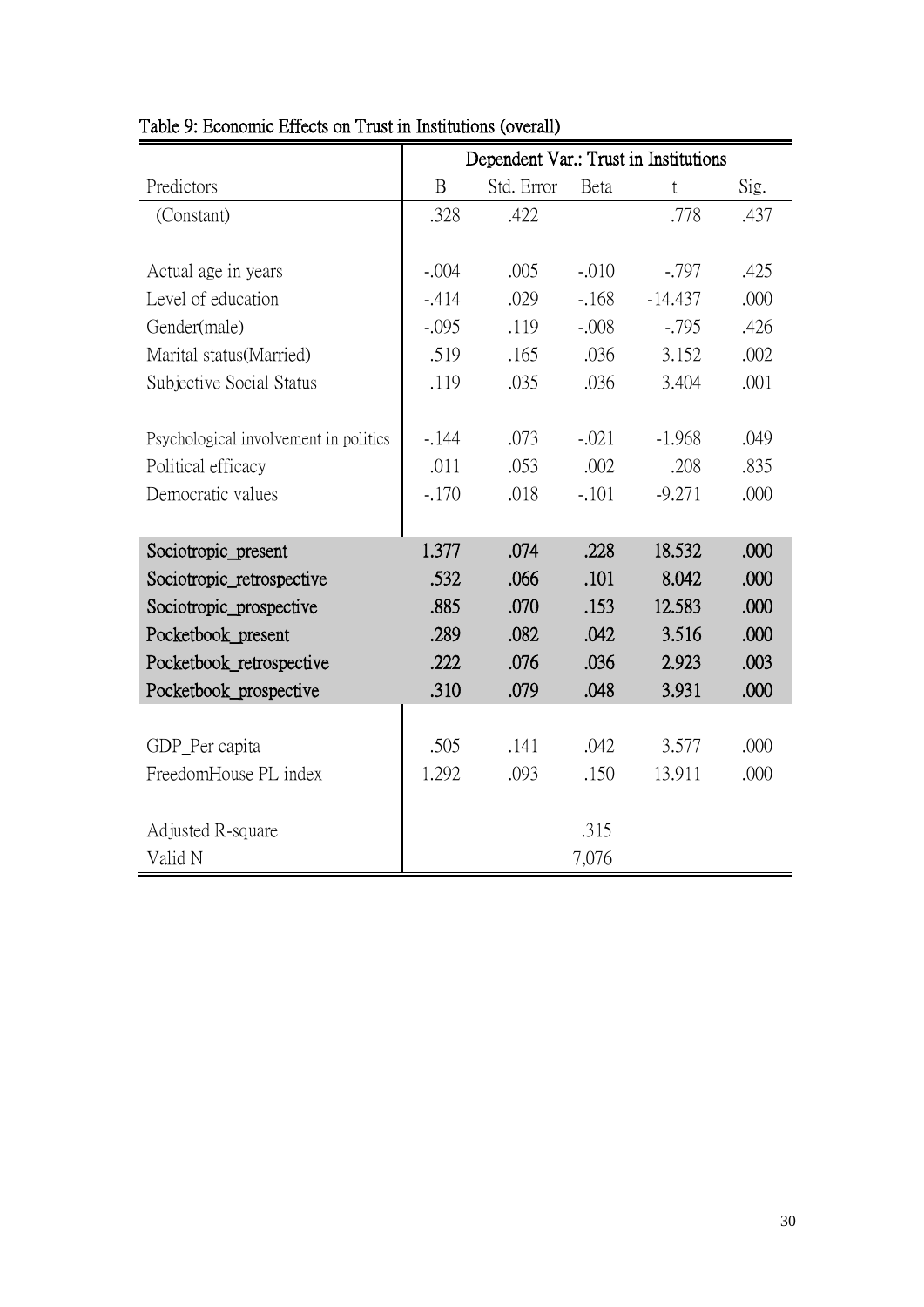|                           | Dependent Var.: Trust in Institutions |            |           |           |            |           |           |
|---------------------------|---------------------------------------|------------|-----------|-----------|------------|-----------|-----------|
|                           | S.Korea.                              | Mongolia   | Phil.     | Taiwan    | Thailand   | Indonesia | Singapore |
| Predictors                | Beta                                  | Beta       | Beta      | Beta      | Beta       | Beta      | Beta      |
|                           |                                       |            |           |           |            |           |           |
| Actual age in years       | .032                                  | $-.032$    | $-.015$   | $.095*$   | $-.019$    | .007      | $.112**$  |
| Level of education        | $-.043$                               | $-162***$  | $-.081*$  | $-154***$ | $-.072$    | $-128***$ | $-.072$   |
| Gender(male)              | $-.039$                               | $-.040$    | .032      | .011      | .018       | $-120***$ | $-.065$   |
| Marital status (Married)  | $-.025$                               | $-.027$    | $-.012$   | $-.005$   | .013       | .058      | $-.004$   |
| Subjective Social Status  | $-.019$                               | $-.061*$   | .015      | .026      | $-.039$    | $-.025$   | .046      |
|                           |                                       |            |           |           |            |           |           |
| Psychological             | $.062*$                               | $.055*$    | .056      | $.063*$   | .030       | $.137***$ | $-.071*$  |
| involvement in politics   |                                       |            |           |           |            |           |           |
| Political efficacy        | .012                                  | .001       | .052      | $-.018$   | $.071*$    | .017      | $-.007$   |
| Democratic values         | $-.085**$                             | $-.091***$ | $-.096**$ | $-188***$ | $-.295***$ | $-.074**$ | $-117***$ |
|                           |                                       |            |           |           |            |           |           |
| Sociotropic_present       | $.173***$                             | $.200***$  | $.260***$ | $.140***$ | .198***    | $.113***$ | $.087*$   |
| Sociotropic_retrospective | .070                                  | $.077**$   | .020      | $.070*$   | $.073*$    | $.113***$ | $.106**$  |
| Sociotropic_prospective   | $.205***$                             | .199***    | .033      | $.130***$ | $.136***$  | $.121***$ | .021      |
| Pocketbook present        | .074                                  | $.102***$  | .036      | .032      | .017       | $-.001$   | .099*     |
| Pocketbook_retrospective  | $-.098*$                              | $.063*$    | .059      | .004      | $-.016$    | .051      | .047      |
| Pocketbook_prospective    | .030                                  | $.060*$    | .057      | .084**    | .095*      | .078*     | $.108*$   |
|                           |                                       |            |           |           |            |           |           |
| Adjusted R-square         | .133                                  | .230       | .148      | .190      | .261       | .150      | .124      |
| Valid N                   | 1,020                                 | 1,104      | 928       | 1,206     | 782        | 1,188     | 842       |

Table 10: Economic Effects onTrust in Institutions (by country)

\*: p <.05; \*\*: p <.01; \*\*\*: p <.001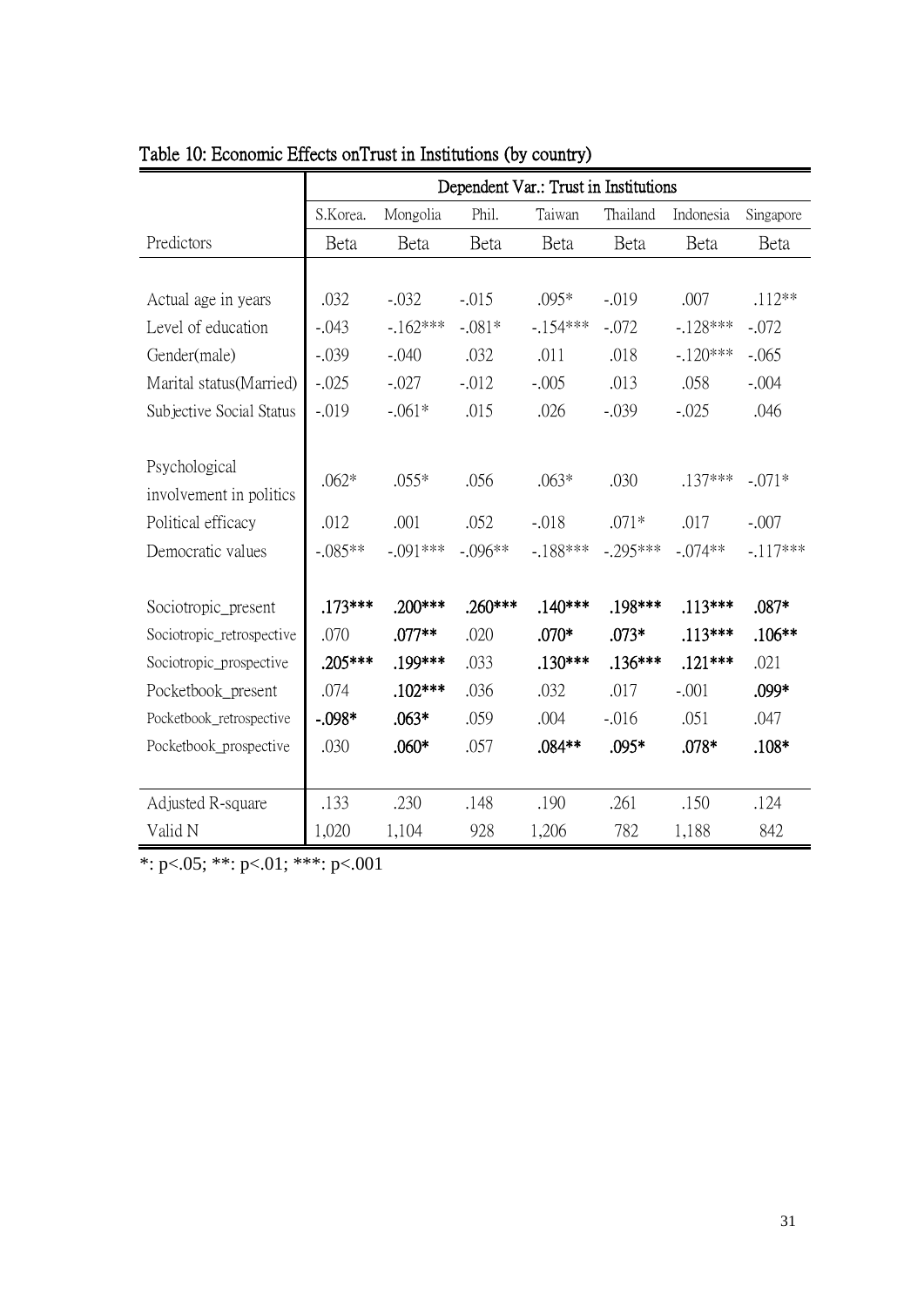|                                       | Dependent Var.: Commitment to Liberal Democracy |            |          |           |      |
|---------------------------------------|-------------------------------------------------|------------|----------|-----------|------|
| Predictors                            | B                                               | Std. Error | Beta     | t         | Sig. |
| (Constant)                            | 2.841                                           | .090       |          | 31.700    | .000 |
|                                       |                                                 |            |          |           |      |
| Actual age in years                   | .003                                            | .001       | .033     | 2.603     | .009 |
| Level of education                    | .028                                            | .006       | .054     | 4.484     | .000 |
| Gender(male)                          | .046                                            | .025       | .019     | 1.814     | .070 |
| Marital status (Married)              | .080                                            | .034       | .027     | 2.326     | .020 |
| Subjective Social Status              | $-.001$                                         | .007       | $-.001$  | $-.076$   | .939 |
|                                       |                                                 |            |          |           |      |
| Psychological involvement in politics | .015                                            | .015       | .010     | .951      | .342 |
| Political efficacy                    | $-0.017$                                        | .011       | $-0.016$ | $-1.496$  | .135 |
| Democratic values                     | .204                                            | .004       | .592     | 52.528    | .000 |
|                                       |                                                 |            |          |           |      |
| Sociotropic economic                  | $-.071$                                         | .016       | $-.058$  | $-4.326$  | .000 |
| evaluations                           |                                                 |            |          |           |      |
| Pocketbook economic evaluation        | $-.005$                                         | .015       | $-.004$  | $-.307$   | .759 |
|                                       |                                                 |            |          |           |      |
| Regime's democratic                   | $-.023$                                         | .014       | $-.018$  | $-1.591$  | .112 |
| performance                           |                                                 |            |          |           |      |
| Trust in institutions                 | $-.005$                                         | .003       | $-.022$  | $-1.760$  | .078 |
|                                       |                                                 |            |          |           |      |
| GDP_Per capita                        | $-.342$                                         | .029       | $-.140$  | $-11.591$ | .000 |
| FreedomHouse PL index                 | $-.453$                                         | .021       | $-.240$  | $-21.824$ | .000 |
|                                       |                                                 |            |          |           |      |
| Adjusted R-square                     |                                                 |            | .430     |           |      |
| Valid N                               |                                                 |            | 5,490    |           |      |

| Table 11: Commitment to Liberal Democracy (overall) |  |  |
|-----------------------------------------------------|--|--|
|                                                     |  |  |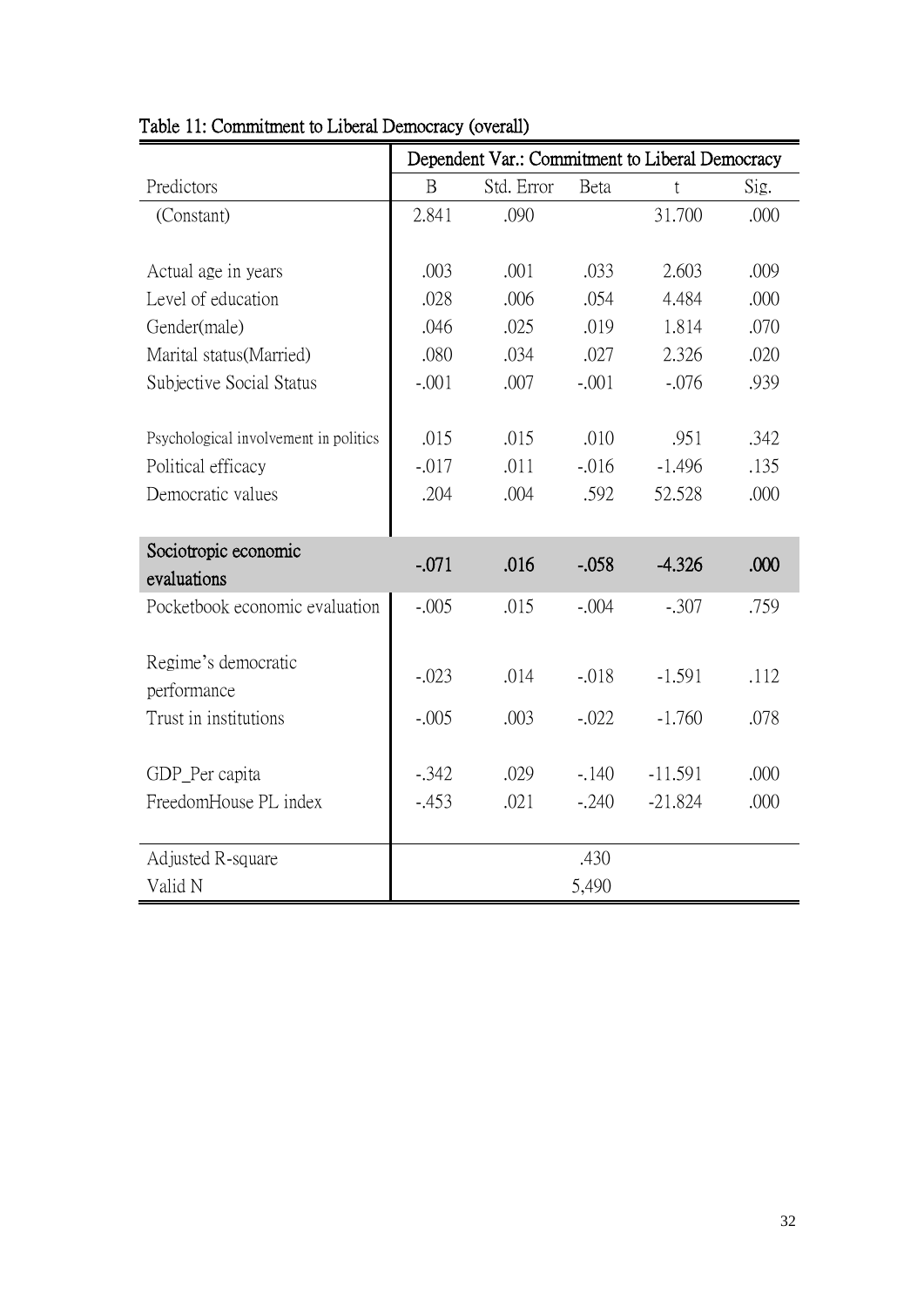|                                          | Dependent Var.: Commitment to Liberal Democracy |          |           |           |           |           |            |
|------------------------------------------|-------------------------------------------------|----------|-----------|-----------|-----------|-----------|------------|
|                                          | S.Korea.                                        | Mongolia | Phil.     | Taiwan    | Thailand  | Indonesia | Singapore  |
| Predictors                               | <b>Beta</b>                                     | Beta     | Beta      | Beta      | Beta      | Beta      | Beta       |
|                                          |                                                 |          |           |           |           |           |            |
| Actual age in years                      | .028                                            | .054     | .057      | .052      | .039      | .016      | $-.054$    |
| Level of education                       | .026                                            | .059     | $.083*$   | $.066*$   | .011      | $.092**$  | .045       |
| Gender(male)                             | $-.015$                                         | .118***  | $-.044$   | .043      | $-.072*$  | .012      | .057       |
| Marital status(Married)                  | .061                                            | .039     | .005      | .063      | $-.019$   | $-0.012$  | .022       |
| Subjective Social Status                 | .015                                            | .090**   | $-.033$   | $-.036$   | .031      | $-.040$   | $-.052$    |
|                                          |                                                 |          |           |           |           |           |            |
| Psychological<br>involvement in politics | $-.022$                                         | .031     | $-.027$   | $.057*$   | .087*     | .015      | $-.119***$ |
| Political efficacy                       | .015                                            | .001     | $-.086**$ | $-.018$   | $.077*$   | $-.083**$ | .017       |
| Democratic values                        | $.553***$                                       | .459***  | $.507***$ | .529 ***  | $.603***$ | .585***   | .544 ***   |
|                                          |                                                 |          |           |           |           |           |            |
| Sociotropic economic<br>evaluations      | $-.043$                                         | $-.013$  | $-.037$   | $-.078**$ | $-.085*$  | $-.005$   | $-.019$    |
| Pocketbook economic<br>evaluation        | .017                                            | $-.044$  | $.073*$   | .006      | $-.093*$  | .014      | $-.031$    |
|                                          |                                                 |          |           |           |           |           |            |
| Regime's democratic<br>performance       | $.091**$                                        | $-.085*$ | $-.060$   | $-.061*$  | $-.044$   | $-.058*$  | .002       |
| Trust in institutions                    | .051                                            | .036     | $-.035$   | .014      | $-.059$   | $-.004$   | $-.083*$   |
|                                          |                                                 |          |           |           |           |           |            |
| Adjusted R-square                        | .289                                            | .253     | .275      | .329      | .509      | .370      | .346       |
| Valid N                                  | 778                                             | 878      | 779       | 1,039     | 465       | 916       | 629        |

Table 12: Commitment to Liberal Democracy (by country)

 $*: p<.05; **: p<.01; **: p<.001$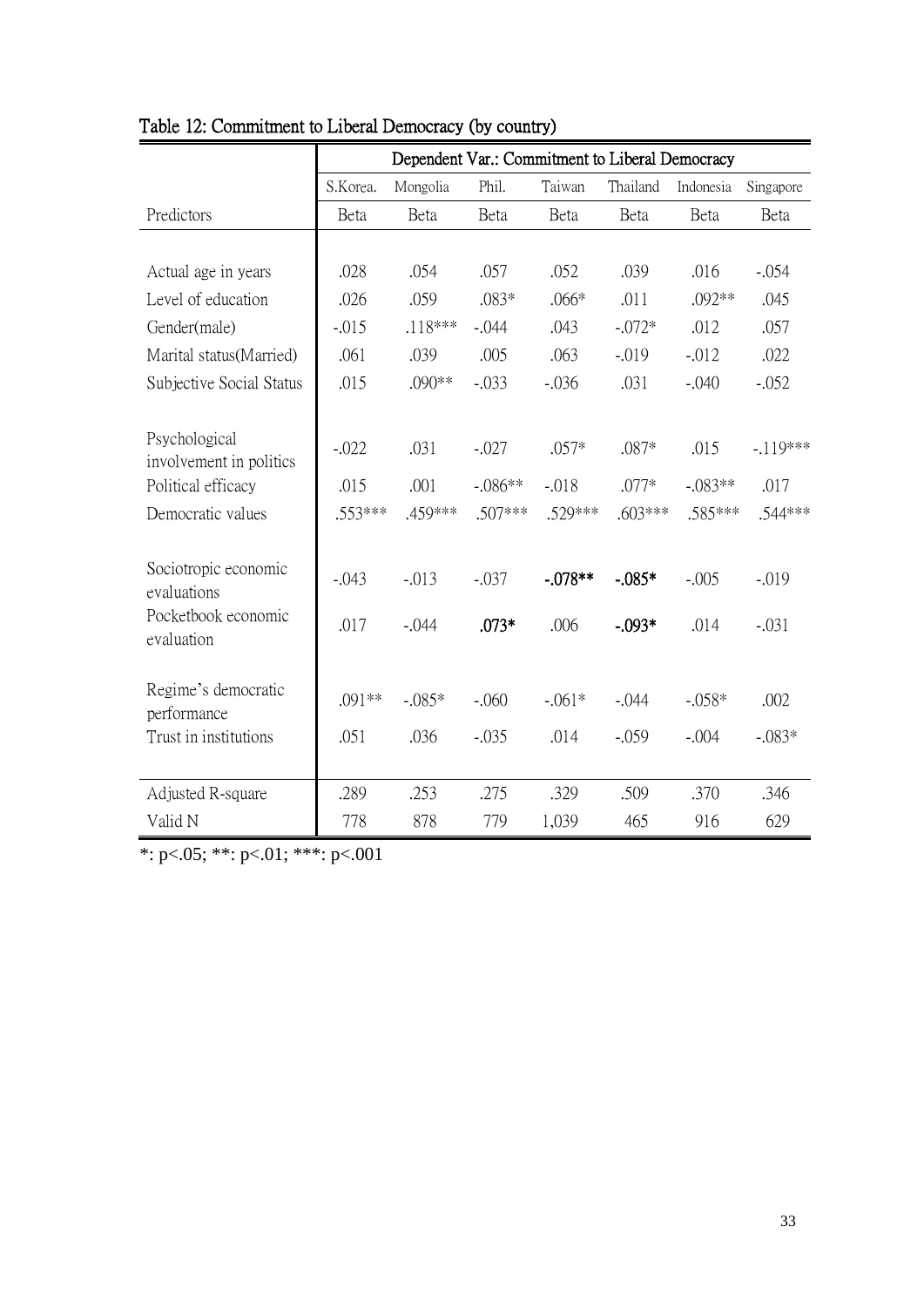|                                       | Dependent Var.: Support for Democracy |            |          |          |      |
|---------------------------------------|---------------------------------------|------------|----------|----------|------|
| Predictors                            | $\mathbf{B}$                          | Std. Error | Beta     | t        | Sig. |
| (Constant)                            | 2.580                                 | .113       |          | 22.801   | .000 |
|                                       |                                       |            |          |          |      |
| Actual age in years                   | .003                                  | .001       | .032     | 2.035    | .042 |
| Level of education                    | .045                                  | .008       | .088     | 5.778    | .000 |
| Gender(male)                          | .066                                  | .032       | .027     | 2.069    | .039 |
| Marital status (Married)              | $-.039$                               | .043       | $-0.014$ | $-.908$  | .364 |
| Subjective Social Status              | .022                                  | .009       | .032     | 2.335    | .020 |
|                                       |                                       |            |          |          |      |
| Psychological involvement in politics | .073                                  | .019       | .051     | 3.761    | .000 |
| Political efficacy                    | .019                                  | .014       | .018     | 1.347    | .178 |
| Democratic values                     | .038                                  | .005       | .109     | 7.680    | .000 |
|                                       |                                       |            |          |          |      |
| Sociotropic economic evaluations      | .134                                  | .021       | .110     | 6.472    | .000 |
| Pocketbook economic evaluation        | $-.042$                               | .020       | $-.034$  | $-2.150$ | .032 |
|                                       |                                       |            |          |          |      |
| Regime's democratic performance       | .172                                  | .018       | .141     | 9.625    | .000 |
| Trust in institutions                 | .028                                  | .003       | .137     | 8.492    | .000 |
|                                       |                                       |            |          |          |      |
| GDP_Per capita                        | $-.108$                               | .037       | $-.044$  | $-2.914$ | .004 |
| FreedomHouse PL index                 | $-.035$                               | .026       | $-.019$  | $-1.354$ | .176 |
|                                       |                                       |            |          |          |      |
| Adjusted R-square                     |                                       |            | .088     |          |      |
| Valid N                               |                                       |            | 5,490    |          |      |

# Table 13: Support for Democracy (overall)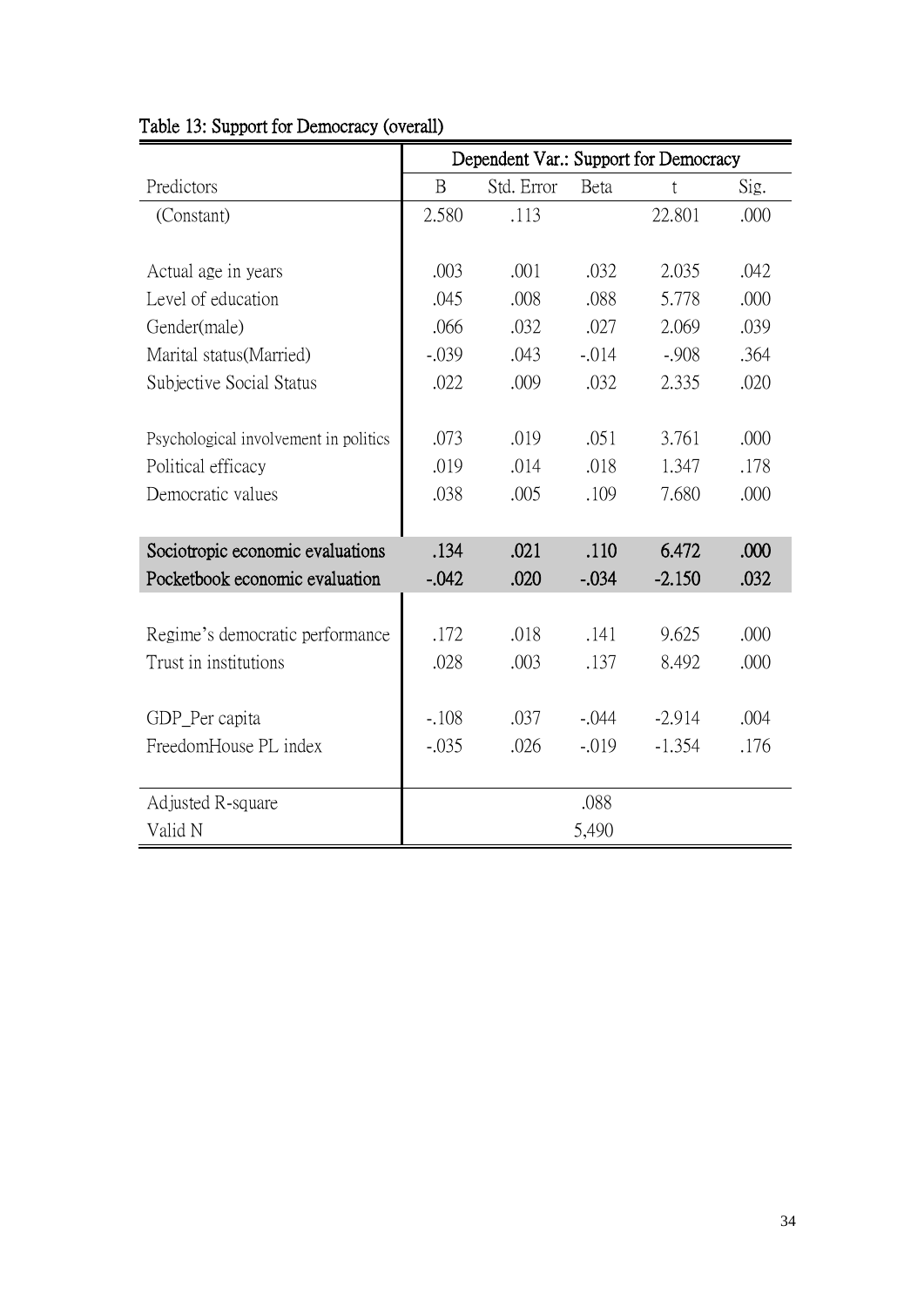|                                          | Dependent Var.: Support for Democracy |           |          |           |           |           |           |
|------------------------------------------|---------------------------------------|-----------|----------|-----------|-----------|-----------|-----------|
|                                          | S.Korea.                              | Mongolia  | Phil.    | Taiwan    | Thailand  | Indonesia | Singapore |
| Predictors                               | Beta                                  | Beta      | Beta     | Beta      | Beta      | Beta      | Beta      |
|                                          |                                       |           |          |           |           |           |           |
| Actual age in years                      | .072                                  | $-.005$   | .034     | $.101*$   | $-.067$   | .090*     | $-.001$   |
| Level of education                       | .089*                                 | .047      | .068     | $.141***$ | $.103*$   | .188***   | .017      |
| Gender(male)                             | $-.057$                               | .049      | .022     | $-.006$   | $.121**$  | $.070*$   | $-.015$   |
| Marital status (Married)                 | $-.075$                               | .005      | $-.048$  | $-.092*$  | .076      | .018      | .008      |
| Subjective Social Status                 | .037                                  | .020      | $-.049$  | .087**    | $-.100*$  | .034      | $-.088*$  |
|                                          |                                       |           |          |           |           |           |           |
| Psychological<br>involvement in politics | .009                                  | .118***   | .019     | .090**    | $.106*$   | .051      | $-.081$   |
| Political efficacy                       | .027                                  | .009      | $-.023$  | $-.001$   | $-.004$   | $-.057$   | .035      |
| Democratic values                        | $.165***$                             | $.160***$ | .010     | $.113***$ | $-.024$   | .044      | .081      |
|                                          |                                       |           |          |           |           |           |           |
| Sociotropic economic<br>evaluations      | .036                                  | .055      | .071     | $.080*$   | $-.005$   | .057      | .016      |
| Pocketbook economic<br>evaluation        | .042                                  | $-.045$   | $-.079*$ | .040      | .001      | $-.001$   | $-.038$   |
|                                          |                                       |           |          |           |           |           |           |
| Regime's democratic<br>performance       | $.261***$                             | .014      | $.101**$ | .239***   | .034      | .138***   | $-.028$   |
| Trust in institutions                    | .070                                  | .076      | .060     | .086**    | $.181***$ | $.092*$   | $.214***$ |
| Adjusted R-square                        | .116                                  | .045      | .015     | .171      | .084      | .095      | .038      |
| Valid N                                  | 778                                   | 878       | 779      | 1,039     | 465       | 916       | 629       |

# Table 14: Support for Democracy (by country)

\*: p<.05; \*\*: p<.01; \*\*\*: p<.001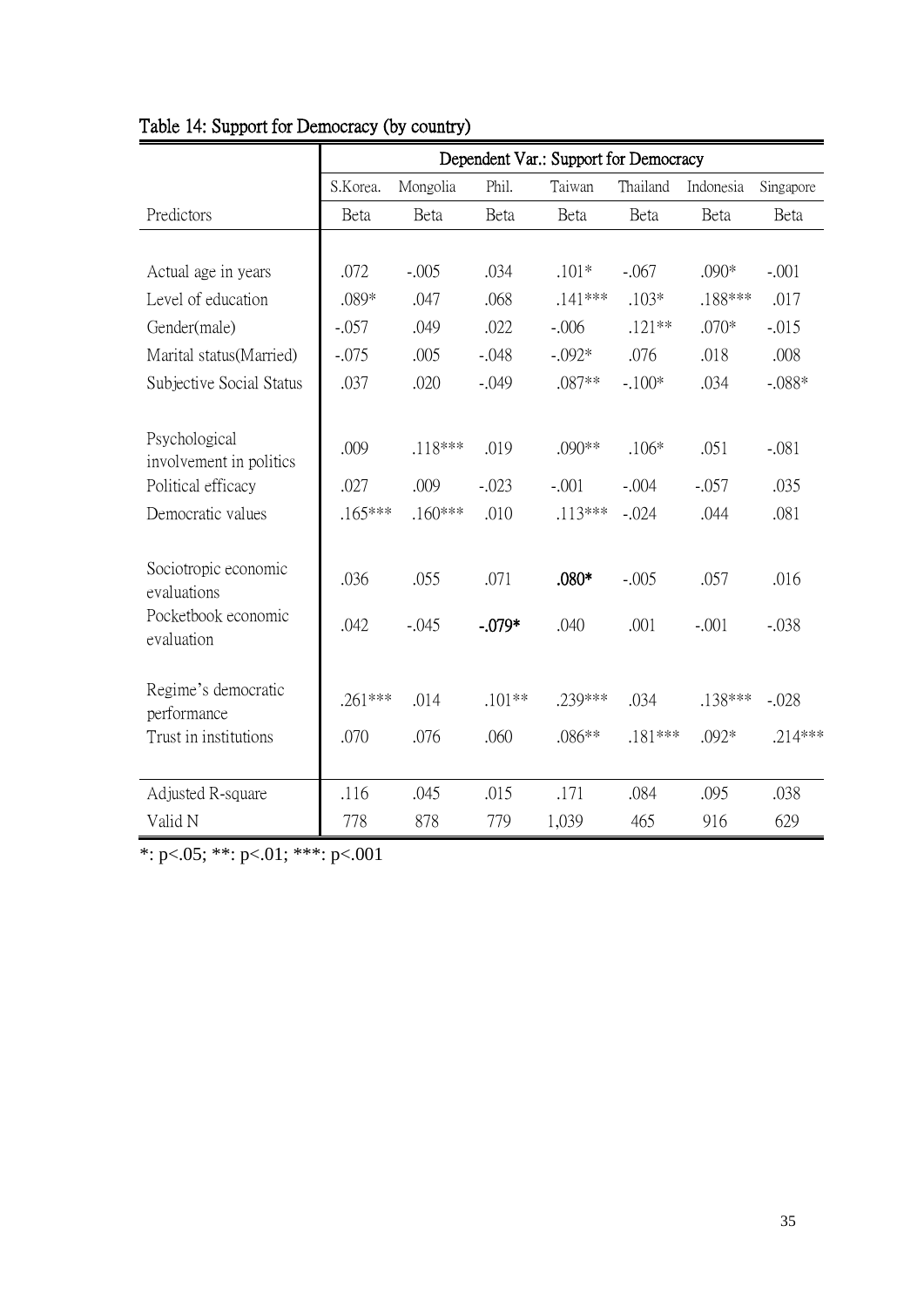|                                       | Dependent Var.: Objection to undemocratic |            |             |          |      |
|---------------------------------------|-------------------------------------------|------------|-------------|----------|------|
|                                       | Alternatives                              |            |             |          |      |
| Predictors                            | $\mathbf{B}$                              | Std. Error | <b>Beta</b> | t        | Sig. |
| (Constant)                            | 7.868                                     | .172       |             | 45.808   | .000 |
|                                       |                                           |            |             |          |      |
| Actual age in years                   | .002                                      | .002       | .016        | 1.022    | .307 |
| Level of education                    | .091                                      | .012       | .114        | 7.700    | .000 |
| Gender(male)                          | .163                                      | .048       | .043        | 3.359    | .001 |
| Marital status (Married)              | $-.009$                                   | .066       | $-.002$     | $-.137$  | .891 |
| Subjective Social Status              | .033                                      | .014       | .031        | 2.347    | .019 |
|                                       |                                           |            |             |          |      |
| Psychological involvement in politics | .039                                      | .029       | .017        | 1.307    | .191 |
| Political efficacy                    | $-.038$                                   | .021       | $-.023$     | $-1.759$ | .079 |
| Democratic values                     | .129                                      | .007       | .241        | 17.340   | .000 |
|                                       |                                           |            |             |          |      |
| Sociotropic economic evaluations      | $-.025$                                   | .031       | $-.013$     | $-0.792$ | .428 |
| Pocketbook economic evaluation        | $-.028$                                   | .030       | $-.015$     | $-0.932$ | .351 |
|                                       |                                           |            |             |          |      |
| Regime's democratic performance       | $-.073$                                   | .027       | $-.039$     | $-2.687$ | .007 |
| Trust in institutions                 | $-.010$                                   | .005       | $-.030$     | $-1.924$ | .054 |
|                                       |                                           |            |             |          |      |
| GDP Per capita                        | .545                                      | .056       | .144        | 9.677    | .000 |
| FreedomHouse PL index                 | .223                                      | .040       | .076        | 5.618    | .000 |
|                                       |                                           |            |             |          |      |
| Adjusted R-square                     |                                           |            | .146        |          |      |
| Valid N                               |                                           |            | 5,401       |          |      |

### Table 15: Objection to undemocratic Alternatives (overall)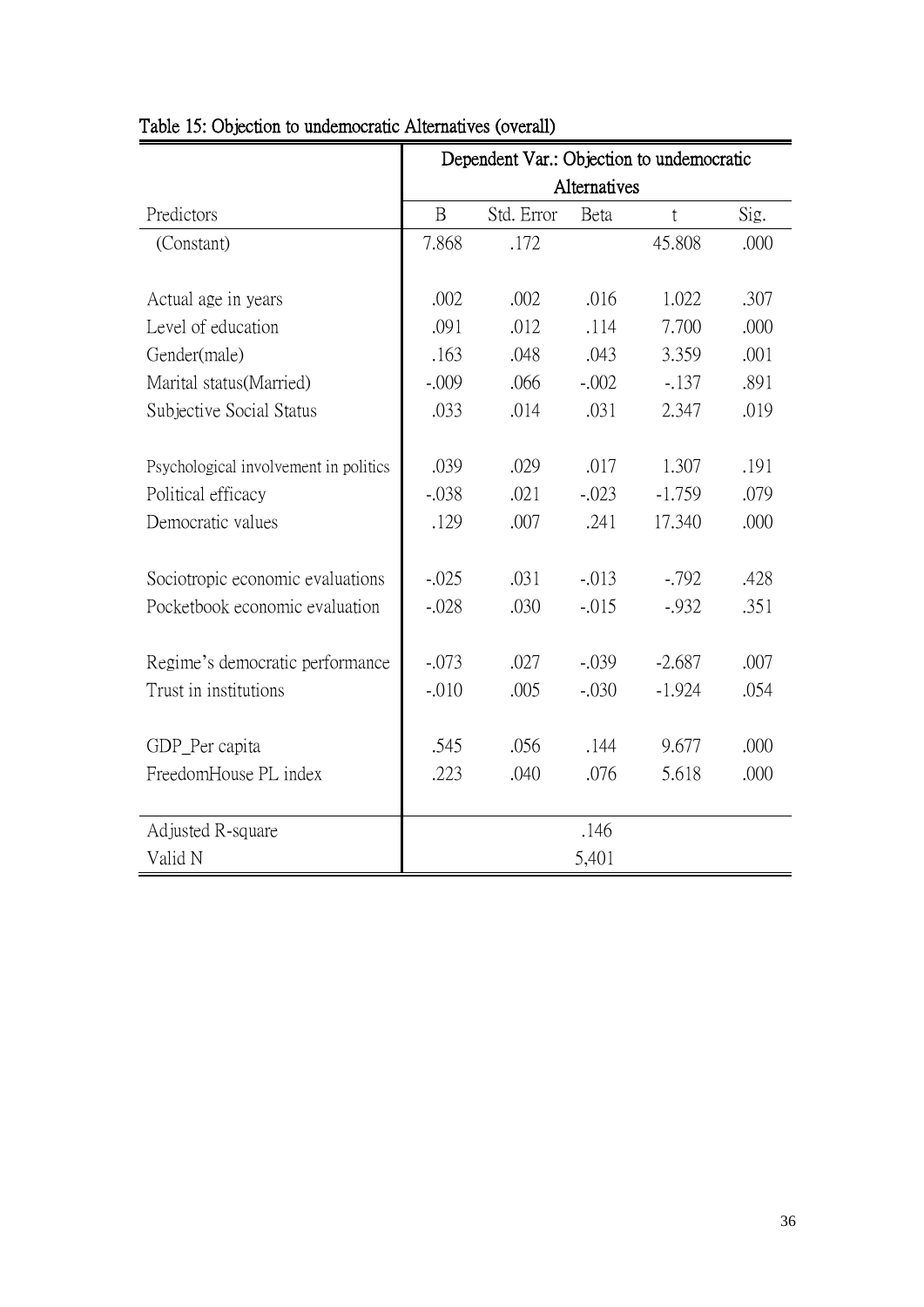|                                                                                     | Dependent Var.: Objection to undemocratic Alternatives |                             |                                 |                             |                              |                                  |                              |
|-------------------------------------------------------------------------------------|--------------------------------------------------------|-----------------------------|---------------------------------|-----------------------------|------------------------------|----------------------------------|------------------------------|
|                                                                                     | S.Korea.                                               | Mongolia                    | Phil.                           | Taiwan                      | Thailand                     | Indonesia                        | Singapore                    |
| Predictors                                                                          | Beta                                                   | Beta                        | Beta                            | Beta                        | Beta                         | Beta                             | Beta                         |
|                                                                                     |                                                        |                             |                                 |                             |                              |                                  |                              |
| Actual age in years                                                                 | .083                                                   | $.112**$                    | .019                            | $-.006$                     | $-.019$                      | $-.083*$                         | $-0.012$                     |
| Level of education                                                                  | .046                                                   | .153***                     | $.150***$                       | $.143***$                   | .043                         | $.146***$                        | $-.001$                      |
| Gender(male)                                                                        | $-.044$                                                | .108***                     | $-.012$                         | .040                        | .055                         | $.110***$                        | .077*                        |
| Marital<br>status(Married)                                                          | $-.106*$                                               | $-.062$                     | $-.024$                         | $-.074*$                    | .081                         | .041                             | .058                         |
| Subjective Social<br><b>Status</b>                                                  | .001                                                   | .036                        | $-.043$                         | .039                        | $-.054$                      | .053                             | $.186***$                    |
| Psychological<br>involvement in politics<br>Political efficacy<br>Democratic values | .010<br>$-.052$<br>$.208***$                           | .083*<br>$-.046$<br>.186*** | $-.045$<br>$-.056$<br>$.127***$ | .089**<br>.054<br>$.331***$ | .004<br>$-.006$<br>$.211***$ | $-.020$<br>$-.071*$<br>$.262***$ | $-.044$<br>.020<br>$.263***$ |
| Sociotropic economic<br>evaluations<br>Pocketbook economic                          | $-.013$<br>$-.010$                                     | $-.032$<br>$-.007$          | $-147***$<br>$-.027$            | .008<br>$-.006$             | $-.097$<br>$-.022$           | .089*<br>$-.040$                 | $-.030$<br>$.169***$         |
| evaluation<br>Regime's democratic<br>performance<br>Trust in institutions           | .049<br>$-.011$                                        | $-.154***$<br>$-.025$       | $-123***$<br>$-.032$            | .008<br>$-.054$             | $-.001$<br>$-.117*$          | .036<br>$-.013$                  | .060<br>$-.069$              |
| Adjusted R-square                                                                   | .039                                                   | .130                        | .100                            | .229                        | .103                         | .119                             | .160                         |
| Valid N                                                                             | 771                                                    | 857                         | 764                             | 1,019                       | 459                          | 902                              | 623                          |

|  | Table 16: Objection to undemocratic Alternatives (by country) |  |  |
|--|---------------------------------------------------------------|--|--|
|  |                                                               |  |  |

\*: p<.05; \*\*: p<.01; \*\*\*: p<.001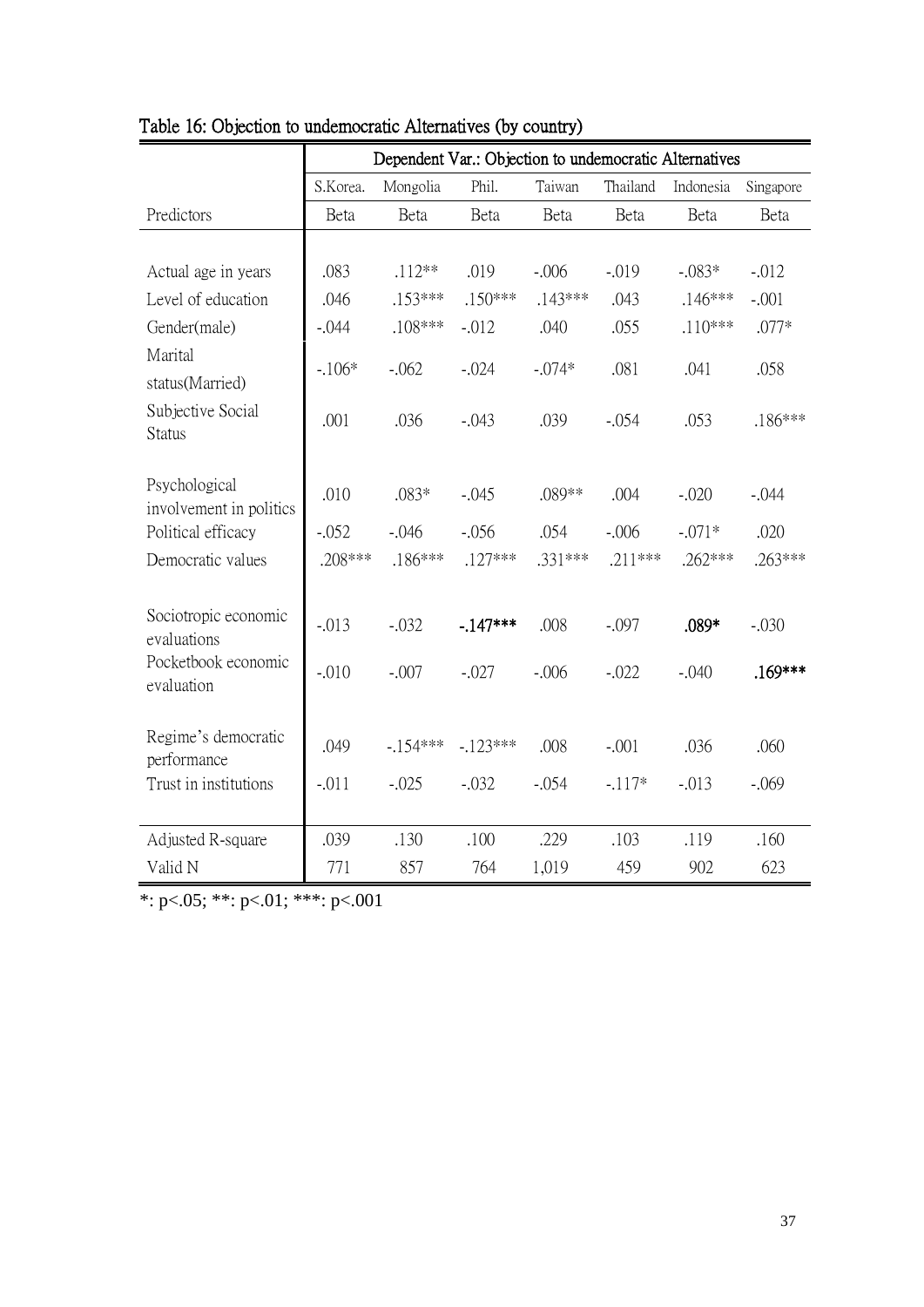|                           | Component |
|---------------------------|-----------|
|                           |           |
| Sociotropic present       | .798      |
| Sociotropic_retrospective | .816      |
| Sociotropic prospective   | .730      |
|                           |           |
| Eigenvalues               | 1.837     |
| % of Variance             | 61.226    |
| Valid N                   | 8.192     |

### Appendix Table1: Factor Analysis of Sociotropic Economic Evaluation

Extraction Method: Principal Component Analysis.

### Appendix Table2: Factor Analysis of Pocketbook Economic Evaluation

|                          | Component |
|--------------------------|-----------|
|                          |           |
| Pocketbook present       | .759      |
| Pocketbook_retrospective | .822      |
| Pocketbook_prospective   | .739      |
|                          |           |
| Eigenvalues              | 1.798     |
| % of Variance            | 59.938    |
| Valid N                  | 8,334     |

Extraction Method: Principal Component Analysis.

### Appendix Table3: Factor Analysis of Regime**'**s democratic Performance

|                              | Component |
|------------------------------|-----------|
|                              |           |
| increased_political_rights   | .670      |
| improved_policy_performance  | .703      |
| improved governance quality  | .638      |
| satisfaction_how_democ_works | .532      |
|                              |           |
| Eigenvalues                  | 1.634     |
| % of Variance                | 40.861    |
| Valid N                      | 6,348     |

Extraction Method: Principal Component Analysis.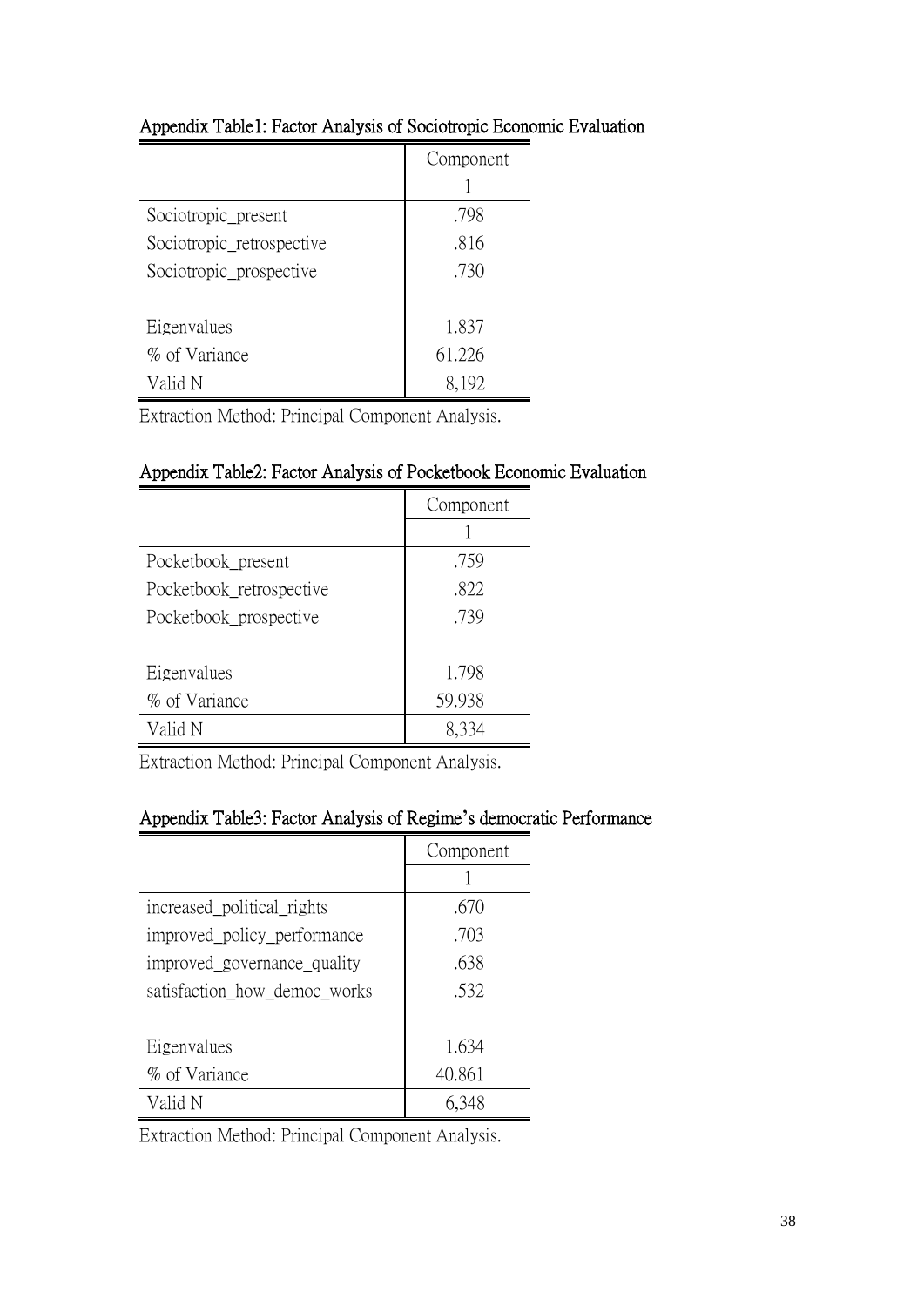### **Appendix: Measures of Variables/Indicators**

### **Economic Evaluation:**

### **Sociotropic present**:

Q001: How would you rate the overall economic condition of our country today? [ $2=very good$ ;  $1=good; 0=so so (no good no bad); -1=bad; -2=very bad]$ ]

### **Sociotropic retrospective**:

- Q002: How would you describe the change in the economic condition of our country over the last years?
	- [2=much better; 1=a little better; 0=about the same;  $-1$ =a little worse;  $-2$ =much worse]

### **Sociotropic prospective:**

- Q003: What do you think will be the state of our country's economic condition a few years from now?
	- $[2=$ much better; 1=a little better; 0=about the same;  $-1=$ a little worse;  $-2=$ much worse]

### **Pocketbook present:**

Q004: As for your own family, how do you rate your economic situation today? [ $2=very good; 1=good; 0=so so (no good no bad); -1=bad; -2=very bad]$ 

### **Pocketbook retrospective:**

- Q005: How would you compare the current economic condition of your family with what it was a few years ago?
	- [2=much better; 1=a little better; 0=about the same;  $-1$ =a little worse;  $-2$ =much worse]

### **Pocketbook prospective:**

- Q006: What do you think the economic situation of your family will be a few years from now?
	- [2=much better; 1=a little better; 0=about the same; -1=a little worse; -2=much worse]

### **Psycho-political Variables:**

### **Political efficacy** (2 to 8)

- Q127: I think I have the ability to participate in politics.
	- [1=strongly disagree; 2=somewhat disagree; 3=somewhat agree; 4=strongly agree]
- Q128: Sometimes politics and government seems so complicated that a person like me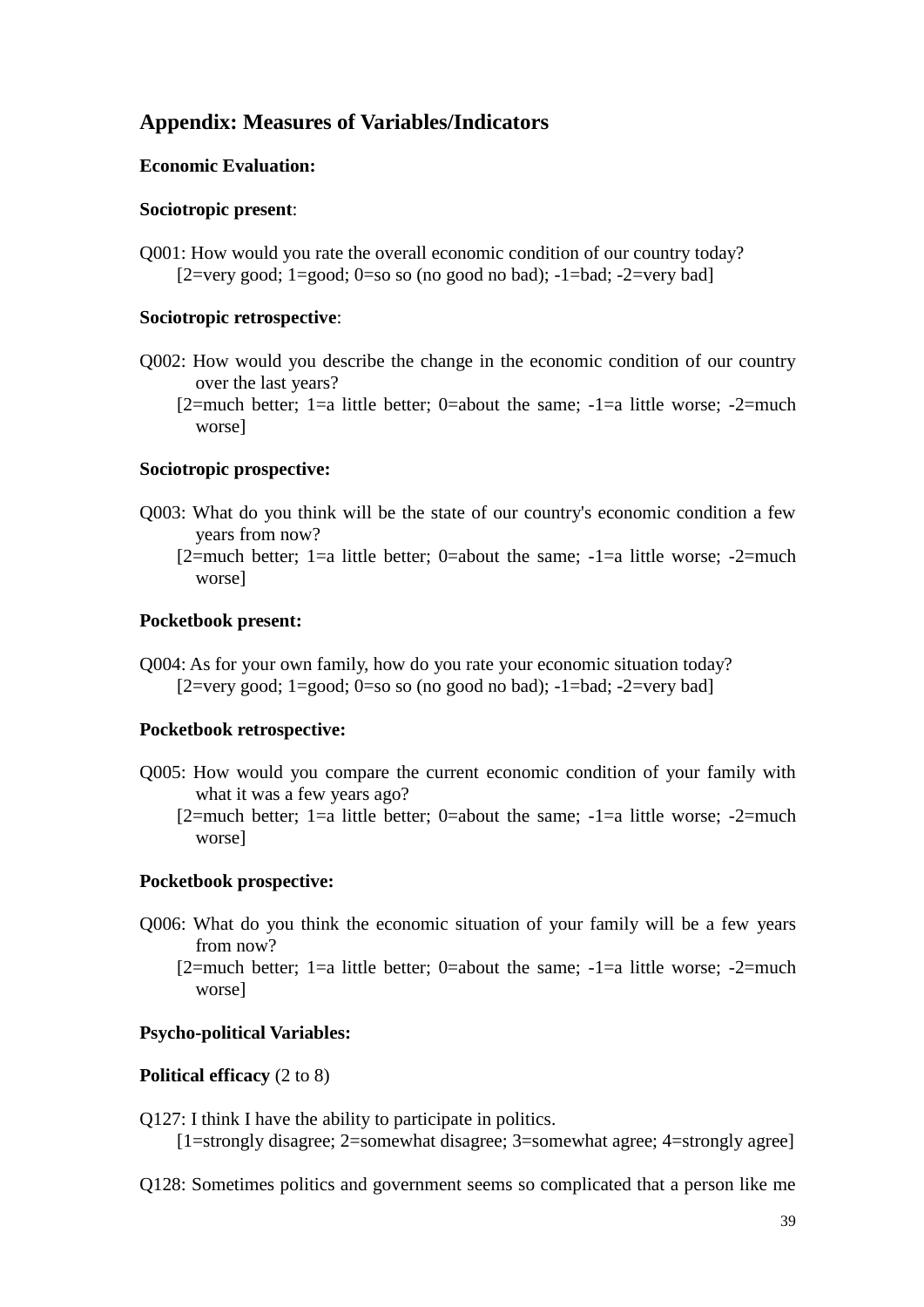can't really understand what is going on.

[1=strongly agree; 2=somewhat agree; 3=somewhat disagree; 4=strongly disagree]

### **Psychological involvement in politics** (2 to 8)

- Q049: How interested would you say you are in politics?
	- $[1=$ not at all interested; 2=not very interested; 3=somewhat interested; 4=very interested]
- Q050: How often do you follow news about politics and government?
	- $[1=$ not even once a week; 2=once or twice a week; 3=several times a week; 4=everyday]

### **Democratic Values scale:**

- Q132: People with little or no education should have as much say in politics as highly-educated people.
	- [1.5=strongly agree; 0.5=somewhat agree; -0.5=somewhat disagree; -1.5=strongly disagree]
- Q133: Government leaders are like the head of a family; we should all follow their decisions.
- Q134: The government should decide whether certain ideas should be allowed to be discussed in society.
- Q135: Harmony of the community will be disrupted if people organize lots of groups.
- Q136: When judges decide important cases, they should accept the view of the executive branch.
- Q137: If the government is constantly checked by the legislature, it cannot possibly accomplish great things.
- Q138: If we have political leaders who are morally upright, we can let them decide everything.
- Q139: If people have too many different ways of thinking, society will be chaotic.
	- [1.5=strongly disagree; 0.5=somewhat disagree; -0.5=somewhat agree; -1.5=strongly agree]

### **Indicators of Regime's Democratic Performance:**

**Increased political rights** (5 to 20) is measure by following question items:

- Q103: People have the power to change a government they don't like
	- [1=strongly disagree; 2=somewhat disagree; 3=somewhat agree; 4=strongly agree (else=missing)]
- Q104: Our current courts always punish the guilty even if they are high-ranking officials
	- [1=strongly disagree; 2=somewhat disagree; 3=somewhat agree; 4=strongly agree (else=missing)]
- Q105: Political parties or candidates in our country have equal access to the mass media during the election period.
	- [1=strongly disagree; 2=somewhat disagree; 3=somewhat agree; 4=strongly agree (else=missing)]
- Q106: Between elections, the people have no way of holding the government responsible for its actions.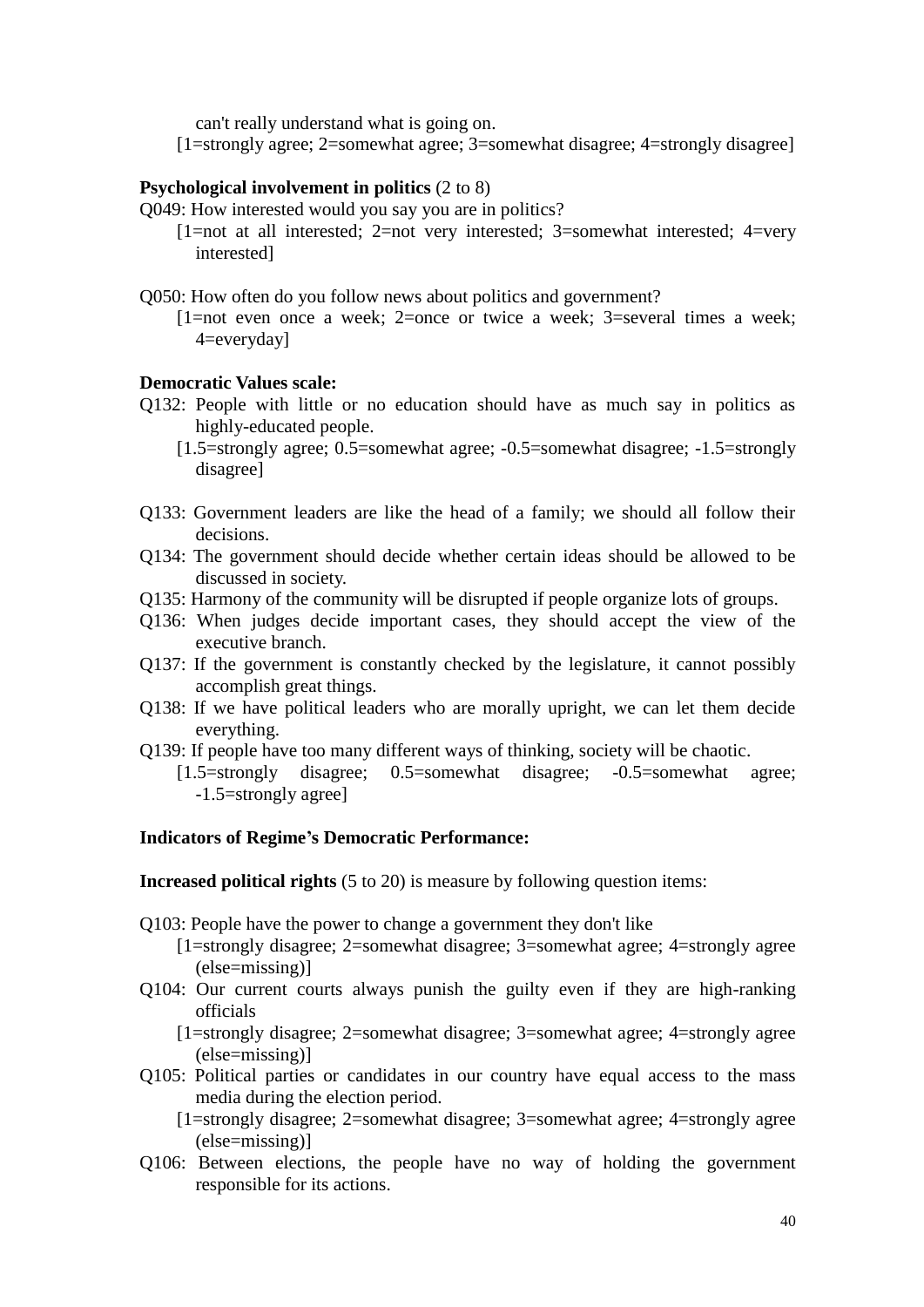- [4=strongly disagree; 3=somewhat disagree; 2=somewhat agree; 1=strongly agree; (else=missing)]
- Q107: When the government breaks the laws, there is nothing the legal system can do. [4=strongly disagree; 3=somewhat disagree; 2=somewhat agree; 1=strongly agree; (else=missing)]

### **Improved policy performance** (4 to 16)

- Q108: Everyone is treated equally by the government.
- Q109: People have basic necessities like food, clothes, and shelter.
- Q110: People are free to speak what they think without fear.
- Q111: People can join any organization they like without fear.
	- [1=strongly disagree; 2=somewhat disagree; 3=somewhat agree; 4=strongly agree; (else=missing)]

### **Improved governance quality** (5 to 20)

- Q112: How often do government officials withhold important information from the public view?
- Q113: How often do national government officials abide by the law?
- Q114: How often do your think our elections offer the voters a real choice between different parties/candidates?
	- [1=rarely; 2=sometimes; 3=most of the time; 4=always; (else=missing)]
- Q115: To what extent is the legislature capable of keeping the government in check? [1=not at all capable; 2=not capable; 3=capable; 4=very capable; (else=missing)]
- Q116: How well do you think the government responds to what people want?  $[1=$ not responsive at all; 2=not very responsive; 3=largely responsive; 4=very responsive; (else=missing)]

### **Satisfaction with how democracy works**

Q093: On the whole, how satisfied or dissatisfied are you with the way democracy works in [country]?

[1=not at all satisfied; 2=not very satisfied; 3=fairly satisfied; 4=very satisfied (else=missing)]

- **Trust in Institutions** (0 to 33) is a summated scale measured by the following 11 items:
- Q007: Trust in Prime Minister or president
- Q008: Trust in the Courts
- Q009: Trust in the national government
- Q010: Trust in Political parties
- Q011: trust in Parliament
- Q011: Trust in Civil service
- Q013: Trust in the military
- Q014: Trust in the police
- Q015: Trust in local government
- Q016: Trust in newspaper
- Q017: Trust in television